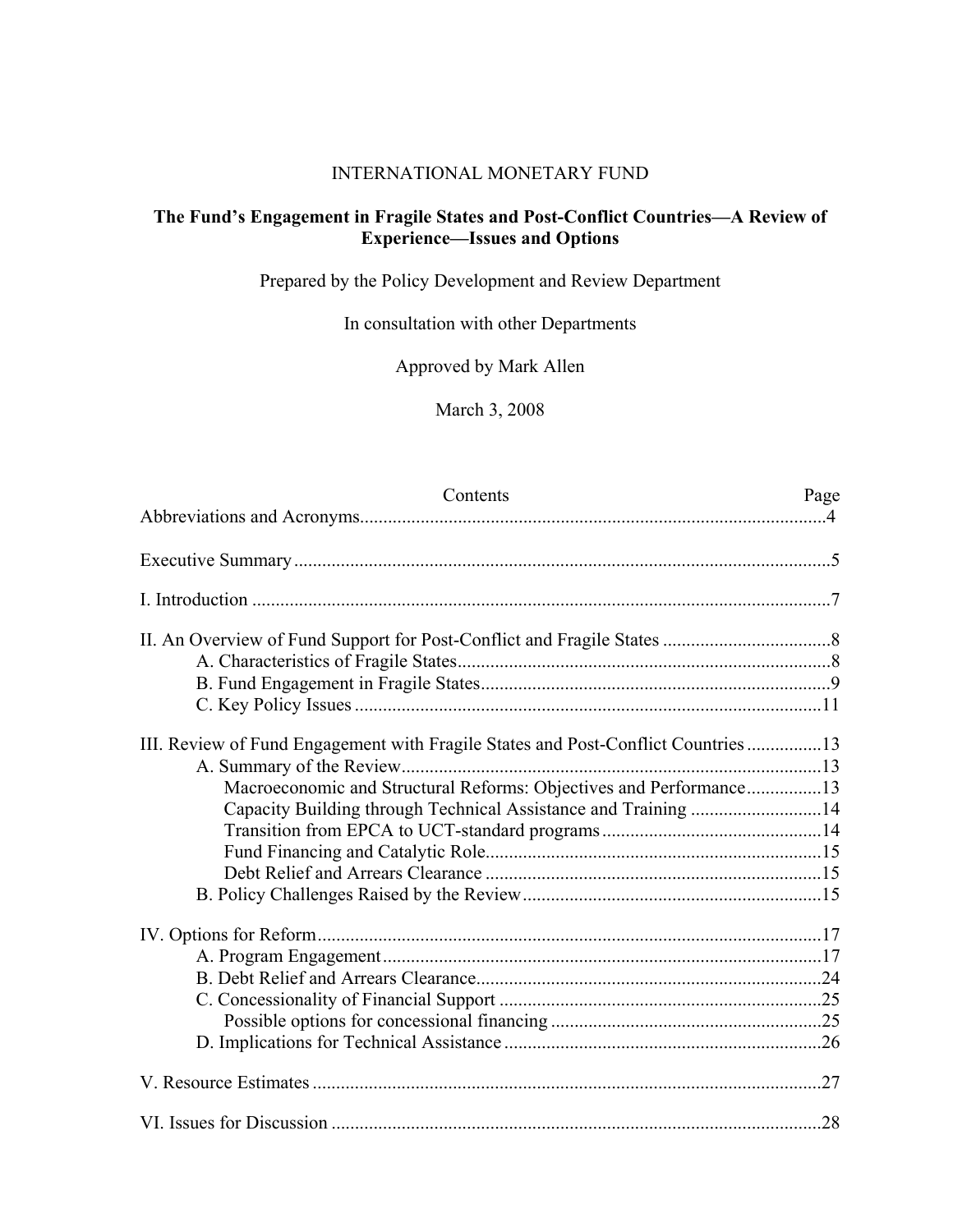| ×<br>۰,<br>۰. |
|---------------|
|---------------|

| Box 2: Sample for the Review of Fragile States and Post-Conflict Countries10              |  |
|-------------------------------------------------------------------------------------------|--|
|                                                                                           |  |
|                                                                                           |  |
| Box 5: Overview of Proposed Economic Recovery Assistance Program for Fragile States21     |  |
|                                                                                           |  |
|                                                                                           |  |
| Appendix: Review of Fund Engagement with Fragile States and Post-Conflict Countries30     |  |
|                                                                                           |  |
|                                                                                           |  |
|                                                                                           |  |
| D. Capacity Building through Technical Assistance and Training40                          |  |
|                                                                                           |  |
|                                                                                           |  |
|                                                                                           |  |
| Appendix Boxes                                                                            |  |
| Box 1: Methodology for the Program Performance (Implementation) Indices 31                |  |
| Box 2: Comparisons of Performance against Structural and Quantitative Program Targets .35 |  |
|                                                                                           |  |
| Appendix Figures                                                                          |  |
|                                                                                           |  |
| Figure 2: Fragile States and Post-Conflict Countries: Macroeconomic Developments 36       |  |
| Figure 3: Fragile States and Post-Conflict Countries: Program Quantitative and Structural |  |
|                                                                                           |  |
| Figure 4: Post-Conflict Countries and Fragile States: IMF Headquarters Technical          |  |
|                                                                                           |  |
| Figure 5: Post-Conflict Countries and Fragile States: Net Disbursements From the          |  |
|                                                                                           |  |
| Figure 6: Post-conflict Countries and Fragile States: Official Development Assistance50   |  |
| <b>Appendix Tables</b>                                                                    |  |
| Table 1: Fragile States and Post-Conflict Countries: Macroeconomic Indicators 34          |  |
| Table 2: IMF Headquarters Technical Assistance and IMF Institute Training43               |  |
| Table 3: Sample Countries with Emergency Post-Conflict Assistance and Subsequent Fund-    |  |
|                                                                                           |  |
|                                                                                           |  |
|                                                                                           |  |
|                                                                                           |  |
| Annex                                                                                     |  |
| Box 1: OECD Principles for good international engagement in fragile states 53             |  |
| Box 2: Harmonizing the Engagement with Fragile States--the Multilateral Development       |  |
|                                                                                           |  |
| Box 3: The Sample Group of Fragile States and Post-Conflict Countries for the Historical  |  |
|                                                                                           |  |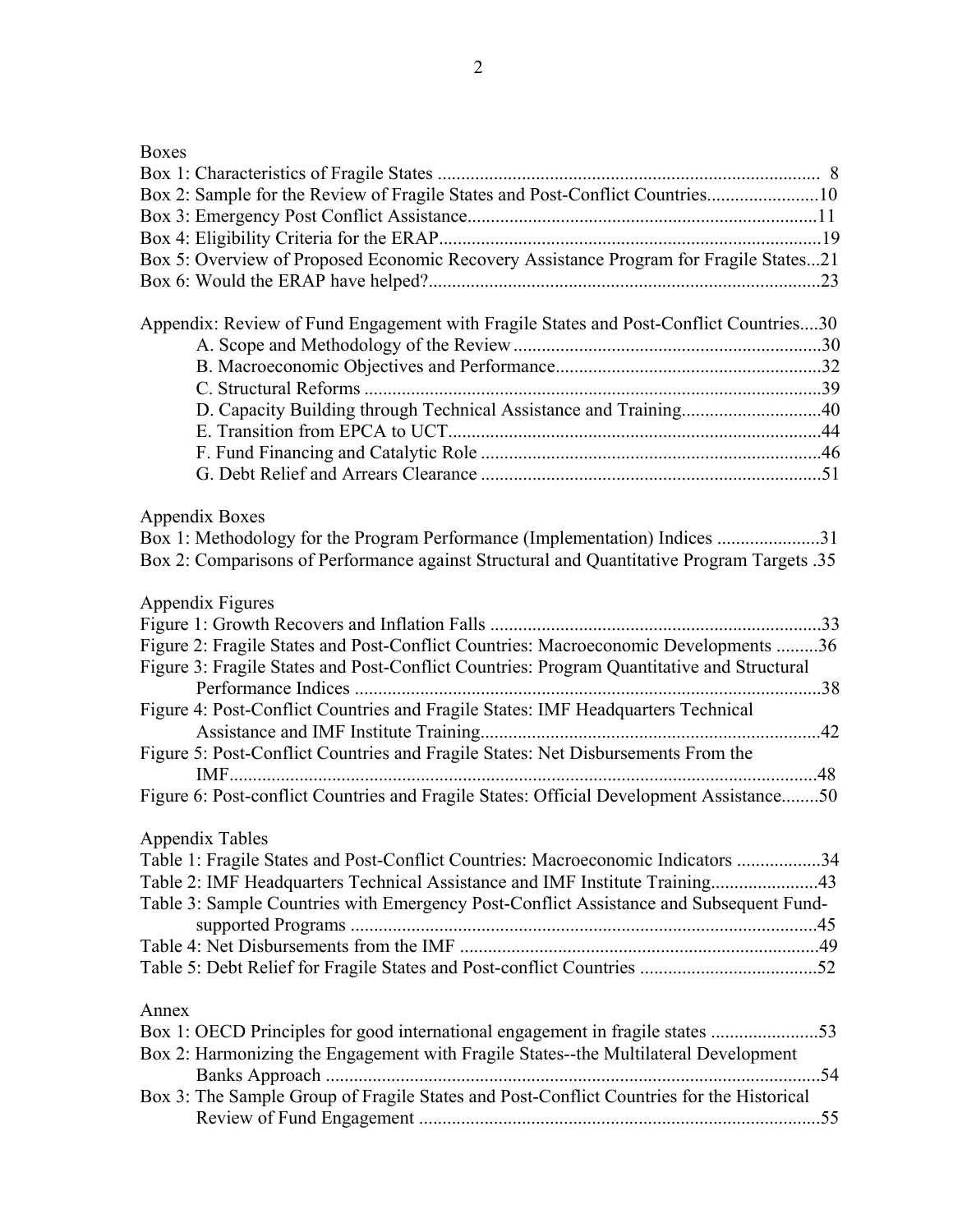| Box 4. Indicative Estimates of Incremental Resource Requirements Associated with the |  |
|--------------------------------------------------------------------------------------|--|
| Annex Figure                                                                         |  |
|                                                                                      |  |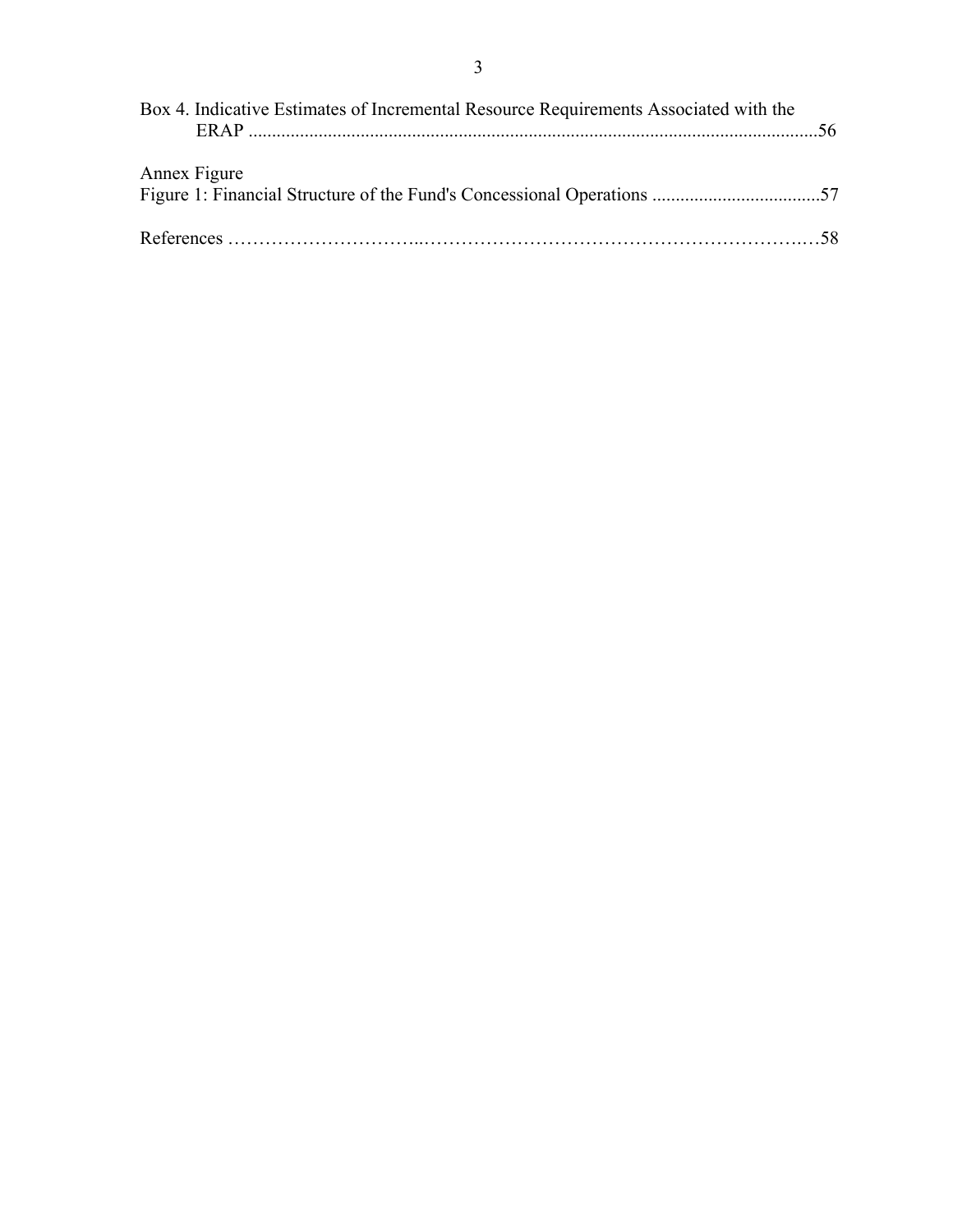## **ABBREVIATIONS AND ACRONYMS**

| <b>CPIA</b>     | Country Policy and Institutional Assessment            |
|-----------------|--------------------------------------------------------|
| <b>EFF</b>      | <b>Extended Fund Facility</b>                          |
| <b>ENDA</b>     | <b>Emergency Natural Disaster Assistance</b>           |
| <b>EPA</b>      | <b>Ex Post Assessment</b>                              |
| <b>EPCA</b>     | <b>Emergency Post-Conflict Assistance</b>              |
| <b>ERAP</b>     | Economic Recovery Assistance Program                   |
| <b>ERFA</b>     | <b>Economic Recovery Financial Assistance</b>          |
| <b>ESF</b>      | <b>Exogenous Shocks Facility</b>                       |
| <b>GMR</b>      | <b>Global Monitoring Report</b>                        |
| <b>GRA</b>      | <b>General Resources Account</b>                       |
| <b>HIPC</b>     | <b>Highly Indebted Poor Countries</b>                  |
| <b>IDA</b>      | <b>International Development Association</b>           |
| <b>IFIs</b>     | <b>International Financial Institutions</b>            |
| <b>LICs</b>     | Low-income countries                                   |
| <b>LICUS</b>    | Low-income Country Under Stress                        |
| <b>MDBs</b>     | <b>Multilateral Development Banks</b>                  |
| <b>MDGs</b>     | Millennium Development Goals                           |
| <b>MONA</b>     | Monitoring of Fund Arrangements                        |
| <b>MTS</b>      | Medium-Term Strategy                                   |
| <b>ODA</b>      | <b>Official Development Assistance</b>                 |
| <b>OECD-DAC</b> | Organization for Economic Cooperation and Development- |
|                 | <b>Development Assistance Committee</b>                |
| <b>PFM</b>      | <b>Public Financial Management</b>                     |
| <b>PRGF</b>     | Poverty Reduction and Growth Facility                  |
| <b>RTAC</b>     | Regional Technical Assistance Center                   |
| <b>SBA</b>      | <b>Stand-by Arrangement</b>                            |
| <b>SMP</b>      | Staff-monitored program                                |
| <b>UCT</b>      | <b>Upper Credit Tranche</b>                            |
| <b>UNDP</b>     | United Nations Development Program                     |
| <b>VAT</b>      | Value-Added Tax                                        |
| <b>WEO</b>      | World Economic Outlook                                 |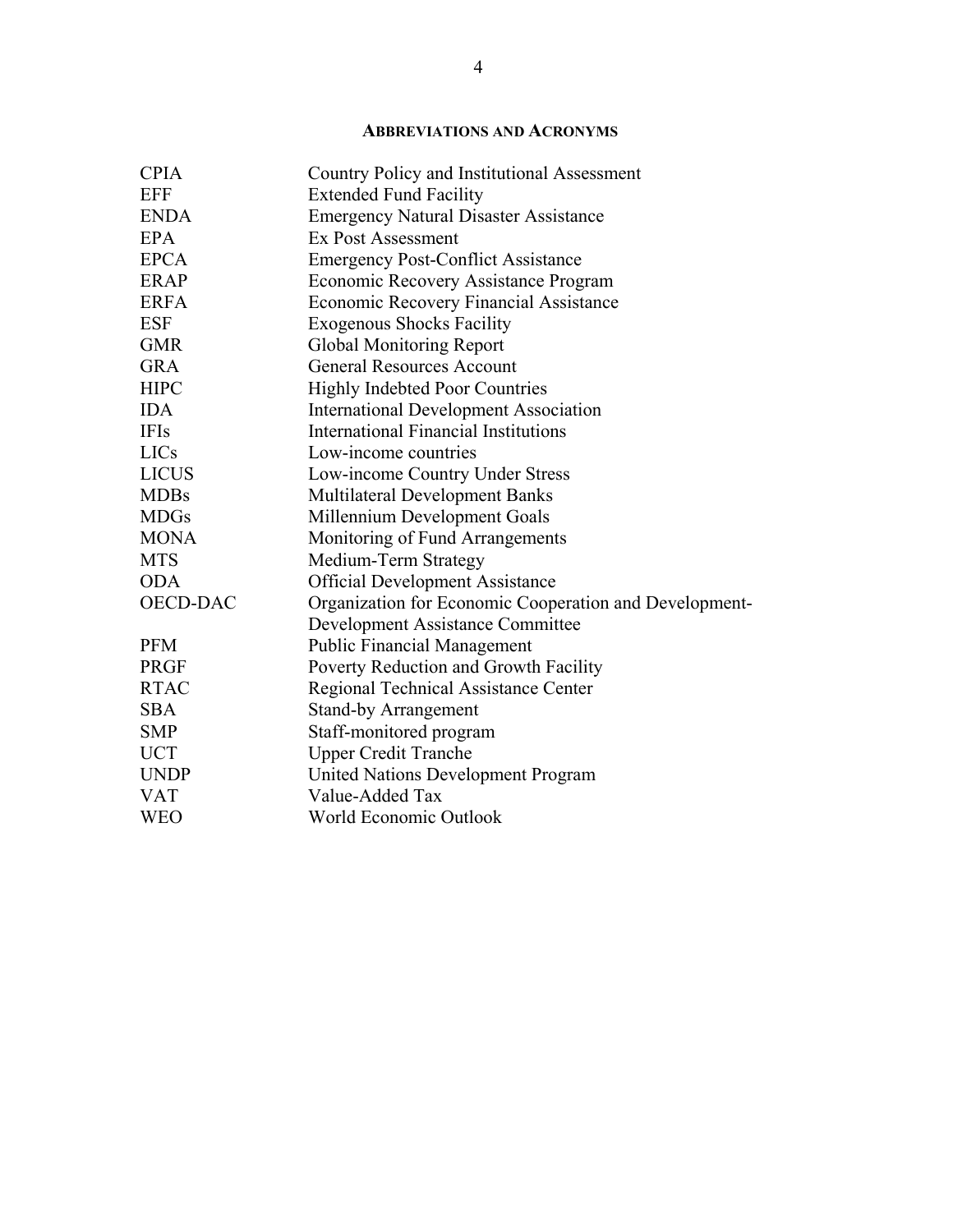#### **Executive Summary**

**The international community has stepped up efforts to devise a broad and coordinated approach to engaging more effectively with fragile states**, whose economic and social performance is substantially impaired by their weak governance, limited administrative capacity, persistent social tensions, and a tendency to conflict and political instability. Such states increasingly lag behind other low-income countries (LICs) in terms of growth and development, and are at risk of falling into a poverty trap. They are also least likely to achieve the Millennium Development Goals (MDGs), and often receive less aid than warranted by macroeconomic and social needs.

**The Fund has been engaged in some form—surveillance, staff-monitored programs (SMPs), financial assistance, and capacity building—in almost all fragile states** to improve economic management and performance, though it has not adopted a specific and differentiated policy toward them. However, the Fund's Medium-Term Strategy (MTS) calls for greater flexibility in program design in fragile states (including post-conflict countries), while focusing on the Fund's core areas of competence.

**A review of the Fund's engagement in fragile states indicates that it has been broadly effective.** Macroeconomic performance improved in fragile states that implemented the reforms agreed on with the Fund, or recommended by it. Program engagement with the Fund also generally led to increased net external financing, and in almost all cases, facilitated access to debt relief.

**However, the review also reveals certain gaps in the Fund's engagement which have significant implications for certain fragile states.** The Fund has often been unable to give a strong and clear signal to external partners of fragile states where it has not been engaged financially—these states have therefore often been unable to mobilize adequate external support. Deep-seated capacity constraints in many fragile states contributed to program performance that was, on average, weaker than that of non-fragile states, with particular difficulty in implementing structural reforms. In some cases, therefore, the transition to an upper credit tranche (UCT)-standard arrangement may have been premature. Similarly, the route to financial assistance and establishment of a Heavily Indebted Poor Countries (HIPC) Initiative track record is significantly more difficult for those fragile states without access to the Fund's emergency post-conflict assistance (EPCA).

**A more systematic, graduated approach could improve the coherence of the Fund's engagement.** A medium-term framework that explicitly adjusts Fund policy advice and monitoring, capacity building, signaling, and financial assistance to a country's evolving capacity to formulate and implement macroeconomic policy, and that builds on the country's commitment to reform, would allow the Fund to offer LIC fragile states an engagement that is better attuned to their deep-rooted problems.

**The paper therefore proposes a new approach—the "Economic Recovery Assistance Program" (ERAP)—which does not involve a major change in the Fund's policies or** instruments, but rather combines the modes of the Fund's present engagement with fragile states into a consistent medium-term policy framework, and expands the financing options available for fragile members which are not in a post-conflict situation. Overcoming deep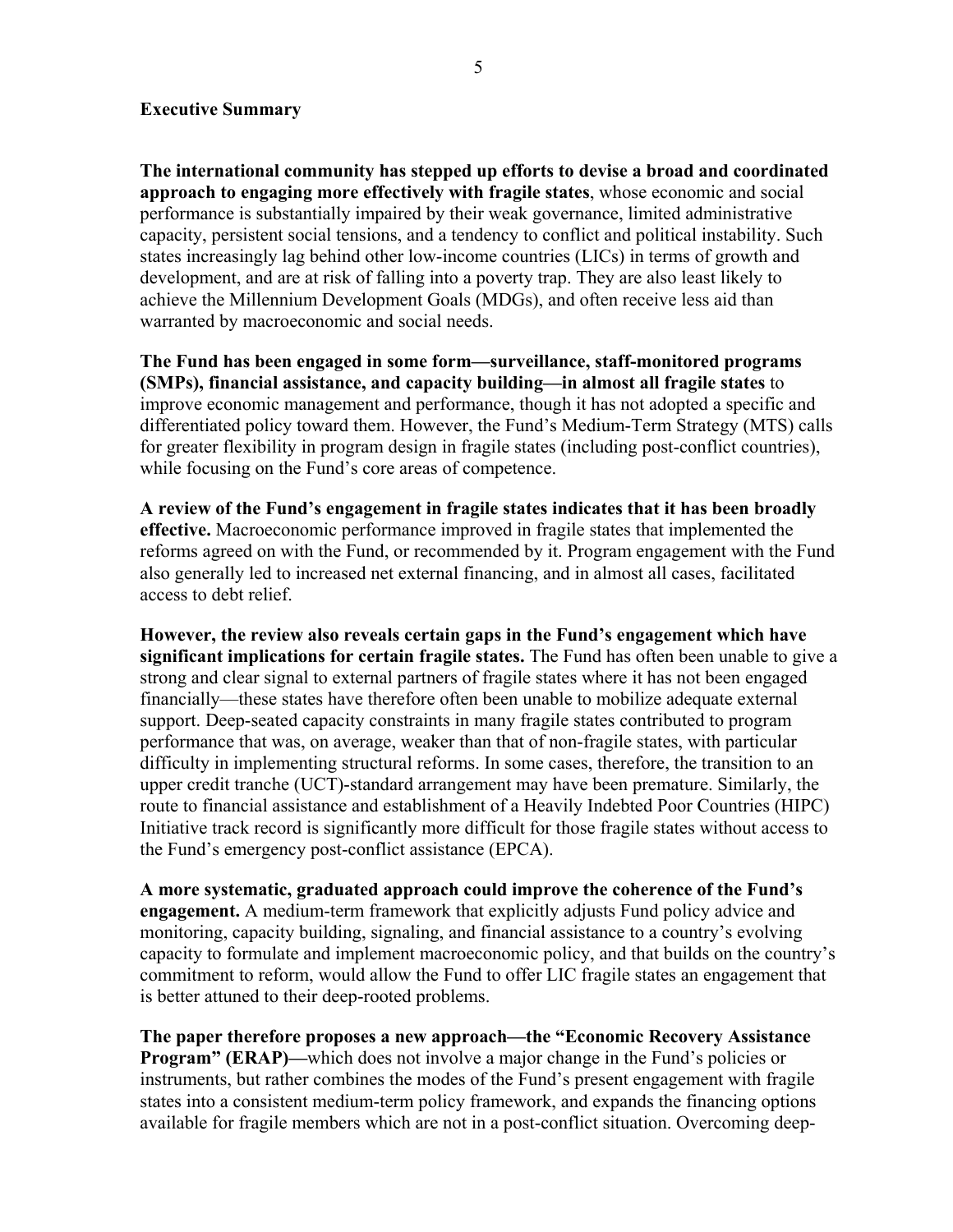6

seated fragility and moving to sustained macroeconomic stability and growth typically requires several years of well-coordinated support. The ERAP would support the implementation of economic reforms of progressively rising ambition, and would set out a trajectory for alleviating the country's capacity weaknesses through technical assistance that is closely coordinated with other providers, culminating in the restored ability of the fragile state to manage its economy effectively.

**The ERAP would be available in two phases over five years. The first phase** would be a non-financing phase, emphasizing capacity building and macroeconomic policy support. Once sufficient implementation capacity has been established, and provided a balance-ofpayments financing need exists, the country could enter **the second phase** which would provide Fund financial support (the "Economic Recovery Financial Assistance"—ERFA),to any eligible low-income fragile state under terms and conditions similar to the existing Emergency Post-Conflict Assistance (EPCA). Non-LIC post-conflict countries would continue to be eligible for EPCA under the existing policy. Successful implementation of Phase two would provide a track record to assess readiness for transition to a UCT-standard program. It is proposed that financial support to fragile states under the ERFA be on concessional, possibly PRGF terms, and that, for HIPC-eligible fragile states, the ERFA would count toward the decision point track record under the enhanced HIPC Initiative. In both phases of the ERAP, the staff would agree with the authorities on policy objectives, a reform program, and performance benchmarks in the areas of capacity building, macroeconomic policies, and structural reforms. Twice a year, staff would assess the member's performance and prospects of progressing to the second phase of ERAP or to a UCT-standard arrangement and report on these to the Board.

**To give a clear and transparent signal of the Fund's commitment to provide sustained structured support, the Board would formally endorse the economic program supported under the ERAP** and the staff's assessments of progress throughout the program. These assessments would be based on progress against the agreed benchmarks, as well as future policy intentions and commitment. The Board's endorsement of these assessments, would be made public, providing a clear signal for donors, allowing them to anchor their expectations for the country's macroeconomic policies and outcomes. The Board would also approve the provision of financial assistance in the second phase.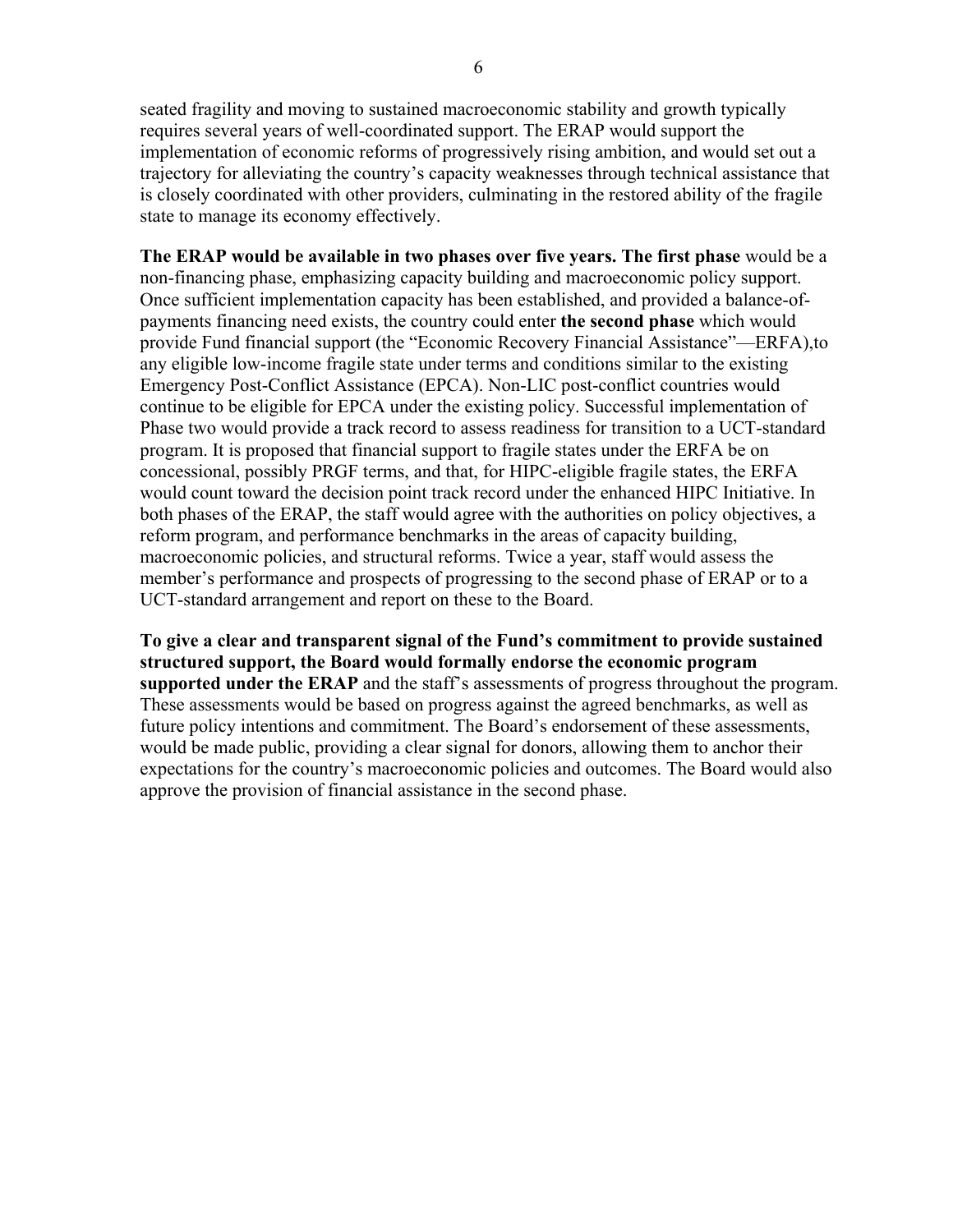#### **I. INTRODUCTION**

1. **Fragile states have characteristics that substantially impair their economic and social performance.** These include weak governance, limited administrative capacity, chronic humanitarian crises, persistent social tensions, and often, violence or the legacy of armed conflict and civil war. In these countries the poor quality of policies, institutions and governance substantially impairs economic performance, the delivery of basic social services, and the efficacy of donor assistance.<sup>1</sup> Such states are least likely to achieve the Millennium Development Goals (MDGs).<sup>2</sup> They also have considerable negative spillover effects on economic growth in neighboring countries.<sup>3</sup>

2. **The international community is increasingly concerned with the impact of state fragility** and has stepped up efforts to devise a broad and coordinated approach to engaging more effectively with fragile states. In 2005, donors endorsed the establishment of good practice principles for engagement in fragile states in the framework of the OECD Development Assistance Committee (OECD-DAC) (Annex Box 1). The multilateral development banks (MDBs) have been working individually towards more effective and rapid responses to fragility; and they agreed in October 2007 on principles for harmonizing their approaches (Annex Box 2). In parallel, the UN Peacebuilding Commission (in which the Fund participates) was established in 2005; and a UN system-wide approach to postconflict recovery and employment generation is being developed.

3. **The Fund has been actively engaged in some form with almost all fragile states**  with the aim of improving economic management and performance, although it has not adopted a specific and differentiated policy toward them. However, the Fund's MTS calls for greater flexibility in program design in fragile states (including post-conflict countries) as part of its recommendations on the Fund's role in LICs.<sup>4</sup> In particular, the MTS envisages programs with a more flexible conditionality and a more central role for technical cooperation and capacity building. In addition, the Fund's engagement with fragile states needs to be effectively coordinated with the evolving international approach.

4. **This paper reviews the modes and objectives of the Fund's engagement with fragile states and post-conflict countries**. 5 It examines the rationale for this engagement, and assesses its effectiveness. The review finds that the Fund's present approach has been broadly effective, but that there is scope for an engagement that is better attuned to the needs of fragile states. The paper proposes possible options for a better engagement. Following the Board's views and guidance on the proposed approach, staff would conduct outreach with interested parties, including donors and member countries, before presenting a final proposal for Board consideration.

 $\overline{a}$ 

<sup>&</sup>lt;sup>1</sup> Collier (1999) and Chauvet and Collier (2004) identify sizeable reductions in the annual rate of the economic growth during periods of conflict and in peacetime economies of fragile states of some 2-3 percentage points. 2 See IMF and World Bank (2007), page 45.

<sup>&</sup>lt;sup>3</sup> Estimates of spillover effects are reported in Murdoch and Sandler (2002) and Collier and Hoeffler (2004) for civil wars, and in Chauvet and Collier (2004) for neighbors of fragile states. A typical neighbor of a fragile state loses 1.6 percentage points of its economic growth rate.

<sup>&</sup>lt;sup>4</sup> See IMF 2006f, and Implementing the Fund's Medium-Term Strategy—Working Group Report.

<sup>&</sup>lt;sup>5</sup> This review focuses primarily on LICs, but also includes non-LIC post-conflict countries that have used EPCA.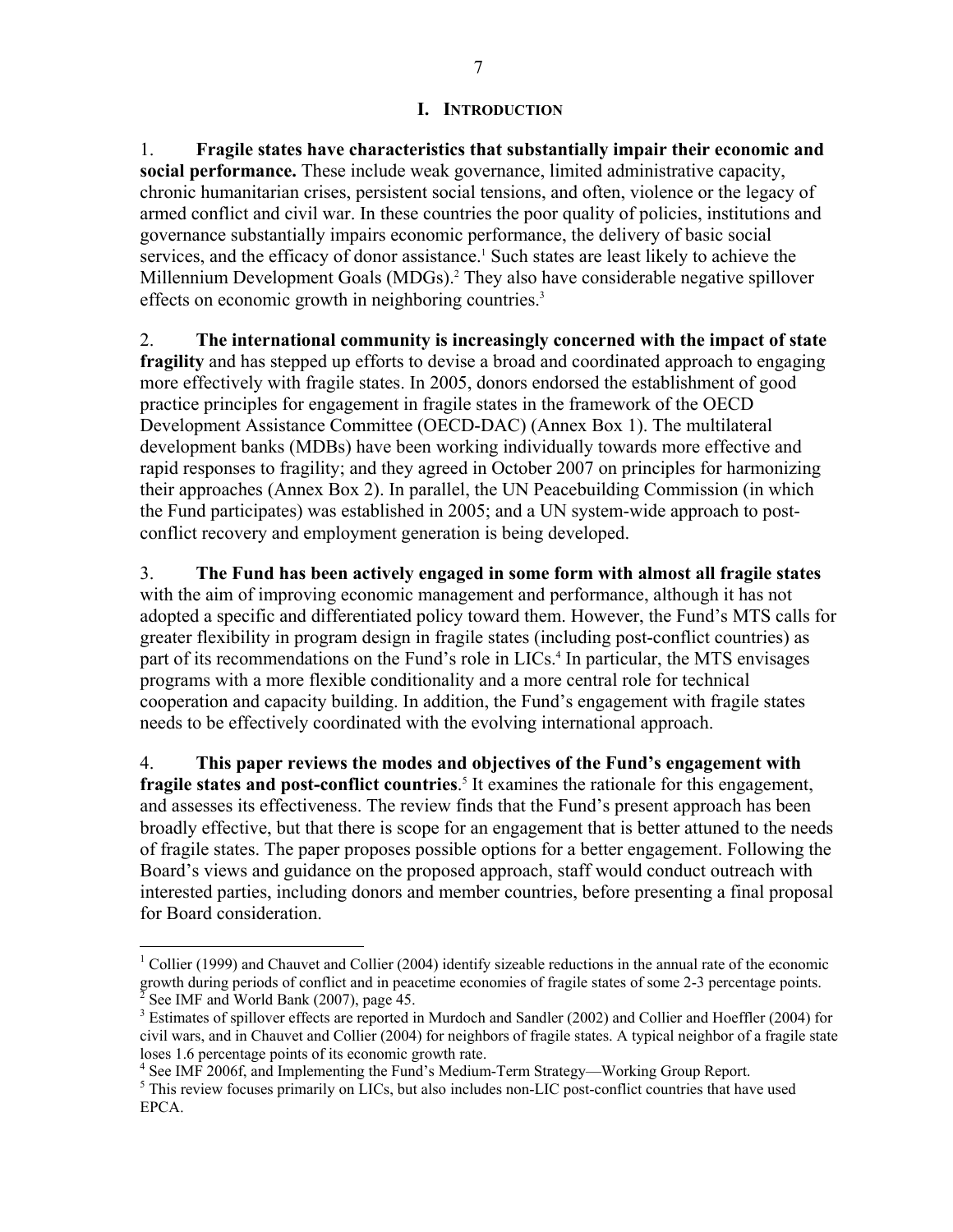5. **The remainder of this paper is organized as follows**. Section II deals with definitional issues, the range of Fund engagement with fragile states, and key policy issues. Section III presents summary results of the review of past engagement, including under EPCA, and summarizes the key conclusions and policy implications from the review. Section IV presents possible options for revising the scope of the Fund's engagement. Section V provides estimates of the implications of the proposed new approach to fragile states for staff resources. Section VI presents issues for consideration by Executive Directors.

## **II. AN OVERVIEW OF FUND SUPPORT FOR POST-CONFLICT AND FRAGILE STATES**

## **A. Characteristics of Fragile States**

6. **This paper does not seek to define a Fund-endorsed list of fragile states.** Rather, it takes the view that the form and scope of engagement by the Fund with these states, and how this may differ from its engagement with non-fragile states, are best determined by the underlying characteristics of fragile states, particularly their institutional and policy implementation weaknesses  $(Box 1)$ .<sup>6</sup>

#### **Box 1: Characteristics of Fragile States**

• Fragile states exhibit a mix of institutional and policy implementation weaknesses. They tend to under-perform across all the dimensions of the World Bank's Country Policy and Institutional Assessment (CPIA) index (economic management, structural policies, and social policies, with particular shortcomings in the quality of public sector institutions). Their fragility tends to persist over time.

• They are prone to political conflict and instability, posing a risk of negative spillovers for their neighbors and the wider global community, through spread of conflict, refugee flows, and barriers to trade and investment.

• Their economic performance and ability to deliver basic social services is weak, compounded by poor policies and institutions and political conflict. Revenue per capita in fragile states has been stagnant on average over the last 25 years. Income poverty is twice as high as in other low-income countries; infant mortality rate is a third higher; life expectancy is 12 years lower; and the maternal mortality rate is about 20 percent higher (World Bank Independent Evaluation Group, 2007).

They tend to receive considerably less external assistance than other low-income countries, as a direct result of these characteristics.<sup>1</sup> Their financial relations with the international community are often complicated by high levels of debt and protracted arrears. Donors have been willing to support postconflict countries in the early stages of their recovery, but support has tapered off after this initial phase. Support to other fragile states, including some with relatively stronger governance indicators, is often even less firm, except where donors may have political motives.

<sup>1</sup> Dollar and Levin (2005) find that fragile states as a group are under-aided, and that aid to fragile states tends to be more volatile than aid to other low-income countries.

 $\overline{a}$ 

<sup>&</sup>lt;sup>6</sup> The paper sets out below eligibility criteria for the proposed Fund engagement with fragile states that are based on these characteristics (see Section IV. A., and Box 4).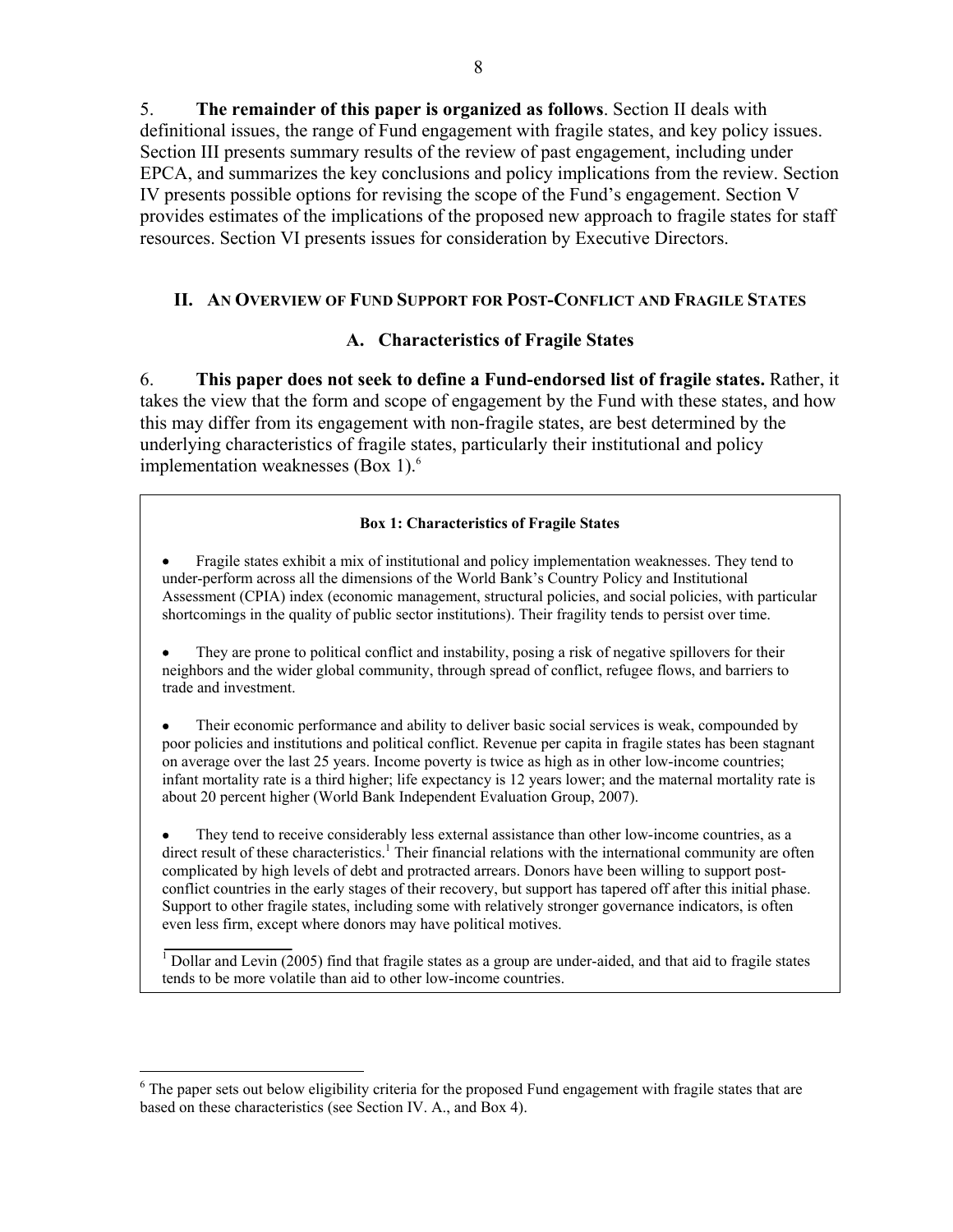7. **However, to review past Fund engagement it is necessary to identify a group of**  relevant states that ex post could be considered fragile.<sup>7</sup> Thus, for analytic purposes only, this paper uses the group of countries identified by the World Bank under its Low-Income Country Under Stress (LICUS) Initiative as fragile, owing to their weak performance in the CPIA index (Annex Box 3). While there is no universally accepted single definition of fragile states, the Bank's approach has gained wide currency and is being used, for example, by the Fragile States Group of the OECD-DAC. Other agencies, in particular, the MDBs, use broadly similar definitions.

#### **B. Fund Engagement in Fragile States**

8. **The Fund has been actively engaged in almost all the states reviewed, with the aim of improving economic management and performance; strengthening essential capacity; and, in some cases, helping to meet balance-of-payments needs and catalyze external support** (Box 2).<sup>8</sup> The engagement has taken several forms, consistent with the Fund's mandate: macroeconomic policy advice in a surveillance-only context; staffmonitored programs (SMPs) intended to establish a track record of performance; technical assistance and support for capacity building in the Fund's areas of expertise; and financial assistance, either under EPCA, or under upper-credit tranche (UCT) arrangements, often leading to debt relief under the enhanced (HIPC) Initiative (Box 3). During the period under review (2000-2005 for fragile states, and 1995-2005 for countries with EPCA programs), there have been financial programs with 24 members (of which 12 under EPCA). Of the members that did not receive financial assistance, seven had SMPs, and in ten the relationship was largely limited to Fund surveillance and/or technical assistance.

1

<sup>&</sup>lt;sup>7</sup> Note that in the following, the term "fragile state" is assumed to include post-conflict states as a subset. Where the distinction between post-conflict and non-post-conflict fragile states is salient, particularly as regards the results of the review of performance below, this is explicitly noted. 8

<sup>&</sup>lt;sup>8</sup> However, with a small number of fragile states, Fund involvement has been minimal. For example, there has been virtually no engagement with Somalia since 1989, owing to the absence of an internationally recognized government and the security situation. In the interim, the UNDP, other UN agencies, and the World Bank have undertaken several projects and provided Somalia with technical assistance, including in some of the Fund's core areas, such as central banking.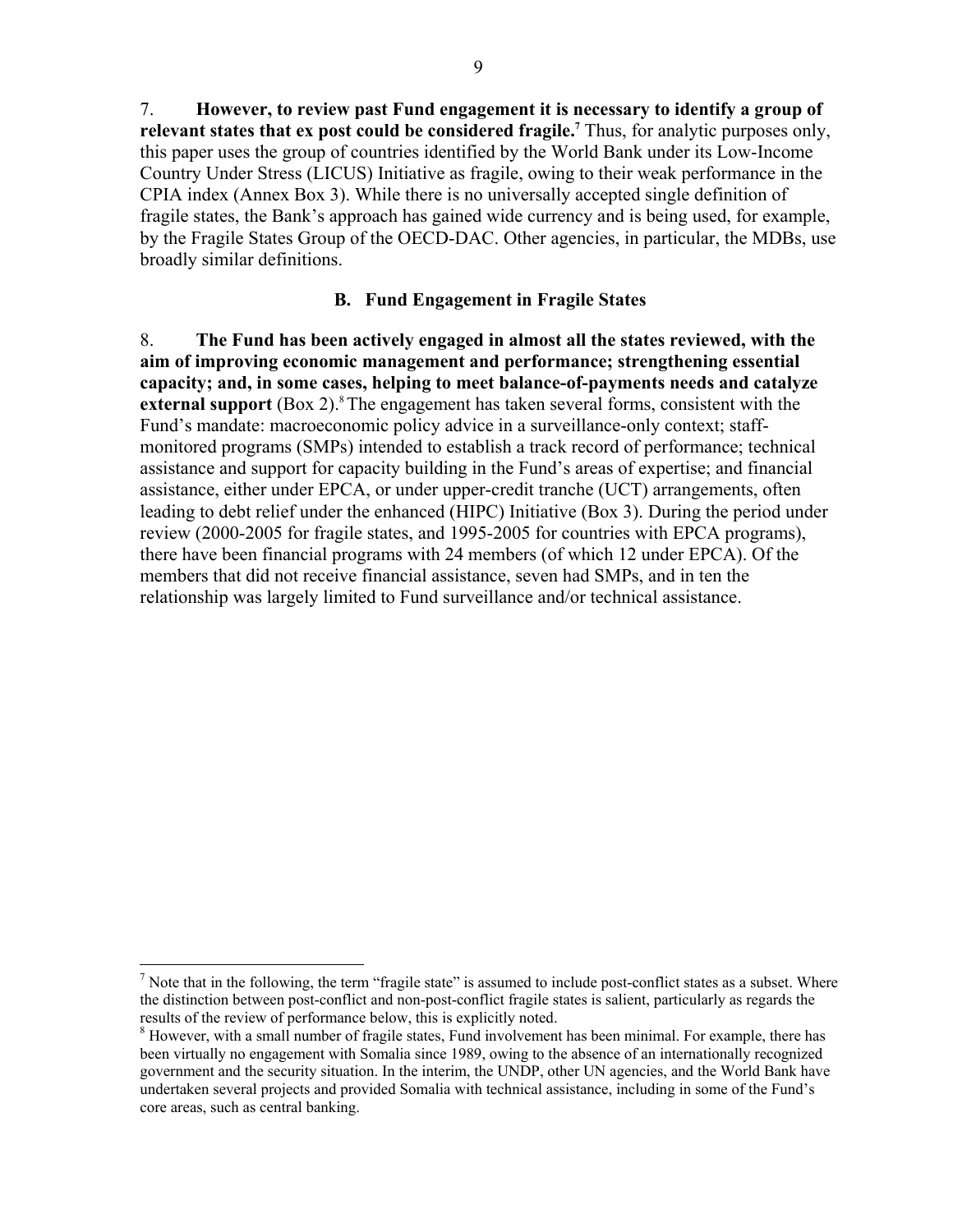|       |                                                            | Box 2: Sample for the Review of Fragile States and Post-Conflict Countries, 2000-05 <sup>1/2/</sup> |                    |       |                                                             |
|-------|------------------------------------------------------------|-----------------------------------------------------------------------------------------------------|--------------------|-------|-------------------------------------------------------------|
|       | <b>EPCA</b>                                                | <b>UCT Arrangement</b>                                                                              | <b>SMP</b>         |       | <b>Article IV Consultation/</b><br><b>Surveillance only</b> |
|       | 1995-2005                                                  |                                                                                                     | 2000-05            |       |                                                             |
|       |                                                            | <b>Post-Conflict Fragile States</b>                                                                 |                    |       |                                                             |
| (UCT) | Albania $^{3/}$ (UCT)                                      | Chad                                                                                                | Afghanistan (UCT)  | (UCT) | Côte d'Ivoire (EPCA)                                        |
|       | Bosnia & Herzegovina $3/(UCT)$                             | Congo, Dem. Rep of                                                                                  | Angola             |       | Eritrea                                                     |
| (SMP) | Burundi (UCT)                                              |                                                                                                     | Liberia            |       | Somalia $^{4\!}/$                                           |
| (SMP) | Central<br>African<br><b>Republic</b><br>(UCT)             |                                                                                                     | Sudan              |       | Timor-Leste $5/$                                            |
| (SMP) | Congo, Republic of (UCT)                                   |                                                                                                     |                    |       |                                                             |
| (SMP) | Guinea-Bissau (UCT)                                        |                                                                                                     |                    |       |                                                             |
| (SMP) | Haiti (UCT)                                                |                                                                                                     |                    |       |                                                             |
|       | Iraq (UCT)                                                 |                                                                                                     |                    |       |                                                             |
| (SMP) | Rwanda $3/$ (UCT)                                          |                                                                                                     |                    |       |                                                             |
|       | Fmr Serbia and Montenegro <sup><math>3/</math></sup> (UCT) |                                                                                                     |                    |       |                                                             |
| (UCT) | Sierra Leone (UCT)                                         |                                                                                                     |                    |       |                                                             |
| (SMP) | Tajikistan $3/(UCT)$                                       |                                                                                                     |                    |       |                                                             |
|       |                                                            | <b>Other Fragile States</b>                                                                         |                    |       |                                                             |
|       |                                                            | Cambodia                                                                                            | <b>Comoros</b>     |       | Kiribati                                                    |
|       |                                                            | Cameroon<br>Djibouti<br>Gambia, The                                                                 | Togo<br>Uzbekistan |       | Myanmar<br>Solomon Islands<br>Tonga                         |
|       |                                                            | Guinea<br>Lao P.D.R.                                                                                |                    | (UCT) | Vanuatu<br>Zimbabwe                                         |
|       |                                                            | <b>Niger</b>                                                                                        |                    |       |                                                             |
|       | (SMP)                                                      | Sao Tome & Principe (SMP)                                                                           |                    |       |                                                             |
|       |                                                            | Papua New Guinea                                                                                    |                    |       |                                                             |
|       |                                                            | Nigeria                                                                                             |                    |       |                                                             |

Source: See Annex Box 3. Countries in bold text are HIPC-eligible.<br><sup>1/</sup> For the review, all countries with EPCA programs during 1995-2005 were included in the sample. For all other countries, the sample period is 2000-05.

 $2^{2}$  For each country, the form of engagement reviewed is either the EPCA program, or, for non-EPCA users, the level of engagement is ranked in the following order: (i) UCT arrangement; (ii) SMP; and (iii) Article IV Consultations. For each country, the form of program engagement preceding/following the classification is shown in parenthesis before/after the country n

<sup>3/</sup> These countries received EPCA during 1995-99, for which years the World Bank LICUS list of fragile states is not available.<br><sup>4/</sup> No Article IV consultation discussions since 1989 because of security conditions and ab

9. **The Fund has not adopted a special policy on fragile states distinct from the approach used in other low-income members.** However, fragile states can benefit from the Emergency Post-Conflict Assistance (EPCA) and Emergency Natural Disaster Assistance (ENDA) policies if they meet the eligibility criteria. EPCA is based on the notion that conflicts, like natural disasters, are essentially temporary negative shocks that require only a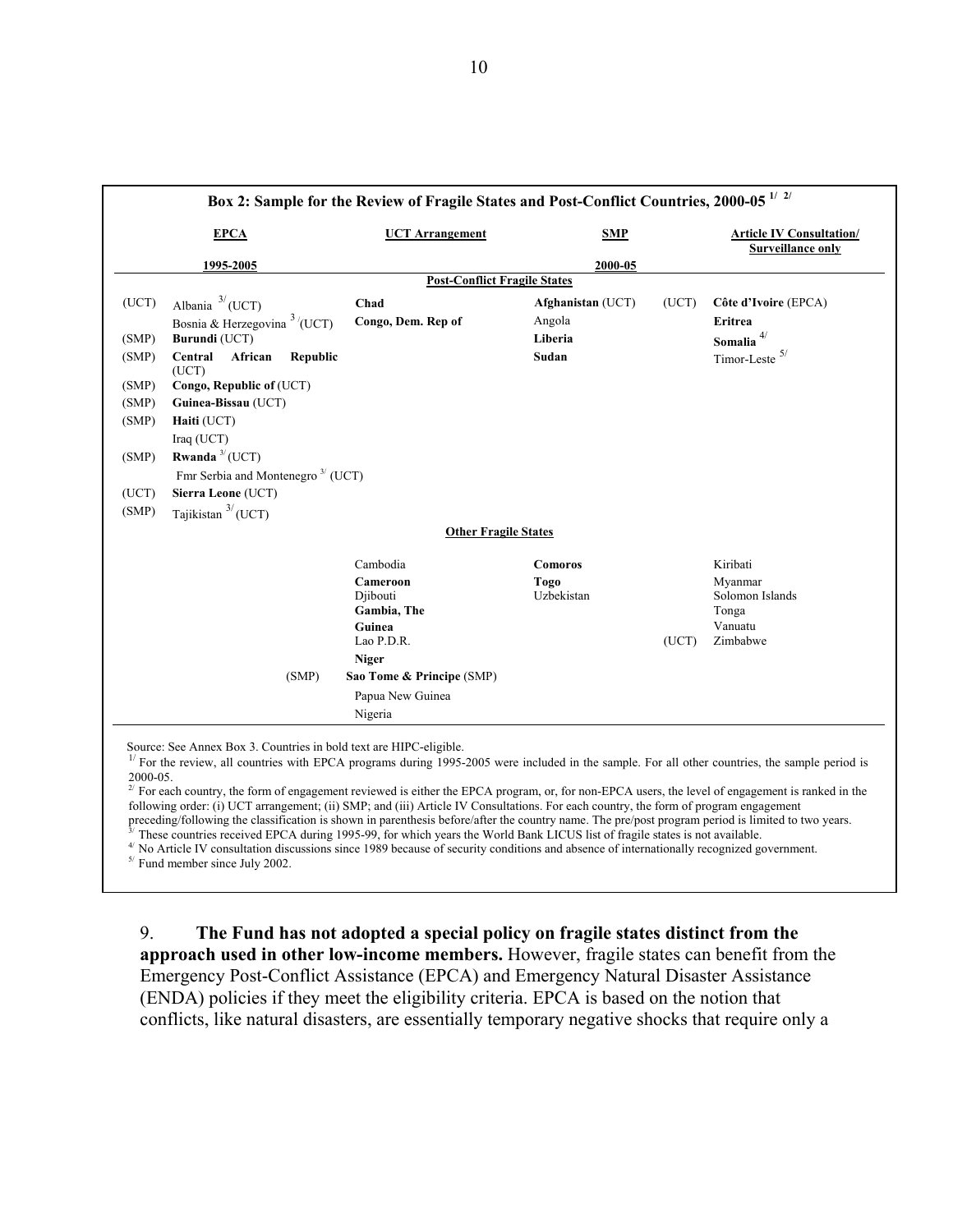relatively short period of reform and assistance before a UCT-standard arrangement can be implemented (Box 3). $9$ 

#### **Box 3: Emergency Post Conflict Assistance**

Emergency Post-Conflict Assistance (EPCA) was introduced in 1995 as an extension of the Fund's emergency assistance policy related to natural disasters and is available to post-conflict countries meeting specific eligibility criteria. EPCA is available to all Fund member countries—it is not restricted to members eligible for a Poverty Reduction and Growth Facility (PRGF) Arrangement or fragile states.<sup>1</sup>

Financial assistance under EPCA can be provided in situations where: (i) there is an urgent balance of payments need to help rebuild reserves and meet essential current payments, and a role for the Fund in catalyzing support from other official sources; (ii) the country's institutional and administrative capacity is disrupted as a result of the conflict, so that the member is not yet able to develop and implement a comprehensive economic program that could be supported by a UCT-standard Fund arrangement; (iii) there is nonetheless sufficient capacity for policy planning and implementation, and demonstrated commitment on the part of the authorities (in order to provide adequate safeguards for the use of Fund resources); and (iv) Fund support would be part of a concerted international effort to address the aftermath of the conflict in a comprehensive way.

Operational requirements for financial assistance include: a statement of economic policies; a quantified macroeconomic framework to the extent possible; and a statement by the authorities of their intention to move as soon as possible to an upper credit tranche stand-by or extended arrangement, or to an arrangement under the PRGF. Each EPCA purchase is a stand-alone purchase subject to Board approval and thus the key form of conditionality is through prior actions. Additional access to EPCA is possible through successive stand-alone purchases, up to applicable access limits.

In November 2000, the Executive Board converted emergency assistance into a special policy, so that it would not be subject to the level-based surcharge. As a result, access under emergency assistance does not count toward the limits on access under the credit tranches and the Extended Fund Facility (EFF). In 2001, the EPCA Subsidy Account was established to subsidize the interest rate on EPCA to 0.5 percent for PRGF-eligible (or low-income) post-conflict countries. In 2004, the Board extended the period during which EPCA financial support can be provided to up to three years, with access capped at 25 percent of quota in any one year, and a cumulative ceiling of 50 percent of quota. Access can be tranched to help ensure the effective use of Fund resources and provide an incentive to develop a comprehensive economic program.

<sup>1</sup> See Summing Up by the Chairman—Fund Involvement in Post-Conflict Countries (http://www.imf.org/external/pubs/ft/sd/index.asp?decision=EBM/95/82). For subsequent reviews of EPCA and modifications, see IMF 1999, 2001, and 2004a.

## **C. Key Policy Issues**

10. **Fragile states are often unable to mobilize sufficient international support at the critical early stages of their reform efforts.** This is in part due to their inability to implement a comprehensive macroeconomic framework that ensures that their reform strategy is macroeconomically viable. Donors seek assurances of continuing improvement in policy planning and implementation, public financial management, and governance

<sup>&</sup>lt;sup>9</sup> Fourteen post-conflict countries have sought assistance under EPCA since it was introduced in 1995, including Lebanon and Côte d'Ivoire in 2007.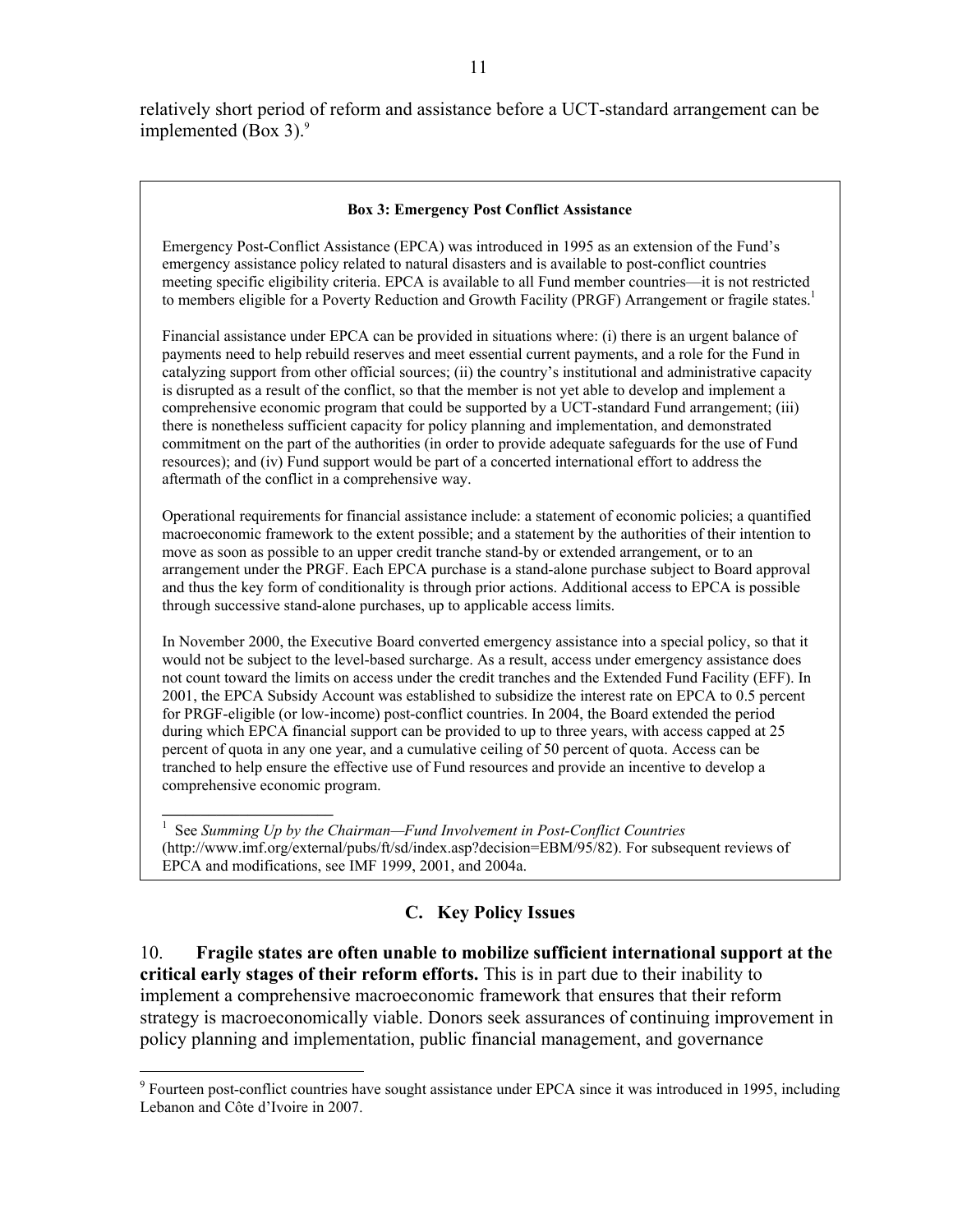systems.<sup>10</sup> The absence of a signal of the Fund's engagement over the medium term may thus compromise the ability of fragile states to attract sufficient donor support.<sup>11</sup>

11. **Debt relief and arrears clearance are also important to unlock external support and help fragile states attain a sustainable external position.** However, Paris Club creditors have generally not been prepared to provide debt relief in the absence of a Boardapproved UCT-standard financial arrangement, and most multilateral agencies cannot continue to lend when countries have arrears to them (though some can provide relatively small grants).

12. **The more entrenched the institutional and political weaknesses are, the more time is required to build the capacity to use external support effectively,** and execute appropriate macroeconomic and structural policies. Progress toward these development objectives also depends on advances on the political and security fronts. Often, the agencies and actors responsible for political, security, and economic affairs are different from those engaged in development assistance and humanitarian aid, complicating the necessary "whole of government" approach. This problem highlights the need for robust and appropriate coordination mechanisms among external partners, between these partners and the recipient government, and within the government itself.

13. **An important consideration, therefore, is how the Fund's engagement in fragile states fits into broader international efforts.** The Fund's assistance to countries in establishing a feasible macroeconomic framework, and in strengthening the capacity to implement it, is a critical point of reference for other donors. The timeliness and form of the Fund's engagement in fragile states is also important for triggering or enhancing a concerted international effort. However, many of the problems faced by fragile states are developmental in nature, and may also reflect political and security-related problems. Thus, coordination with other institutions is required for the Fund's interventions to be effective, particularly in the provision of capacity-building support.

14. **The Fund must balance the possible advantages of the signal provided by financial assistance to fragile states against downside risks to the Fund**—the possibility of poor program implementation, and the ensuing risk of non-repayment. While post-conflict countries need only demonstrate the capacity to implement the EPCA, with its less ambitious objectives,12 present policies require fragile states that are not post-conflict to demonstrate the capacity to implement a UCT-standard arrangement in order to receive Fund financial

 $\overline{a}$  $10$  Collier (2007) argues that early forward-looking efforts to improve public financial management provide assurances of good governance and are key to attracting large aid inflows. Moreover, such inflows avoid the need to rely on higher taxation of a narrow, recovering private sector and inflationary domestic financing for meeting large recovery and reconstruction spending needs.

 $11$  The Executive Board has opposed facilitating early transitions to PRGF arrangements by applying less stringent conditionality standards, especially when administrative capacity is still lacking. Instead, to help foster program implementation and to strengthen signals to donors, Directors have called for more frequent assessments of the member country's policy performance. See IMF 2004a.<br><sup>12</sup> The Fund's MTS explicitly recognizes that for some countries, such as post-conflict countries, an UCT

conditionality standard "may be unreasonable", and calls for a facility with "a more flexible standard and a larger capacity-building component—beyond that available through Emergency Post-Conflict Assistance." See IMF 2006f, paragraph 32.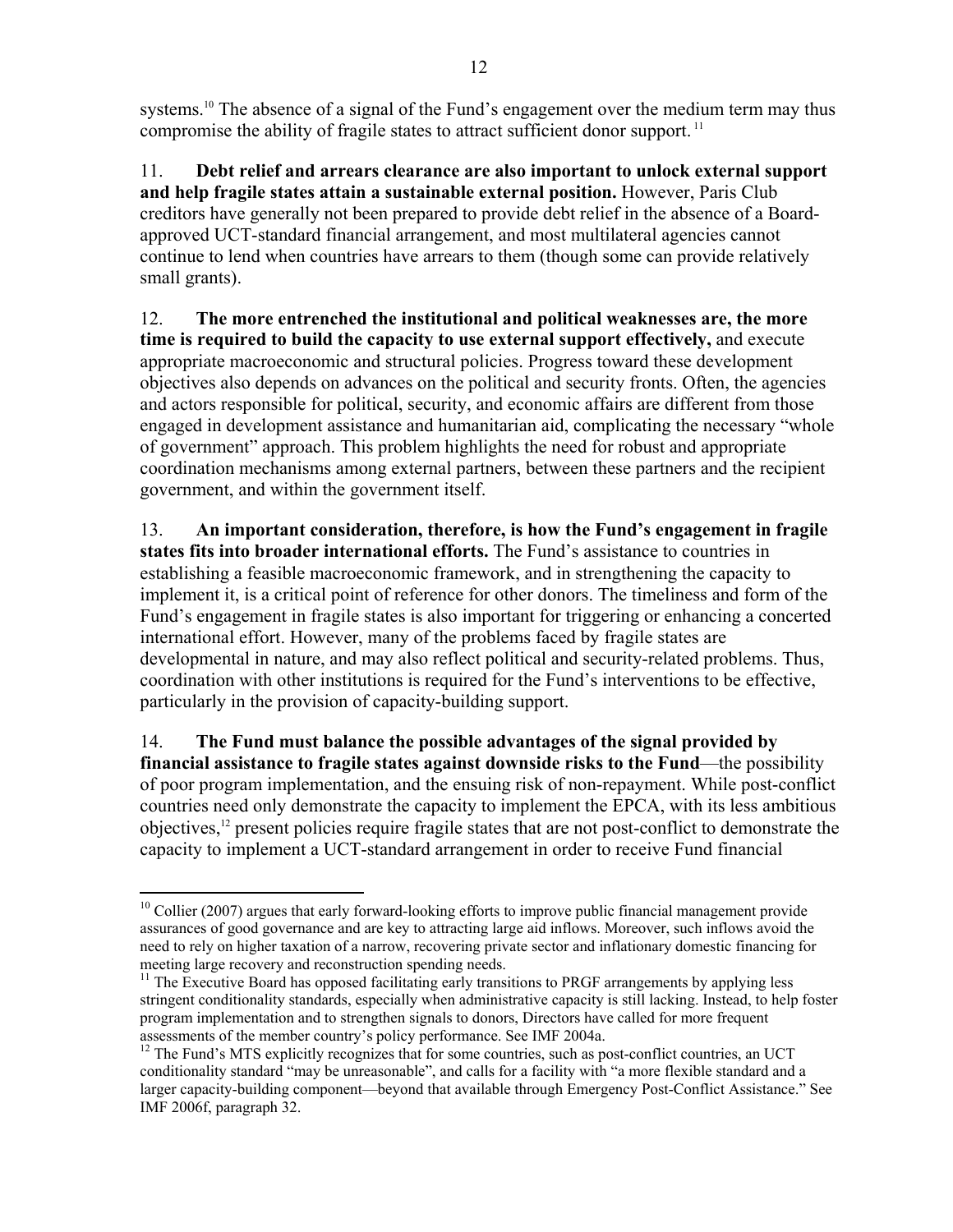assistance. This requires a careful assessment of implementation capacity and the degree of ownership of reforms, in a precarious economic, political, and technical setting. Where this assessment precludes the Fund's immediate financial assistance, other ways must be found for the Fund to play the important role expected of it in the concerted international support effort.

15. **Outside commentators have called for a longer-term and more predictable engagement by the Fund in fragile states**, with more nuanced signals and more flexible modes of assistance that take into account the evolving economic, political, and social context. This would include program conditionality that can feasibly be implemented in a fragile situation, and a program length tailored to country needs, as well as greater emphasis on capacity building.13 There have also been calls for more flexible links between Fundsupported programs and Paris Club debt relief, and for a different approach to the problem of multilateral arrears that would help avoid net repayments to creditors. Some observers have also called on Paris Club creditors to demonstrate flexibility by explicitly allowing for the deferral of arrears and maturities falling due to them during the period of an EPCA-supported program.14

## **III. REVIEW OF FUND ENGAGEMENT WITH FRAGILE STATES AND POST-CONFLICT COUNTRIES**

16. **To assess the effectiveness of the Fund's approach to fragile states, its engagement with these members during 2000-05 (and with all members receiving EPCA during 1995–2005) was reviewed** along several key dimensions: improving macroeconomic performance and implementing structural reforms; building capacity through technical assistance and training; transiting to UCT-standard programs; catalyzing aid; and facilitating access to debt relief and the clearance of external arrears. The details of this review are contained in the Appendix, and the main results are presented below.15

# **A. Summary of the Review**

## *Macroeconomic and Structural Reforms: Objectives and Performance*

17. **The primary macroeconomic objectives** of Fund-supported programs and SMPs with fragile states were to strengthen growth and macroeconomic stability. External assistance was critical to achieving inflation goals, increasing spending, and avoiding domestic arrears accumulation. The structural agenda generally contained immediate steps to strengthen core areas of economic management.

## 18. **Fragile states with Fund-supported programs and SMPs achieved broadly positive macroeconomic outcomes, but program implementation was weaker than in**

1

<sup>&</sup>lt;sup>13</sup> Some have stressed the importance of a Fund-supported macroeconomic framework and capacity building in public financial management systems, given the rising importance of budget support as a mode of aid delivery in fragile states.

<sup>&</sup>lt;sup>14</sup> See Fayolle (2006), and Raffinot and Rosellini (2007).

<sup>&</sup>lt;sup>15</sup> The performance of the group of fragile and post-conflict states assessed in the review was compared to the performance of the broader group of LICs with UCT-standard arrangements during the review period, which served as a benchmark.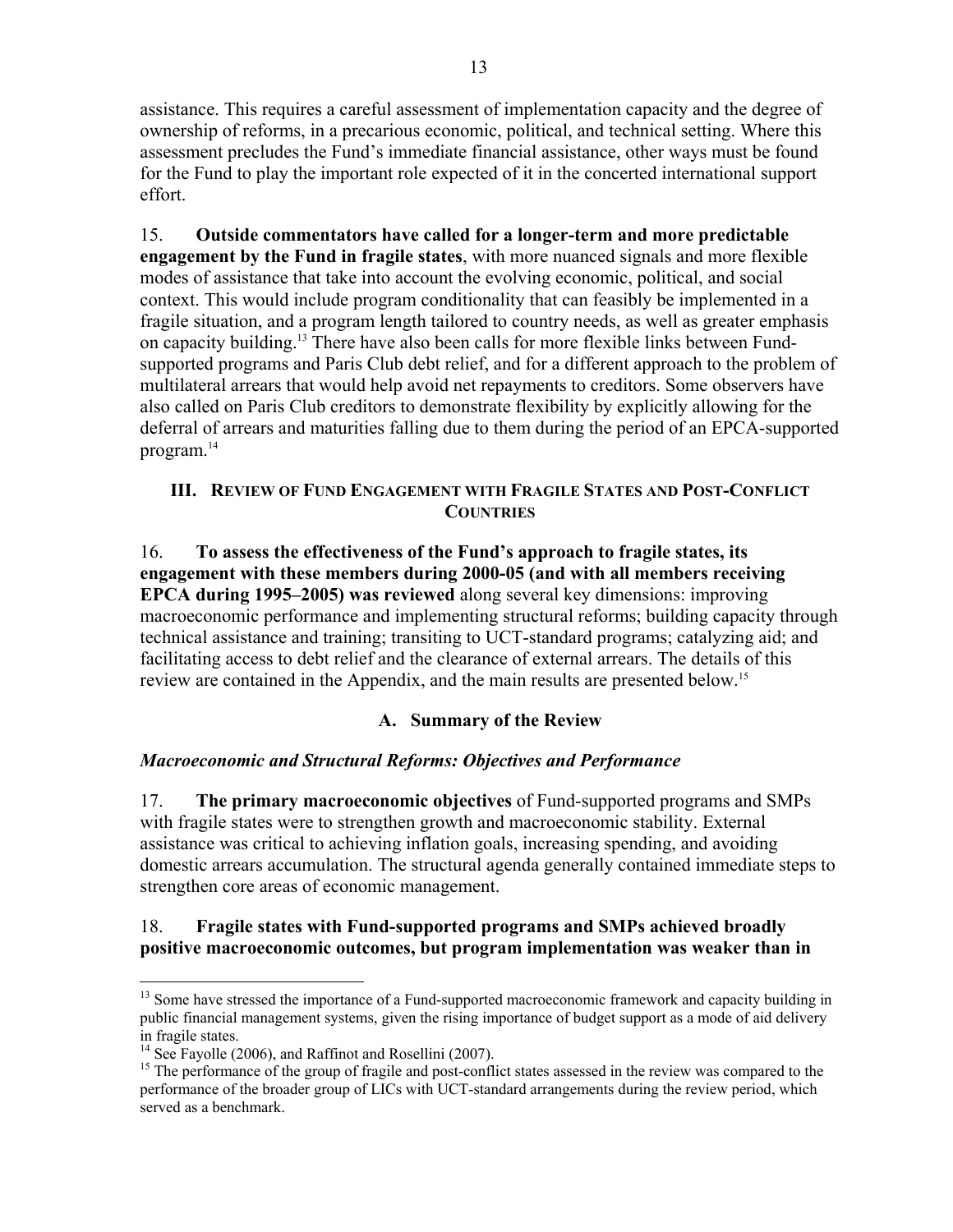**non-fragile states**—programs with fragile states were also more likely to go "off-track" than programs with non-fragile states. Moreover, performance on structural objectives was weaker than with respect to quantitative targets. In some programs, the structural reform agenda may have been overambitious, in view of severe administrative capacity constraints; the coverage and sequencing of measures may have been inappropriate; and insufficient attention may have been paid to public financial management, governance, and generating the political consensus for reform.16

19. **Macroeconomic performance also improved in those surveillance-only members that implemented the policies suggested by the Fund.** By contrast, performance was notably less strong in the countries that did not implement appropriate policies—often, poor policy implementation was due to conflict or political factors, while in other cases it reflected an unwillingness to implement policy recommendations.

# *Capacity Building through Technical Assistance and Training*

## 20. **Virtually all fragile states with programs experienced a step up in Fund-**

**provided technical assistance** (measured in staff-years),<sup>17</sup> especially post-conflict countries. However, these countries often received less than the average amount of technical assistance provided to non-fragile states as a group, in part because of security concerns and absorption constraints.18 In most cases, the countries also benefited from increased access to Fund training, especially under UCT-standard and EPCA-supported programs.

21. **The success of technical assistance and training depended on it being provided in a manner that was responsive to countries' political, institutional, and capacity constraints**. 19 In some cases, delays in delivering necessary technical assistance may have contributed to difficulties in meeting program objectives.<sup>20</sup> The close involvement of area departments and resident representatives in identifying and prioritizing country needs in the context of overall excess demand was important to ensuring successful assistance.

## *Transition from EPCA to UCT-standard programs*

22. **The length of transitions to UCT-standard programs varied considerably**; longer transitions generally reflected an unsettled security situation and renewed bouts of conflict,

 $\overline{a}$ <sup>16</sup> These findings are drawn from Ex Post Assessments (EPAs) conducted for ten of the fragile states covered by the review.

 $17$  Due to limitations in the availability of data, technical assistance (staff-years) includes only provision from headquarters and not that from Regional Technical Assistance Centers (RTACs). Staff-years is only a partial and crude indicator of the quality and value of technical assistance. Outputs and results also reflect the authorities' responsiveness to technical assistance, and their capacity to implement reforms.

<sup>&</sup>lt;sup>18</sup> See Appendix 1, and Independent Evaluation Office, 2005, IMF 2004b, 2004c, 2004d, 2004e. In some of these cases, other donors may have provided most of the technical assistance received.<br><sup>19</sup> See IMF 2004b and 2004d.

 $20$  For example, the Ex Post Assessment for Guinea-Bissau (IMF 2004g, paragraph 13) identified delays in donor technical assistance as contributing to delays in the reconstruction of the administrative infrastructure, an area of focus under the EPCA-supported programs. Initial delays were related to security conditions.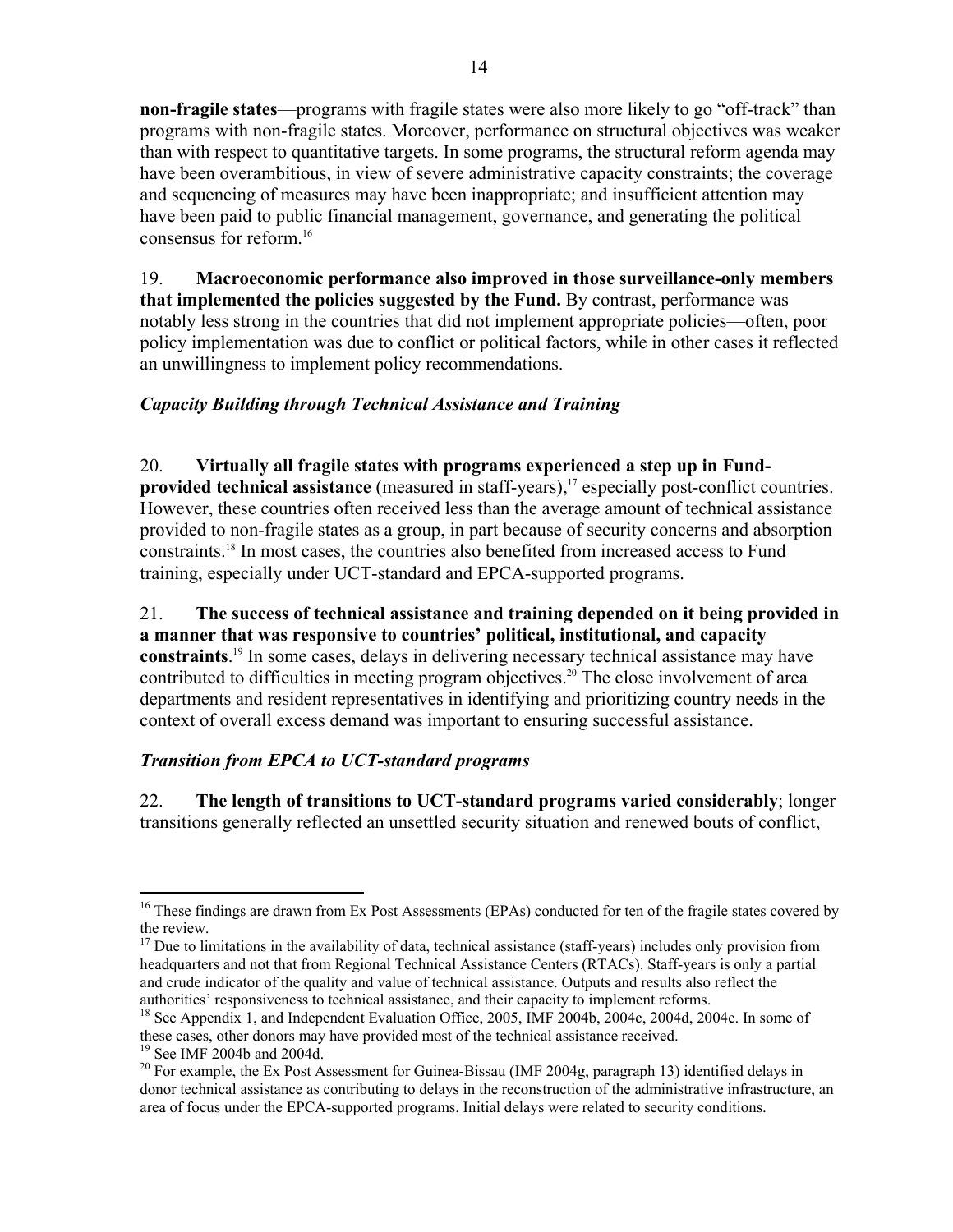or continued deep underlying institutional and policy weaknesses.<sup>21</sup> In many members, prolonged capacity weaknesses affected the first successor UCT-standard programs following EPCA, and their performance fell short of that of non-fragile states with UCTstandard programs. However, performance improved in second successor programs and was then, on average, in line with that of programs in non-fragile states.

# *Fund Financing and Catalytic Role*

23. **Net Fund disbursements increased for most of the fragile states with Board-**

**approved programs**. New disbursements reversed net repayments in almost half of these cases. Net official development assistance (ODA) was an important element of macroeconomic programs, but amounts varied considerably (between two percent and 50 percent of GDP); states emerging from violent conflict typically received more than other fragile states.

24. **Good program performance in fragile states has generally led to a net increase in external financing**. A surveillance-only or SMP relationship was often considered sufficient by donors where there was already a strong political commitment by donors to provide financial support, macroeconomic performance was positive, and the reform commitment of the authorities was clear. In these countries, the Fund's engagement was an important part of a coordinated international response. As expected, however, external financing was low in cases of uneven program implementation, or weak commitment to reform.

## *Debt Relief and Arrears Clearance*

 $\overline{a}$ 

25. **In almost all cases, EPCA and UCT-standard programs facilitated the access of fragile states to debt relief**. The time taken by the EPCA users to reach the HIPC initiative decision point varied considerably,<sup>22</sup> and recent users have taken advantage of the EPCAsupported program to reach the decision point at the time of the transition to a PRGF arrangement or soon after.<sup>23</sup> However, in some countries the existence of significant arrears to multilateral creditors has delayed the onset of EPCA and UCT-standard programs and impeded the flow of financial assistance.

# **B. Policy Challenges Raised by the Review**

26. **The review leads to the conclusion that the Fund's engagement has been broadly effective in helping many fragile states strengthen their macroeconomic performance, rebuild core macroeconomic capacity, and mobilize external support.** The present range of instruments used in this engagement has been adequate, though with some room for improvement. The relatively weaker program performance of fragile states, even when

<sup>&</sup>lt;sup>21</sup> EPCA policy was modified in 1999 and 2004 to allow for EPCA engagement for up to three years, partly in response to the extended transition times in countries where more time was needed to strengthen capacity.  $\frac{22 \text{ Section III}}{22 \text{ Section III}}$ , paragraph 1(b) of the PRGF-HIPC Trust Instrument.

<sup>&</sup>lt;sup>23</sup> Haiti and Guinea-Bissau reached the HIPC decision point at the time of the approval of a new PRGF arrangement following two consecutive 12-month EPCA-supported programs. In the cases of Central African Republic, the Republic of Congo, and Sierra Leone, the decision point was reached at the time of the first review under the PRGF arrangement that followed EPCA.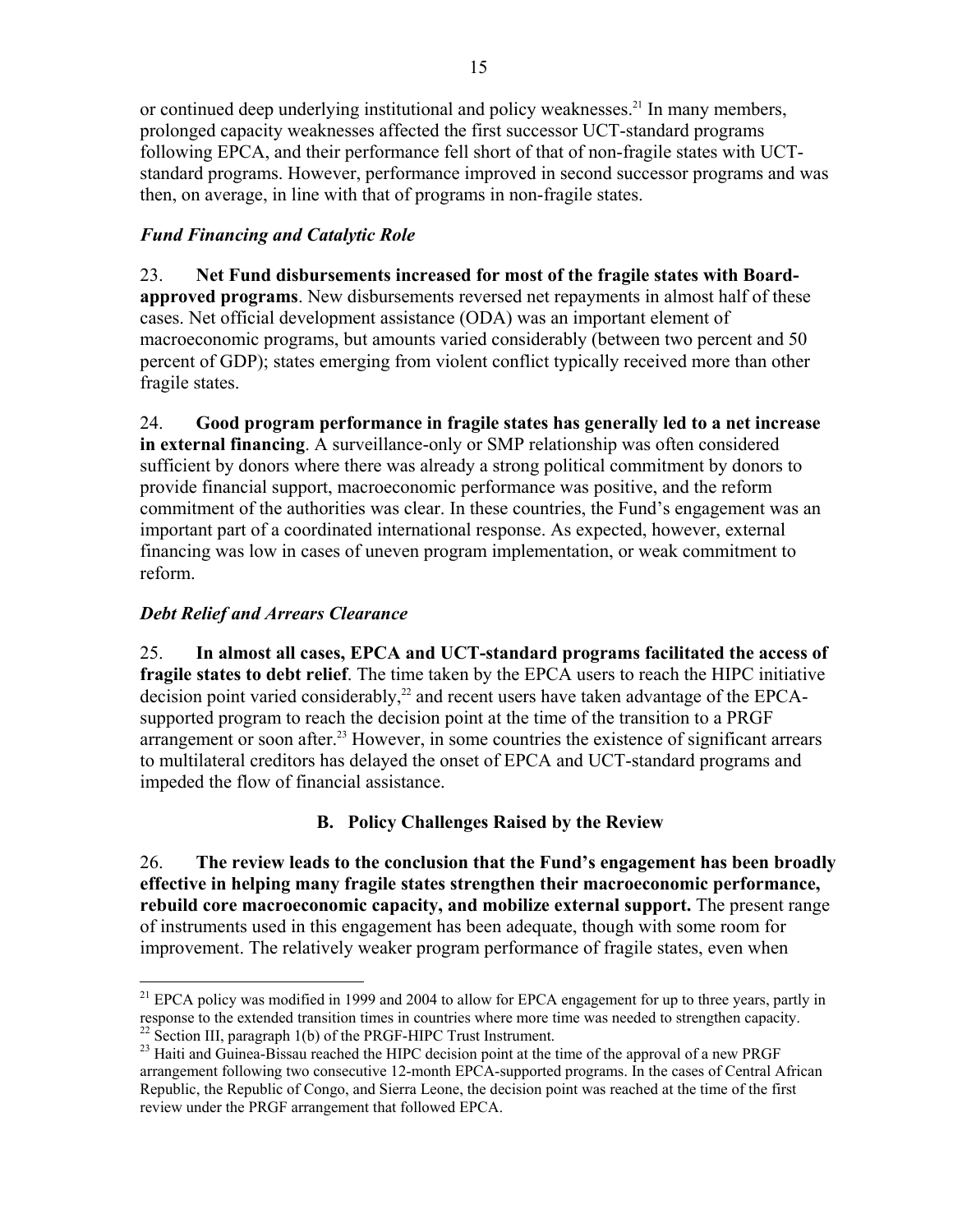commitment to reform was strong, seems to confirm that the requirements of UCT-standard programs may be too ambitious for some fragile states, given their capacity constraints. In non-program fragile states, successful engagement through intensive technical assistance and SMPs has been possible in countries committed to reform and enjoying strong donor support.

27. **The difficulty of some fragile states in making a successful transition from an EPCA-supported program, SMP, or surveillance-only engagement to a UCT-standard arrangement may also be a sign that, in some instances, the move was undertaken too early.** The depth of the capacity weakness may have been underestimated or the authorities' commitment to reform overestimated. In some countries, recurrent political instability also played a role. There may also have been pressures to make an early transition in order to mobilize urgently needed external financing, and to advance quickly to debt relief.

28. **For non-post-conflict fragile states, the signals emanating from the Fund through SMPs, assessment letters, and surveillance may be insufficient to catalyze donor support** as they do not provide an explicit and systematic medium-term approach for Fund policy advice and monitoring, capacity building, and signaling.<sup>24</sup> As a consequence, external support to these fragile states may fall short of requirements.<sup>25</sup>

29. **While EPCA users can begin to build a track record for HIPC Initiative debt relief prior to approval of a PRGF, this is not possible for non-post-conflict LIC fragile states.** The latter countries thus take longer to establish a track record for HIPC Initiative debt relief.<sup>26</sup>

30. **These conclusions point to the advantages of a more graduated and longer-term approach by the Fund, creating an opportunity for more informed step-by-step assessments of macroeconomic prospects and management capacities**. 27 Overcoming severe fragility and achieving a successful transition to macroeconomic stability and sustained growth typically takes several years of well-coordinated external support.<sup>28</sup> Clear

<sup>1</sup>  $24$  An SMP can be an effective signaling tool when it is expected to culminate in a UCT-standard program, or the resumption of an interrupted one, as it gives a clear indication of where the process will end. For a fragile LIC whose capacity weaknesses preclude prompt access to the PRGF, this element would be absent. The standalone SMP would give donors the assurance of a consistent macroeconomic framework, but little information on the prospects for strengthening implementation capacity toward the UCT-standard level.

 $^{25}$  By contrast, financial assistance under EPCA and its catalytic effect helps to address an urgent balance-ofpayments need evidenced by external debt servicing difficulties and pressure on reserves. This need is often deepened by the import content of emergency reconstruction and humanitarian spending aimed at reversing the negative economic and institutional impact of the conflict and thus breaking the "conflict trap".<br><sup>26</sup> The Fund decided in 1998 to consider, on a case-by-case basis, programs supported by emergency post-

conflict assistance as part of the track record leading to the decision point (see IMF 1998). In 2001, the Board decided that if significant progress had been made towards macroeconomic stability, governance, capacitybuilding, and monitoring, consideration could be given to having an early decision point for post-conflict countries combined with a relatively longer interim period before the completion point (see IMF 2001).<br><sup>27</sup> For example, a surveillance-only relationship may be the only suitable engagement where the absence of

political commitment to reform or other political economy factors cripple policy making, render sustained implementation of even a relatively modest macroeconomic program unlikely, and preclude the effective use of technical assistance.

 $28$  Based on quantitative analysis, Chauvet and Collier (2004) argue that in fragile states where there is an incipient turnaround, early technical assistance sustained over the medium term significantly reduces the risk that reform efforts will collapse and accelerates progress to a sustained turnaround in economic performance.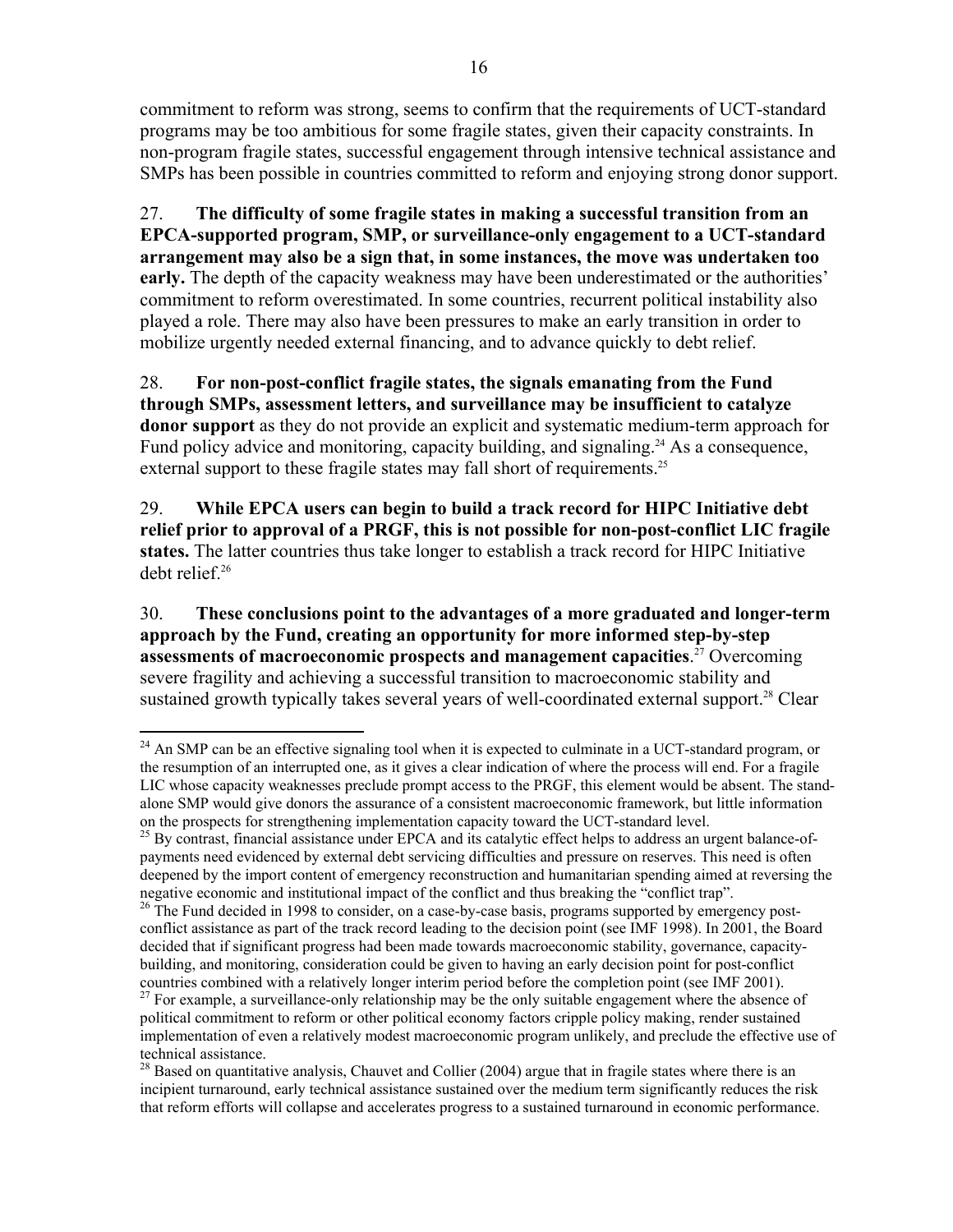signals from the Fund would be required throughout that period. The Fund's engagement would need to focus on rebuilding or strengthening the institutional capacity to absorb macroeconomic policy advice and implement basic economic reforms; catalyzing the needed international support; and dealing with arrears and preparing the countries for debt relief. The ultimate objective would be for the member to move to a Fund-supported program that meets UCT standards.

31. **A more systematic, graduated medium-term engagement with fragile states will ensure that the Fund's support can effectively respond to the challenges set out above.** However, based on the review, no major changes in policies and only certain adaptations of existing instruments seem warranted to achieve this objective (although, as noted below, a new financing instrument may be needed). Nonetheless, the analysis does point to some areas where some changes in approach could help fill some of the gaps that loom large for certain members.

## **IV. OPTIONS FOR REFORM**

### **A. Program Engagement**

32. **The staff proposes a new medium-term approach—tentatively called the Economic Recovery Assistance Program (ERAP)—for the Fund's engagement with LIC fragile states.** Rather than creating an entirely new instrument, the proposed approach draws on the existing EPCA policy and combines it with the modes of the Fund's present non-financial engagement with fragile states into a consistent package with a clear mediumterm horizon which emphasizes the rebuilding of the member's implementation capacity. Financing would be provided to eligible low-income fragile states (post-conflict and non-post conflict) under modalities similar to those of the existing EPCA, though adapted to be more appropriate for LIC fragile states and to address a broader (non-conflict-related) balance-ofpayments need. The eligibility criteria and conditions of the present EPCA (see Box 3) would apply, duly adjusted to include non-post-conflict situations, to enable members to enter the ERAP and benefit from the Board's endorsement of their reform program at a relatively early stage in the capacity-building process. EPCA would continue to be available in its present form to non-LIC countries that meet the eligibility criteria set out in Box 3.

33. **The ERAP would be available to eligible members in two phases** (Box 4**)**. The **first phase** would emphasize capacity building and the strengthening of macroeconomic policy, but would not provide financial assistance. Staff would support and monitor the implementation of a macroeconomic reform program agreed with the authorities. Once sufficient implementation capacity has been established (as evidenced by successful implementation of the macroeconomic program in the first phase), and provided a clear balance-of-payments financing need exists, the member could enter into **the second phase** (tentatively called the Economic Recovery Financial Assistance—ERFA). In this phase, the member could request financial support, which the Fund would provide under a format similar to EPCA in the form of outright purchases but on more concessional terms (Section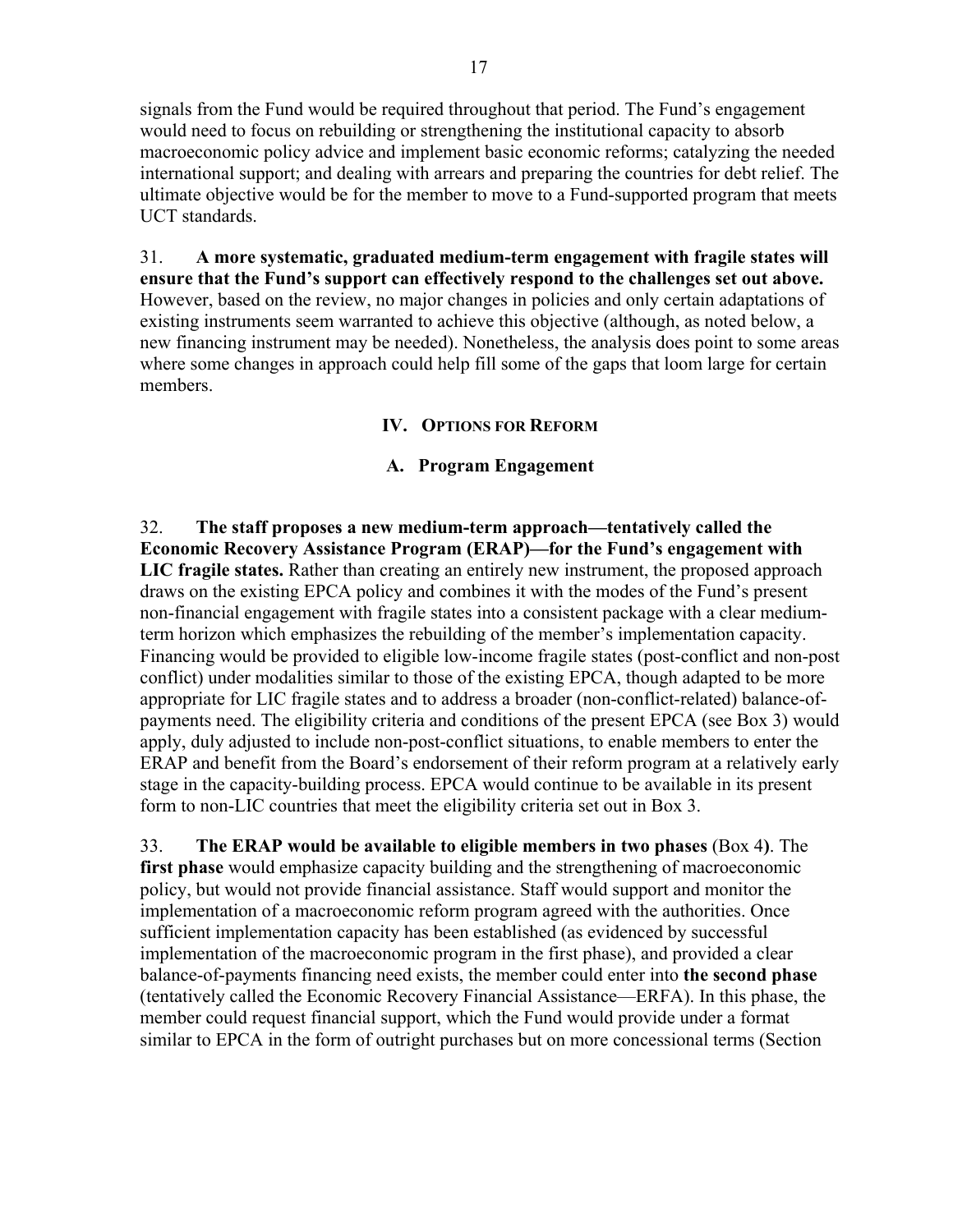IV.C).<sup>29</sup> Successful implementation of the economic program in this phase would provide a track record to assess readiness for transition to a UCT-standard program, and would count towards the HIPC Initiative decision point track record, as does EPCA. The sequencing is explicitly designed to intensify the engagement in step with the strengthening of capacity to implement macroeconomic policies—this is the aspect of state fragility where the Fund can have the largest positive impact. The entire engagement would be intended from the outset to culminate in the successful transition to a PRGF arrangement.

 $\overline{a}$ 

 $^{29}$  The current provisions of EPCA in terms of access, phasing, and the modalities of purchases (see Box 3) above) could be applied to the ERFA.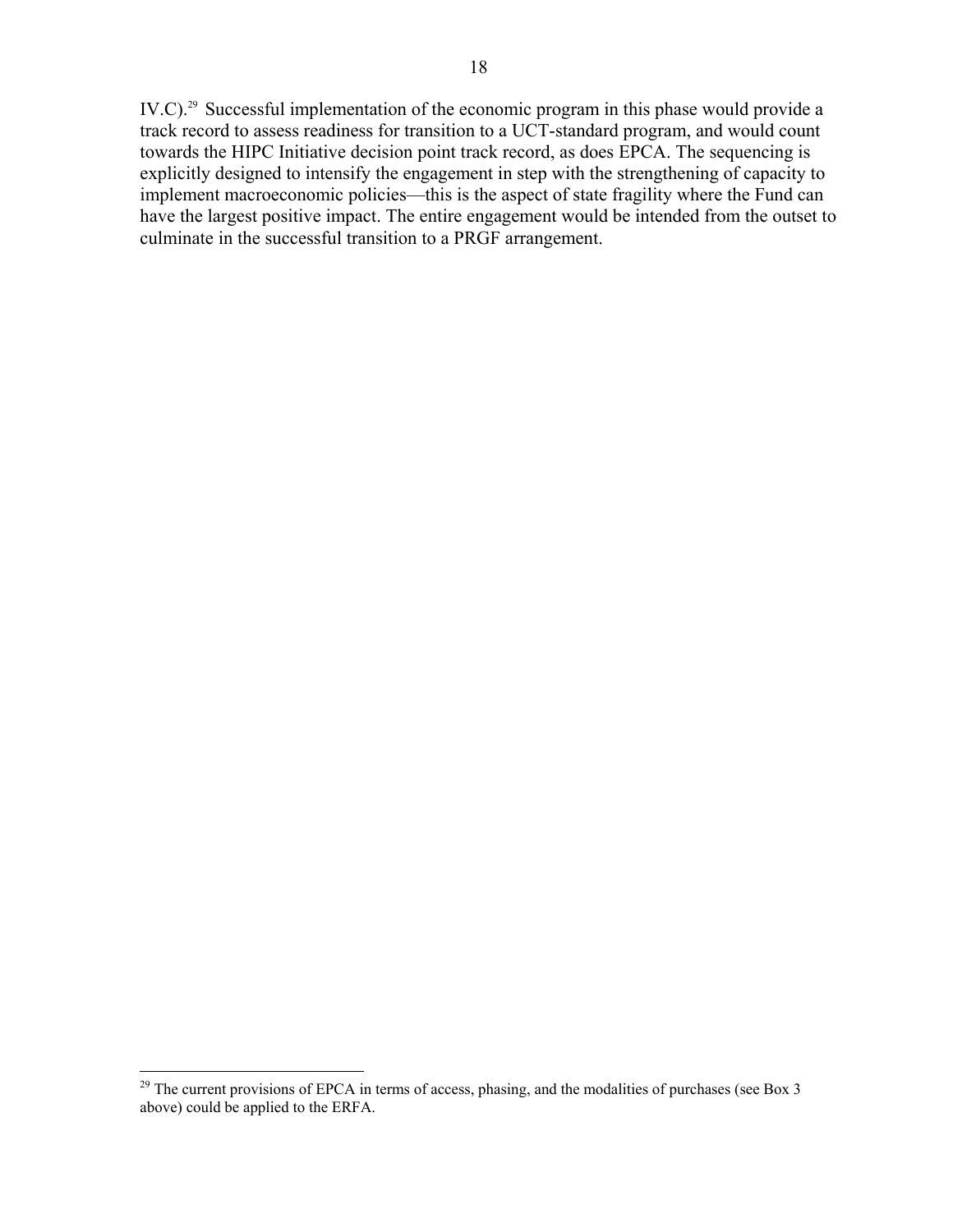#### **Box 4: Eligibility Criteria for the ERAP**

Fund's assistance under the Economic Recovery Assistance Program (ERAP) will be available to **lowincome, PRGF-eligible member countries meeting all or most of the characteristics of state fragility set out in Box 1, specifically:**

- They display institutional and administrative capacity weaknesses, including as a result of recent conflict, that prevent implementation of a comprehensive economic program supported by a UCTstandard arrangement with the Fund, although basic economic functions are strong enough for the country to start reducing macroeconomic imbalances.<sup>1</sup>
- They demonstrate a commitment to policy reform and strengthening capacity, and government ownership of the reform package.
- Transition to a UCT-standard Fund-supported program is considered possible within five years.

The staff's support for a member country's request for an ERAP, and the Board's review and endorsement of the member's economic program, would depend critically on the staff's assessment that the member will be able to achieve the transition to a UCT-standard program within the envisaged timeframe. The quality of the macroeconomic program to be implemented under the ERAP with Fund support and monitoring will depend on the member's specific circumstances.

**For entry into phase two (the financing phase—ERFA) of the ERAP**, the basic eligibility criteria would be supplemented by the following considerations:

- The member's institutional and administrative capacity though still weak, offers firm prospect for transitioning into a UCT-standard Fund-supported program within about two years.
- The member has sufficient capacity for policy planning and implementation, and demonstrated commitment on the part of the authorities (to provide adequate safeguards for the use of Fund resources).
- There is a balance-of-payments need to rebuild reserves and meet essential current payments, including on debt service, and additional balance-of-payments pressures will likely emerge with the implementation of the more ambitious reform program.
- Fund support would be part of a concerted international effort, and the Fund's financial assistance would play a critical role in catalyzing external financial support, and provide a coherent macroeconomic framework into which that support can be disbursed.

In requesting access under the ERFA, the authorities would prepare a statement of their economic policies, including quantified macroeconomic framework; and declare their intention to move as soon as possible to a PRGF arrangement. For members transitioning from phase one, satisfactory implementation of the phase one macroeconomic program monitored by the staff would be expected.

<sup>1</sup> A CPIA score signaling fragility as defined by the World Bank would be useful to inform staff's assessment of possible shortcomings in program implementation capacity, although the CPIA would not determine ERAP eligibility.

34. **Eligible members could begin in either phase, depending on their initial circumstances, and could remain under the ERAP for up to five years** (a maximum of three years in phase one; two years in phase two). Staff and the Board would determine the appropriate entry point into the ERAP, primarily based on the member's institutional and implementation capacity, commitment to reform, and drawing on the views of the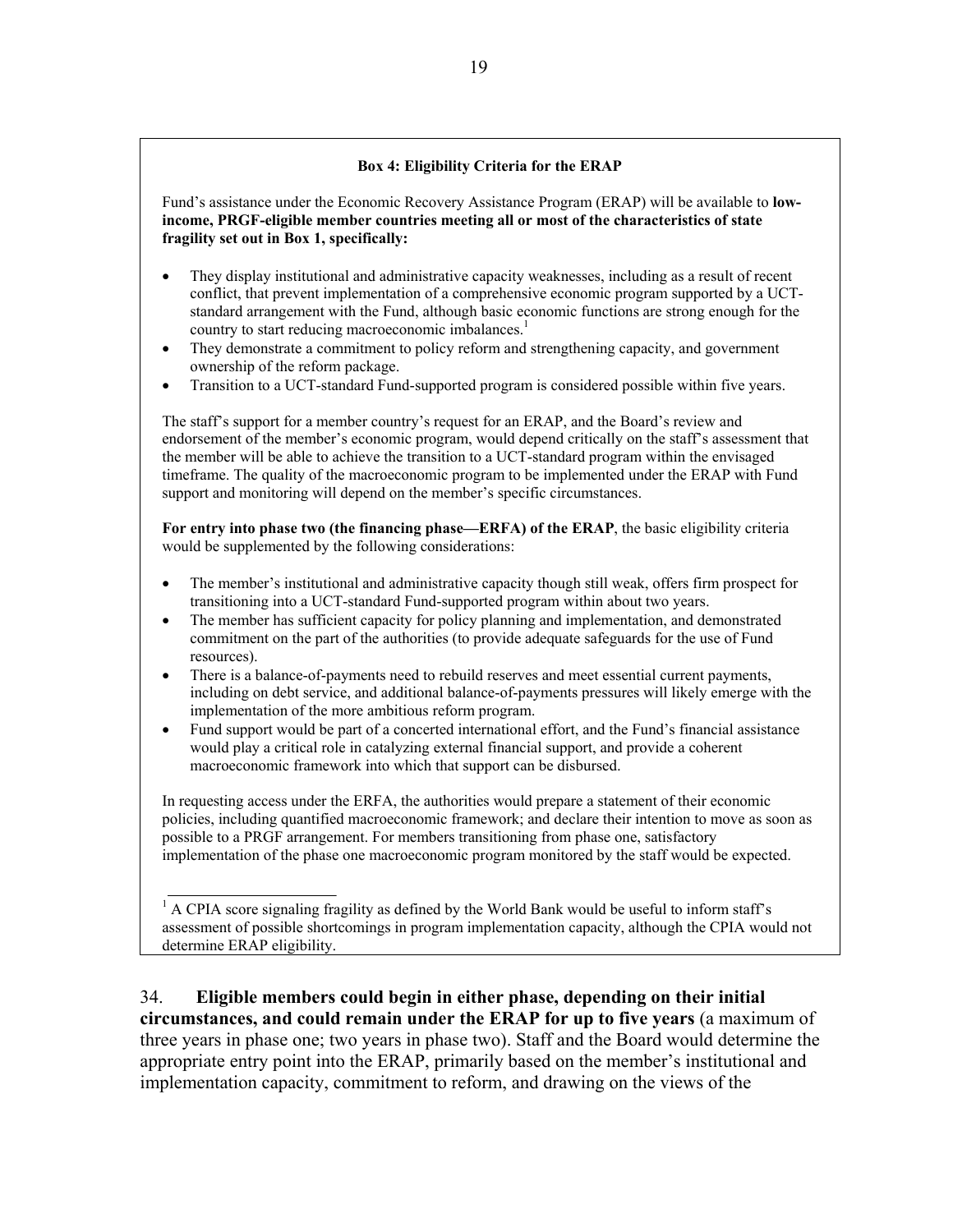international community.<sup>30</sup> The assessment that a member should enter ERAP would imply the expectation that capacity will continue to improve, such that the ERAP phases can be completed broadly within the envisaged timeframe. The entry standards for phase two (ERFA) would be the same whether transitioning from phase one, or entering directly (Box 5).

35. **Members seeking entry to phase one of the ERAP would submit their macroeconomic program agreed with Fund staff and management in a statement to the Board for review and for its formal endorsement**, which would be made public**.** The Board's endorsement of the member's macroeconomic program, for example expressed in a Chairman's summing up, would signal the Fund's commitment to provide capacity-building and policy support, and to monitor regularly the member's progress under the macroeconomic program. The Board's endorsement would also signal its agreement that the economic program and related capacity-building efforts carried out under the ERAP would enable the member to achieve the transition to a UCT-standard program within the envisaged timeframe. Semi-annually, the staff would assess and report on the authorities' progress and plans to the Board, which would review its endorsement, and make its own assessment of performance. These assessments would be based on progress against agreed benchmarks and broader performance in implementing the macroeconomic program, as well as future policy intentions.31 The member would be encouraged to publish its program and related Fund documents (including on technical assistance) so as to strengthen signaling and donor coordination. For those members with exceptionally weak capacity, the ERAP would more heavily emphasize capacity building, with only a basic macroeconomic reform program and a minimal structural component. Under phase one, members would not be expected to eliminate completely internal and external imbalances, and financing gaps would take longer to close. As implementation capacity is strengthened under phase one, a more ambitious macroeconomic and structural reform program would be put in place to enhance performance and further reduce internal and external imbalances.<sup>32</sup> Members in the first phase would be expected to transition to the second phase within three years (assuming balance-of-payments financing need), or to graduate from the ERAP.33

 $\overline{a}$ 

 $30$  A country's present economic performance and the extent of external support would also be important factors, in particular, to reduce the possibility that phase two of the ERAP would be used by countries performing poorly due to a recent deterioration in the willingness to reform. This would preclude the use of the ERFA by recent PRGF users for which a SMP would be more appropriate to reestablish a track record for a resumption of financial assistance under a PRGF arrangement.<br><sup>31</sup> The program supported under the ERAP will contain a significant capacity-building component, for which

progress will be tracked using agreed benchmarks. However, the Board's endorsement of the ERAP request and of the subsequent reviews will cover the macroeconomic program under the ERAP only—it should not be taken as assessing progress against the agreed benchmarks for technical assistance, although this evaluation will necessarily influence staff's views of the likelihood of successfully completing the program.

 $32$  The structural reform component would need to be carefully defined to be consistent with the need for "statebuilding" in many fragile states, and to avoid overwhelming either the nascent implementation capacity, or the political consensus for reform.

<sup>&</sup>lt;sup>33</sup> The presumption would be three years, but management would retain discretion to extend this phase. Also, should capacity improvements during the first phase be such that the country becomes capable of implementing a UCT-standard program, the second phase of the ERAP could be bypassed, and the country could request support under a PRGF arrangement.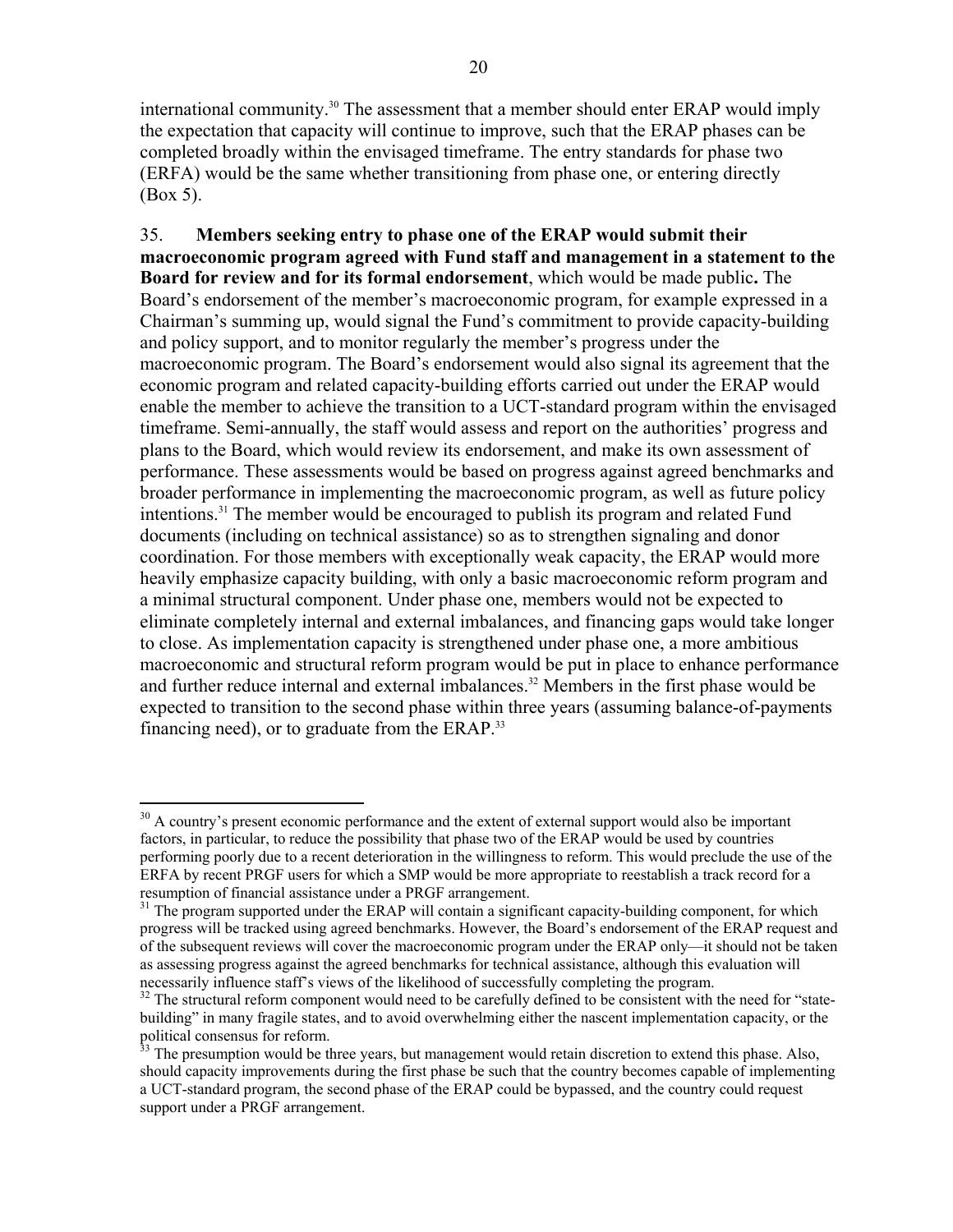|                                                                                                                                                                                                                                                                                                                                                                                                                                                                                                                   | Box 5: Overview of Proposed Economic Recovery Assistance Program for Fragile States                                                                                                                                                                                                                                                                                                                                                                                                                                                                                                                                                                                                                                                                                                                                                                                                                                                                                                                                                                                                    |                                                                                                                                                                                                                                                                                                                              |
|-------------------------------------------------------------------------------------------------------------------------------------------------------------------------------------------------------------------------------------------------------------------------------------------------------------------------------------------------------------------------------------------------------------------------------------------------------------------------------------------------------------------|----------------------------------------------------------------------------------------------------------------------------------------------------------------------------------------------------------------------------------------------------------------------------------------------------------------------------------------------------------------------------------------------------------------------------------------------------------------------------------------------------------------------------------------------------------------------------------------------------------------------------------------------------------------------------------------------------------------------------------------------------------------------------------------------------------------------------------------------------------------------------------------------------------------------------------------------------------------------------------------------------------------------------------------------------------------------------------------|------------------------------------------------------------------------------------------------------------------------------------------------------------------------------------------------------------------------------------------------------------------------------------------------------------------------------|
|                                                                                                                                                                                                                                                                                                                                                                                                                                                                                                                   | $-Up$ to three years<br>hase one of ERAP (non-financing phase)-<br>≏                                                                                                                                                                                                                                                                                                                                                                                                                                                                                                                                                                                                                                                                                                                                                                                                                                                                                                                                                                                                                   |                                                                                                                                                                                                                                                                                                                              |
| Country Characteristics/Role                                                                                                                                                                                                                                                                                                                                                                                                                                                                                      | <b>MF</b> Role                                                                                                                                                                                                                                                                                                                                                                                                                                                                                                                                                                                                                                                                                                                                                                                                                                                                                                                                                                                                                                                                         | <b>Expected Donor Role</b>                                                                                                                                                                                                                                                                                                   |
| Countries would have varying degrees of<br>monitoring framework) to prevent further<br>identifying capacity-building needs and a<br>Authorities produce a statement of intent<br>modest macroeconomic framework (and<br>Technical assistance programs can help<br>weak capacity in key institutions that<br>deterioration and begin stabilization.<br>limits basic economic functions and<br>coherent economic planning, and<br>improve the performance of key<br>weakens policy implementation.<br>institutions. | The Fund issues a public statement of the Board's endorsement that signals the<br>Comprehensive capacity-building and technical assistance program to re-<br>Staff assesses country intentions, management approves staff monitoring of<br>benchmarks, including technical assistance and capacity-building progress,<br>Board renews (or modifies) its endorsement of the economic adjustment<br>Staff reports semi-annually to the Board on progress against monitoring<br>the program, and recommends review and endorsement by the Board.<br>Basic economic reform program and limited structural reforms.<br>establish core economic functions and measures needed for<br>implementing more ambitious macroeconomic policies.<br>Fund's intention of a multi-year engagement consisting of:<br>Board endorses the member's program under the ERAP<br>Management can extend phase one beyond three years.<br>and some key quantitative macroeconomic objectives.<br>Monitoring of program implementation.<br>and issues a public statement.<br>program,<br>$\circ$<br>$\circ$<br>O | Donors coordinate (including with the Fund)<br>Donors provide grants/aid and humanitarian<br>on possible overlaps and gaps in technical<br>progress in core macroeconomic capacity<br>Concerted international effort underway<br>aid and seek signals from the Fund on<br>assistance.<br>building.<br>$\bullet$<br>$\bullet$ |
|                                                                                                                                                                                                                                                                                                                                                                                                                                                                                                                   | Phase two of ERAP—ERFA (financing phase)—Up to two years                                                                                                                                                                                                                                                                                                                                                                                                                                                                                                                                                                                                                                                                                                                                                                                                                                                                                                                                                                                                                               |                                                                                                                                                                                                                                                                                                                              |
| Country Characteristics/Role                                                                                                                                                                                                                                                                                                                                                                                                                                                                                      | <b>IMF</b> Role                                                                                                                                                                                                                                                                                                                                                                                                                                                                                                                                                                                                                                                                                                                                                                                                                                                                                                                                                                                                                                                                        | <b>Expected Donor Role</b>                                                                                                                                                                                                                                                                                                   |
| Authorities request access to financing<br>Capacity constraints are no longer<br>widespread and binding.<br>under the ERFA                                                                                                                                                                                                                                                                                                                                                                                        | The Board's role is essentially the same as under an EPCA-supported program<br>(Board approval required for program and financial support in the form of an<br>Staff assesses country intentions and recommends approval by the Board.<br>outright purchase/loan in support of the program).                                                                                                                                                                                                                                                                                                                                                                                                                                                                                                                                                                                                                                                                                                                                                                                           | Donors are building up a regular development<br>cooperation relationship, with greater use of<br>country systems and more program-based<br>support.                                                                                                                                                                          |
| remaining constraints to successful UCT-<br>move to an arrangement under the PRGF.<br>macroeconomic framework to the extent<br>Good program performance is expected.<br>Technical assistance should remove the<br>possible; and a statement of intent to<br>accumulation indicates strengthened<br>Public Finance Management (PFM)<br>Authorities provide a statement of<br>standard program implementation<br>economic policies; a quantified<br>Absence of domestic arrears<br>systems                          | Staff continues to provide policy advice and support the implementation of the<br>The Board approves tranches of financial support in the form of an outright<br>program under the ERFA. The technical assistance program now<br>Program would aim to establish a track record and demonstrate capacity to<br>purchase/loan, and issues a public statement of renewed (or modified)<br>endorsement of the economic adjustment program<br>Staff reports to the Board on a semi-annual basis.<br>more complicated structural reforms.<br>Staff conducts a safeguards assessment.<br>move to UCT-standard program.<br>economic<br>addresses                                                                                                                                                                                                                                                                                                                                                                                                                                               | assessments of macroeconomic performance.<br>Donor technical assistance focuses on PFM<br>reforms and deepening capacity in social<br>Donors are interested in more detailed<br>sector ministries.<br>٠<br>٠                                                                                                                 |
| Board approves the request for a UCT-standard arrangement.<br>$\bullet$                                                                                                                                                                                                                                                                                                                                                                                                                                           | Exit from ERAP when:                                                                                                                                                                                                                                                                                                                                                                                                                                                                                                                                                                                                                                                                                                                                                                                                                                                                                                                                                                                                                                                                   |                                                                                                                                                                                                                                                                                                                              |
|                                                                                                                                                                                                                                                                                                                                                                                                                                                                                                                   | Country does not successfully complete phase one, or is unable to successfully transition to UCT-standard arrangement after two years in phase two.                                                                                                                                                                                                                                                                                                                                                                                                                                                                                                                                                                                                                                                                                                                                                                                                                                                                                                                                    |                                                                                                                                                                                                                                                                                                                              |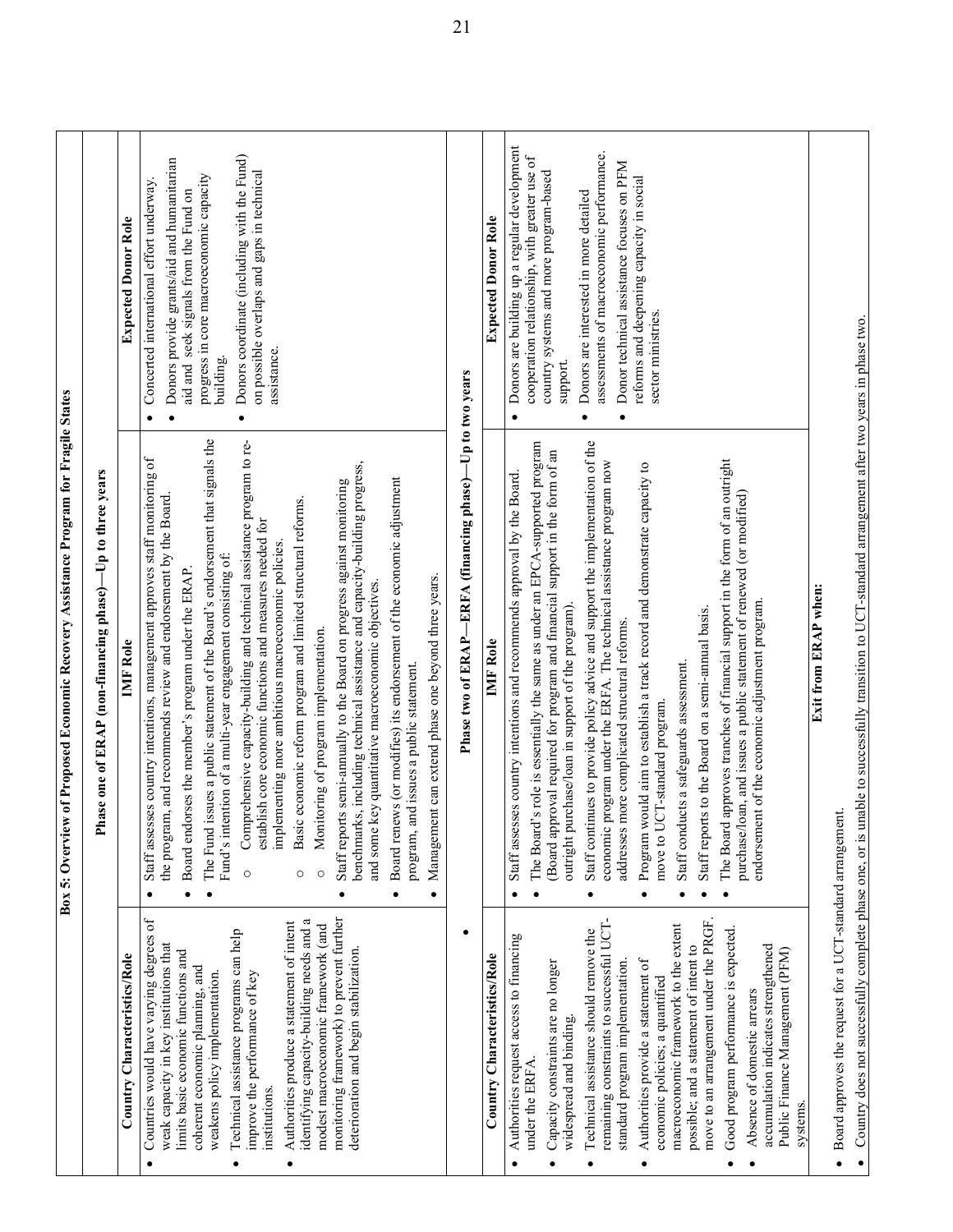36. **Financing under the second-phase (the ERFA) would be provided on concessional terms.**<sup>34</sup> Members requesting the ERFA would follow procedures similar to EPCA, including Board approval.<sup>35</sup> Readiness for entry into this phase would be assessed using modified EPCA criteria, drawing on the member's track record of the ERAP under phase one (Boxes 4 and 5). This second phase could last up to two years with semi-annual assessments, and would serve to build up a track record to assess if the member could successfully transition to a UCT-standard program. In the event of persistently poor implementation, a member could return to the first phase (again, with Board endorsement as described above) or the ERAP could be completely suspended if the economic, political, or security situation deteriorated and there was little prospect of immediate future progress.<sup>36</sup>

37. **The transition to the second phase of the ERAP would generally be associated with an increased balance-of-payments need and higher financing requirements.**<sup>37</sup> The economic program undertaken in the second phase would require a deeper adjustment and a more comprehensive reform effort than in the first phase, in order to achieve substantial progress in stabilizing the economy and reducing imbalances. The financial support of donors would be necessary and critical to launching and sustaining this adjustment effort.

38. **Access policy under the ERFA would be similar to EPCA**, with drawings of no more than 25 percent of quota in any one year and a cumulative ceiling of 50 percent of quota. There would also be a presumption that access would be tranched with respect to both the first and second 25 percent of quota access.

39. **The Board's regular review and endorsement of the economic program in the context of the multi-year ERAP would provide better signaling than under present nonfinancial forms of engagement.** First, the signaling would be more transparent and predictable than stand-alone SMPs or assessment letters. This is because the signal would reflect not only the member's present performance but also indicate the Fund's views on its prospects for moving to the next stage (either the ERFA or PRGF arrangement).<sup>38</sup> Second, regular staff assessments and Board discussions would also provide an opportunity to adapt the framework as necessary; gauge the level of domestic ownership and commitment; and determine when a transition to the second phase, or the conclusion of the ERAP, would be appropriate.

 $\overline{a}$ <sup>34</sup> See Section IV.C. below for a discussion of possible options for providing concessional support under the ERFA.

<sup>&</sup>lt;sup>35</sup> Resources would be made available in the form of low-access outright purchases/loans rather than under an arrangement.

<sup>&</sup>lt;sup>36</sup> It would be necessary to define appropriate thresholds for suspending support in phase one of the ERAP, where the engagement is more heavily weighted towards technical assistance.<br><sup>37</sup> Countries eligible for the ERAP will be facing protracted balance-of-payments problems. The implementation

of the ERFA-supported program would increase their balance-of-payments need through the need to rebuild reserves and meet essential current payments; and they would face higher immediate financing requirements, for example, to meet debt service payments.

<sup>&</sup>lt;sup>38</sup> Donors would thus be better able to gauge the improvement in those aspects of capacity covered by the Fund that are relevant to their own operations.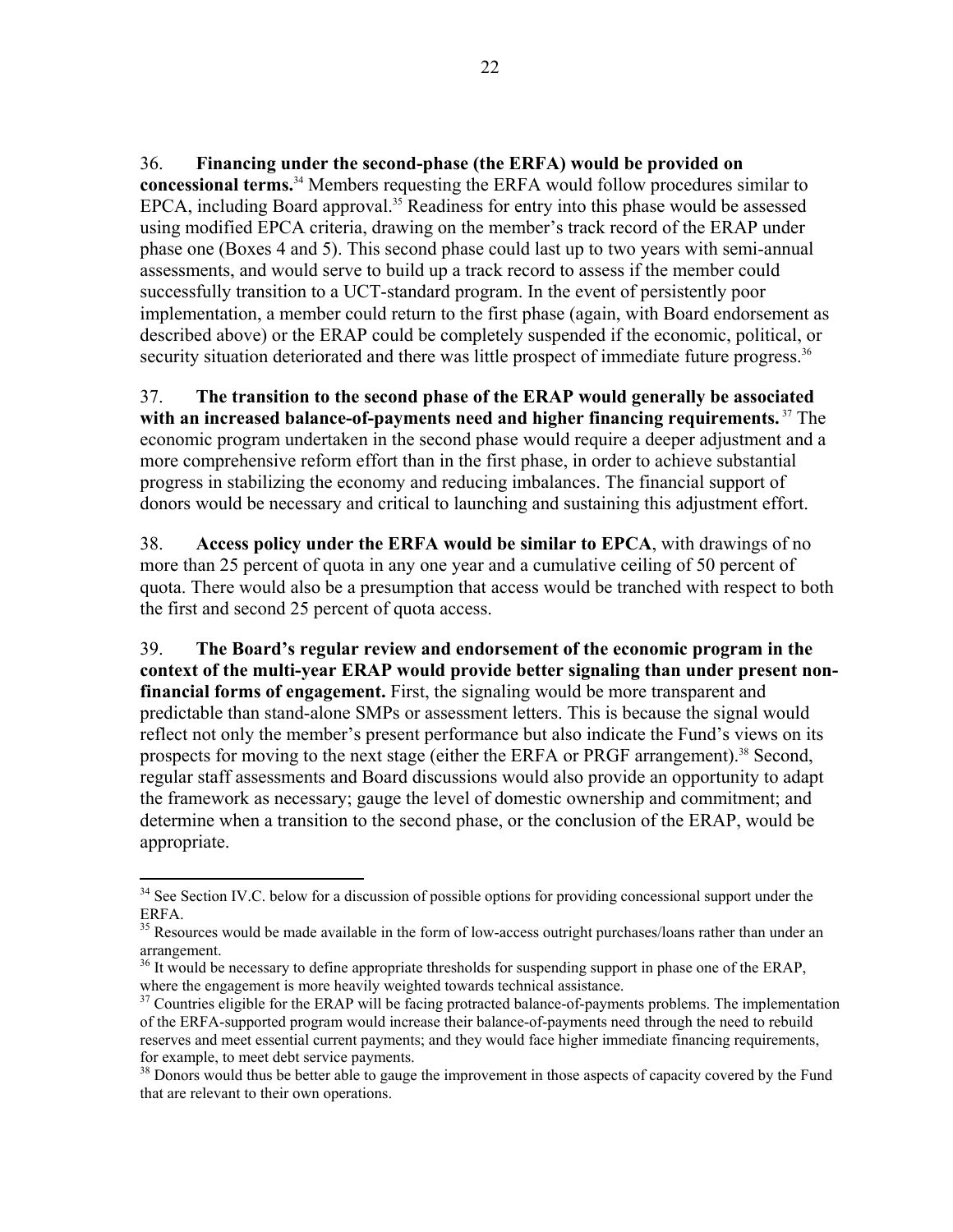#### **Box 6. Would the ERAP have helped?**

For several of the fragile states the review of experience and EPAs of Fund engagement point to difficulties in program implementation that imply program engagement (through either EPCA and/or a PRGF arrangement) was premature, or the program objectives were overambitious. Moreover, inconsistent program performance may have contributed to shortfalls or delays in external financial assistance. These problems primarily reflected either insufficient capacity to implement the program and/or inadequate ownership of the reform effort (e.g., Guinea (IMF 2004i), Guinea-Bissau (IMF 2004g), and Sierra Leone (IMF 2005e)). While this may have been due to the difficulty of estimating capacity or reform commitment, the lack of appropriate and timely capacity-building support may also have been a contributory factor (e.g., Guinea-Bissau (IMF 2004g)). However, moving ahead with Fund financial assistance may have been considered necessary in order to provide early balance-of-payments support and to mobilize other sources of external financing. Also, pressures to move toward debt relief as soon as possible may have existed.

The ERAP's structured, progressive medium-term approach, with an emphasis on ownership, capacity building, and coordination with other external partners, would facilitate a more measured response to the particular situation facing fragile states. This approach, with its explicit objectives of strengthening capacity and reaching a UCT-standard program within a well-defined time frame, together with the regular reviews of progress and the explicit involvement of the Board, would provide stronger assurances that needed technical assistance was provided in a timely and coordinated fashion. It would also strengthen the Fund's signal which would help mobilize the external financing that is so critical at the early stages of the reform effort. In turn, this would provide a stronger foundation on which to move to a UCT-standard program. In addition, ERFA would make available early balance-of-payments support to non-post-conflict fragile states under more flexible conditions than a UCT-standard program.

40. **To recap, the proposed ERAP is intended to combine the various existing aspects of the Fund's engagement in fragile states into a systematic medium-term approach that better meets the needs of these members.** It would provide a roadmap for reinforcing capacity and strengthening economic performance to restore the member's ability to implement a UCT-standard arrangement with the Fund. Regular Board review and endorsement would signal the member's progress to domestic stakeholders and external development partners. The ERAP would also provide a framework for coordinating the technical assistance provided by development partners in the Fund's core areas in step with the evolving capacity of the members. The eligibility of all low-income fragile states would place non-post-conflict members on an equal footing with members now eligible for EPCA. In addition, providing financial assistance under the ERFA on concessional terms (see below) would better align such assistance with the needs of fragile states.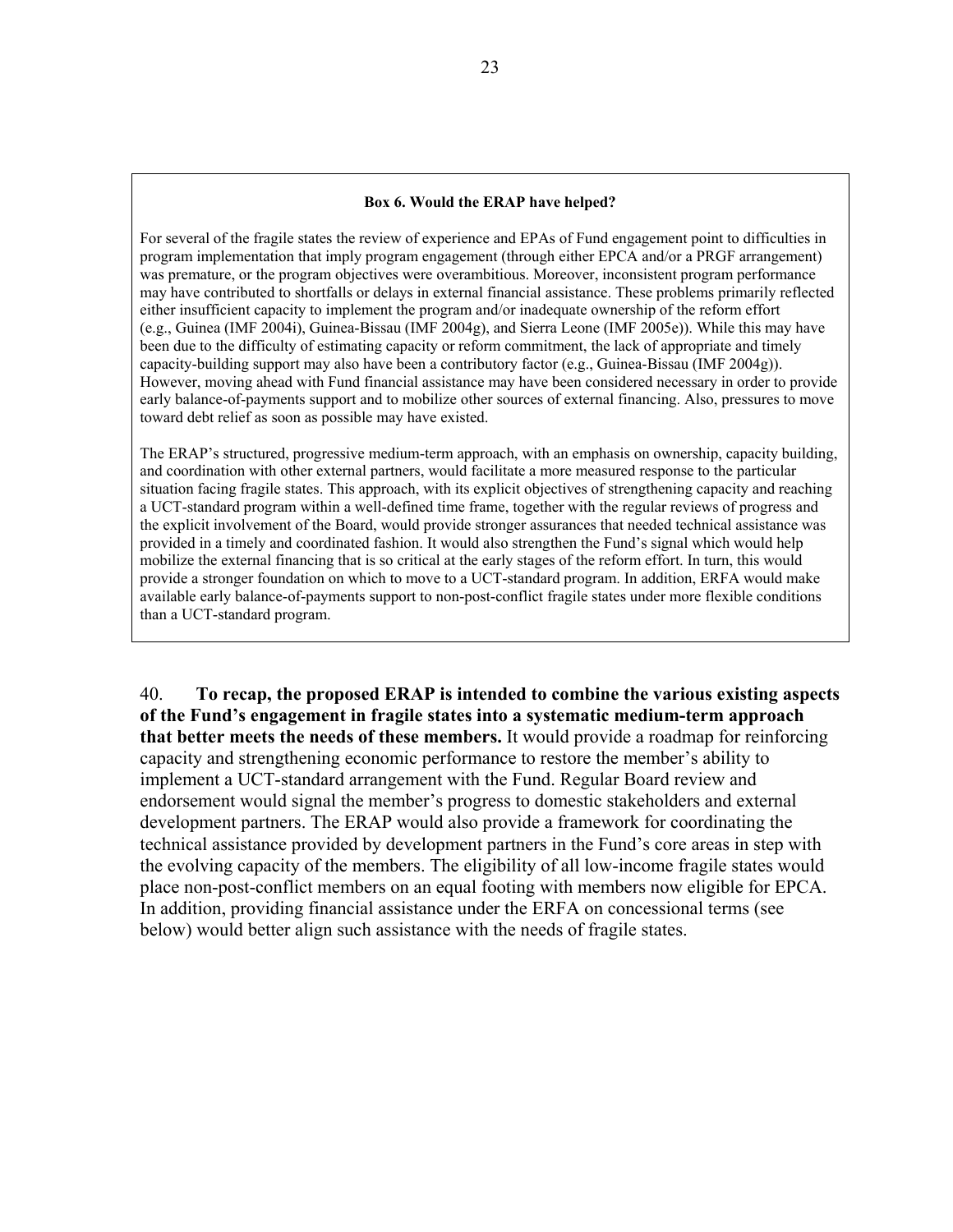### **B. Debt Relief and Arrears Clearance**

41. **Staff proposes that performance under the ERFA could be counted toward the decision point track record for purposes of the HIPC Initiative on a case-by-case basis,**  as is now the case under EPCA.<sup>39</sup> This provision would put all HIPC-eligible fragile states on the same footing, by eliminating the more favorable situation presently enjoyed by postconflict EPCA users.<sup>40, 41</sup> Achievement of the completion point would continue to require that a UCT-standard arrangement be in place.

#### 42. **While the Fund's arrears policy would continue to apply under the ERFA, arrears would be handled with the same flexibility now available under EPCAs.**<sup>42</sup>

Members would not be expected to eliminate arrears to bilateral creditors prior to approval of the second phase of the ERAP.<sup>43</sup> Regarding multilateral creditors, Fund financial assistance (including under EPCA) requires at least the existence of an agreed framework between the country and the World Bank for the clearance of arrears to the Bank, and coordinated arrears clearance plans for other MDBs.<sup>44</sup> This has led to delays in approving both EPCA and UCTstandard arrangements in some cases where the arrears to other IFIs have been substantial, and in particular when financial assistance from other IFIs has been a significant and needed part of the concerted international support.<sup>45</sup> The MDBs and IDA are currently considering more flexible ways of clearing arrears to them, including grants to assist the clearance of arrears.<sup>46</sup> Bilateral creditors may also consider alternative options for handling the arrears of fragile states benefiting from an EPCA or ERAP.

 $\overline{a}$ 

<sup>&</sup>lt;sup>39</sup> See IMF 2001. The ERFA would need to be added to the list of facilities in the PRGF-HIPC Trust Instrument which countries can use to build a track record toward the HIPC Initiative decision point.<br><sup>40</sup> Under present rules, a post-conflict country's performance under EPCA (which is of less than UCT standard)

can count toward the HIPC track record, while a non-post-conflict fragile state has to accumulate its entire track record under a UCT-standard program. In January 2008, the Board modified the PRGF-HIPC Trust Instrument to allow members to build a decision point track record on the basis of an SMP in cases where the Board agrees with staff's assessment that policies under the SMP are of UCT quality. This amendment allows countries to build a track record towards the decision point in cases where the lack of financing assurances for resources needed for debt relief and/or arrears clearance prevent the approval of a Fund-supported program even if the member's policies would be sufficient to warrant Fund support. See IMF 2007b and IMF 2008.

<sup>&</sup>lt;sup>41</sup> Of the seven fragile states eligible for debt relief under the HIPC Initiative that had not yet reached the decision point by the end of the period under review, only two members (Comoros and Togo) are non postconflict. Both had SMPs in place during the period reviewed (see Appendix Tables 4 and 5). 42 This reflects the longer program view that the arrears will eventually be cleared under the successor PRGF

program. At the time of approval of their EPCAs, all countries (except Iraq) had external arrears, as well as external financing gaps expected to be financed by further arrears accumulation.

<sup>&</sup>lt;sup>43</sup> Board approval of requests for UCT-standard arrangements typically requires that arrears to Paris Club creditors be cleared, either through payment, or through explicit financing assurances from Paris Club creditors prior to the request for a UCT-standard arrangement.

<sup>&</sup>lt;sup>44</sup> In 1999, the Board "endorsed a continuation of the case-by-case approach, which allows for sequential clearance of arrears to the international financial institutions in appropriate circumstances and the development of arrears clearance plans in individual cases, in coordination with other creditors," (IMF 1999). 45 The Bank-Fund Concordat includes the principle that neither Bretton Woods Institution should extend new

loans and credits to countries in arrears to the other.

<sup>&</sup>lt;sup>46</sup> See, for example, the recent proposals by IDA for pre-arrears-clearance grants, and extending the eligibility for exceptional treatment for arrears clearance (see IDA 2007a, 2007b, and 2007c). Also, see IMF 2001 on the framework for the clearance of arrears to multilateral creditors.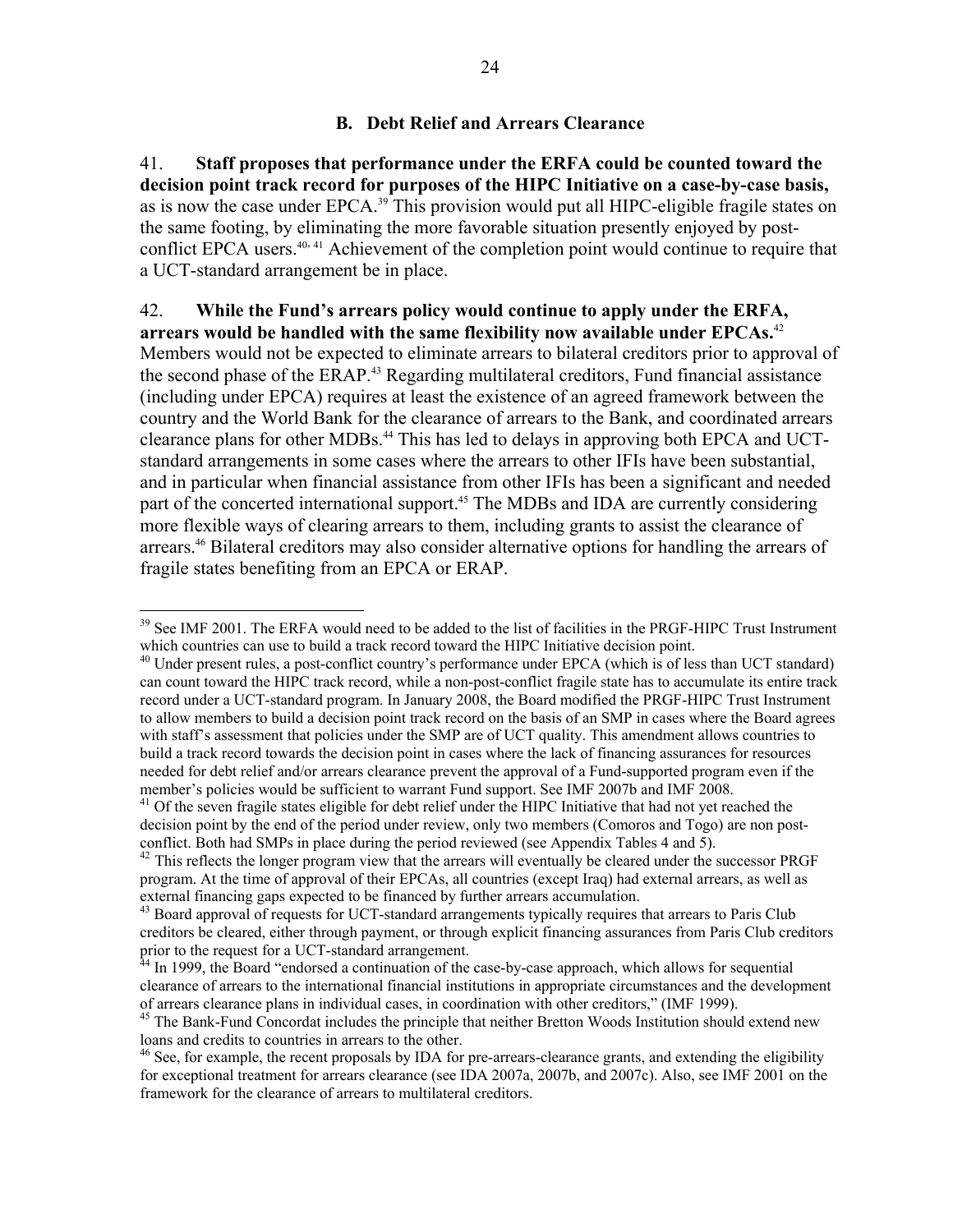## **C. Concessionality of Financial Support**

43. **It is proposed that financial support to low-income fragile states under the ERAP be on concessional terms.** Concessional financing would be more attuned to the needs of fragile states, particularly during the period before they are able to implement a UCT-standard Fund-supported program and access debt relief. Furthermore, making the ERAP and the ERFA available only to PRGF-eligible countries would argue in favor of providing financial support on concessional terms such as those extended under the PRGF. Concessional terms for the ERFA would also be consistent with the views expressed by the Executive Board at its last full discussion of the financing terms of EPCA in 1999.<sup>47</sup>

### **Possible options for concessional financing**

 $\overline{a}$ 

44. **In choosing between possible ways of providing financial support under the ERFA on concessional terms, three issues bear consideration:** the desired degree of concessionality; the administrative complexity of implementation; and the need to raise additional financial resources. Each proposed option has different advantages and disadvantages and staff seeks the Board's guidance on which might be considered most appropriate.

45. **Concessional terms could be provided in a variety of ways**. 48 One option would be to provide the ERFA through a new GRA facility on EFF financing terms with the rate of charge on the financing subsidized to 0.5 percent using donor resources. While this option would introduce more concessional terms (grant element of 27 percent) than under EPCA (17 percent), it would still be less concessional than the PRGF  $(33$  percent).<sup>49</sup> Alternatively, the ERFA could be provided on PRGF financing terms. This could be accomplished in one of two ways: (i) establishing a new ERFA Trust (administered by the Fund with a loan account consisting of loan resources provided by member countries and a subsidy account for donor resources to subsidize the interest rate); or (ii) integrating the ERFA into the existing PRGF-ESF Trust (including loan and subsidy accounts), and creating a new window for the ERFA*.*

46. **Implementation of the three options involves differing degrees of complexity.**  Establishing a new GRA facility with a special repurchase period would require an 85 percent majority of the total voting power of the Fund. Under the Articles, access to the ERFA could not be limited to LICs, although interest rate subsidies could be restricted to

 $47$  See IMF 1999. At that time, the Board did not support establishing a new facility with longer maturities and lower charges in the GRA. It also did not support financing EPCA from the ESAF, because it did not wish to place additional demands on ESAF resources as the financing of the interim ESAF was still not secured. Concerns were also expressed about muddying the purposes of the ESAF and its UCT conditionality standard. Subsequently, in 2001 the EPCA subsidy account for PRGF-eligible countries was established (http://www.imf.org/external/pubs/ft/sd/index.asp?decision=12481-(01/45)). In more recent Board discussions

of EPCA requests, some Executive Directors have proposed that EPCA be provided to LICs on PRGF terms. <sup>48</sup> For reference, the current structure of Fund financial support to LICs is shown in Annex Figure 1.

 $49$  The grant element is calculated on the basis of a subsidized interest rate of 0.5 percent per annum and taking into account the GRA burden sharing adjustment.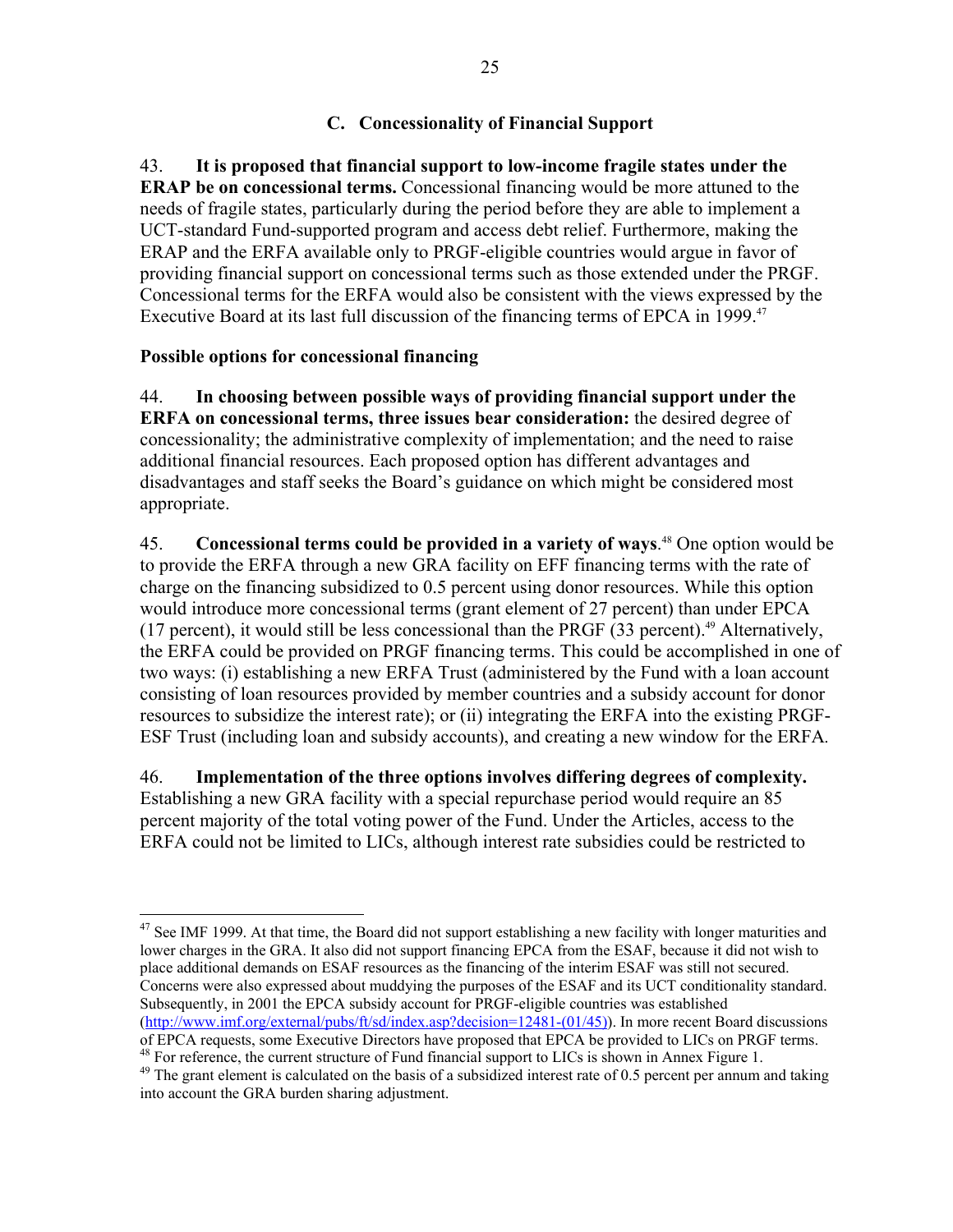LICs. Additional interest subsidy contributions would be needed.<sup>50</sup> Amending the PRGF-ESF Trust to include the ERFA (a "PRGF-ESF-ERFA Trust"), would also require an 85 percent majority of voting power. In addition, the agreement of all contributors to the loan and subsidy accounts of the RPGF-ESF Trust would be needed, so that existing loan and subsidy resources could be used to meet the additional demands of ERFA operations.<sup>51</sup> Establishing a new ERFA Trust would require a majority of the votes cast, and opening discussions with members for new loan and subsidy resources. Also, some form of protection, e.g., a reserve account, would need to be established for lenders against the risk of non-repayment of

principal and interest.52

 $\overline{a}$ 

47. **Staff tentatively estimates that the demand for the ERFA is likely to be relatively small (in the order of one to two requests a year).** This estimate assumes that the number of post-conflict cases requesting Fund assistance is similar to the frequency under EPCA in the past. It also takes account of the number of members presently considered fragile that are either unlikely to request the Fund's assistance; do not demonstrate the requisite degree of commitment to reform; or are likely to progress directly to a PRGF arrangement. This estimated frequency of requests would allow the ERFA to be integrated into the PRGF-ESF Trust without the immediate need to seek additional resources. It is also the basis for the estimate of the staff resource requirements (see Section V below).

## **D. Implications for Technical Assistance**

48. **The design of the proposed ERAP expects members to make sufficient progress in strengthening capacity during each phase to enable the country to transition successfully to the next stage.** This underscores the importance of capacity-building support and technical assistance, both from the Fund and other providers.

49. **The first phase of the ERAP serves the purpose of demonstrating the capacity to implement fully a modest macroeconomic program,** and the capacity improvements during this phase would be expected to restore a country's ability to implement a more ambitious program supported by the ERFA within three years. The experience during this first phase would give valuable insights into the suitability of the capacity-building strategy and allow technical assistance providers to refocus their support as needed.<sup>53</sup> The transition to the second phase implies the judgment that the process of restoring the capacity to implement a PRGF arrangement can essentially be completed within two years.

<sup>&</sup>lt;sup>50</sup> Currently available subsidy resources for emergency assistance are estimated to be sufficient to cover existing needs (see IMF 2007a). However, new large requests would require additional subsidy contributions.<br><sup>51</sup> Sixteen lenders have provided loan resources and 43 countries contributed to the subsidy accounts.

 $52$  If this were provided by the reserve account for the PRGF-ESF Trust, it would require an 85 percent majority of the voting power and the agreement of all contributors to the PRGF-ESF Trust Loan Account. Integrating the ERFA into the PRGF-ESF Trust would have implications for interim PRGF operations and the timing of a move to a self-sustained PRGF.

 $53$  The logical first reaction to persistent failure to achieve the objectives of the program would be to review the capacity-building effort and the priorities of technical assistance. Suspension of technical assistance provision, however, would only be considered if the commitment to the capacity-building strategy is no longer evident.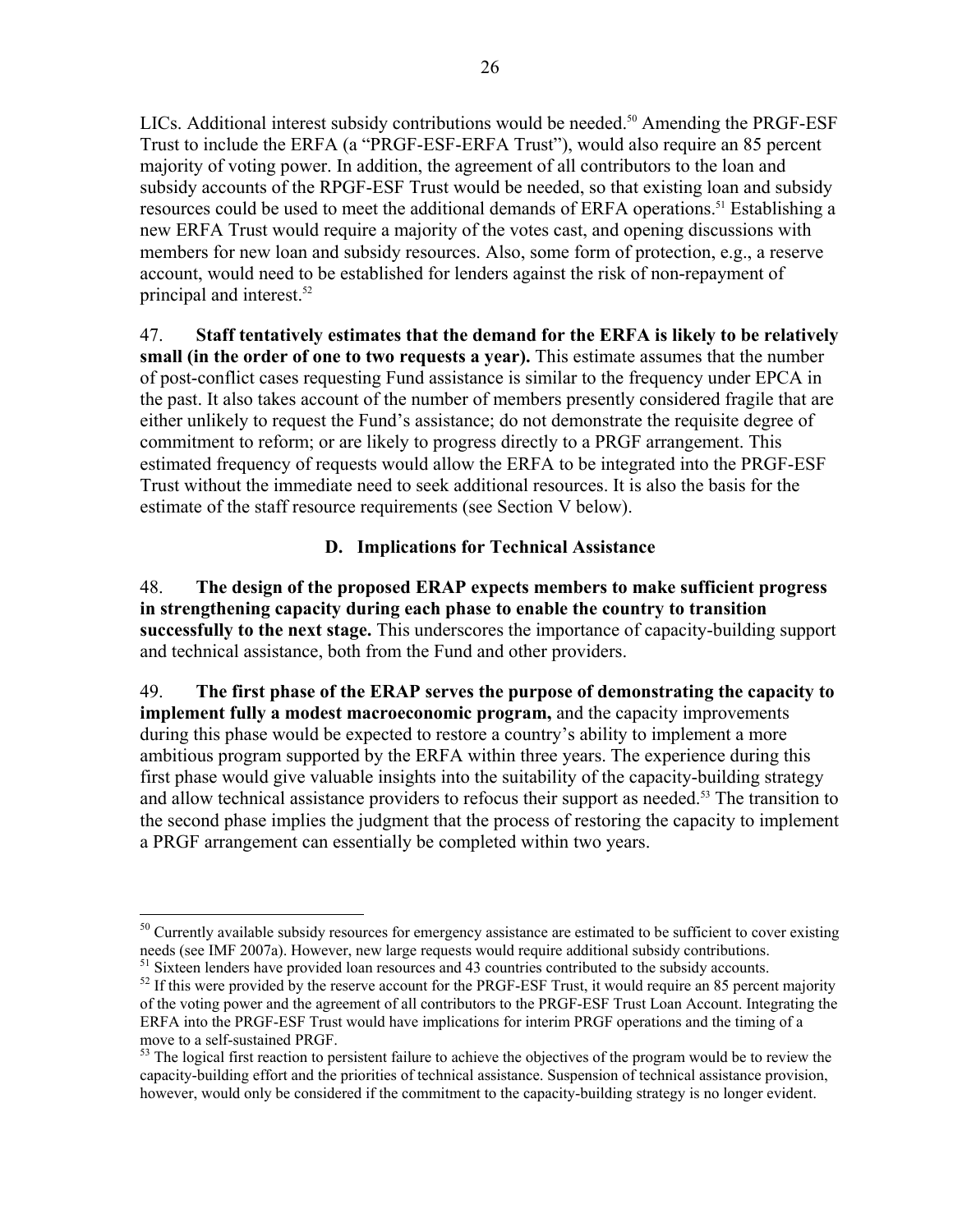50. **Clearly, technical assistance from the Fund will be a major aspect of the Fund's engagement throughout the ERAP**. However, in many, if not most, fragile states, the initiation of an ERAP will have been preceded by considerable technical assistance from the Fund—it is not expected that the rebuilding of capacity should begin and be completed during the ERAP. A country's participation in the ERAP might perhaps occasion some shifts in the emphasis of the technical assistance program, and careful consideration of the strategic framework for technical assistance provision in the country, but in most instances would usually not require a substantial increase in the overall volume of technical assistance provided.

51. **The effectiveness of Fund technical assistance often depends on complementary support from other providers.** This underscores the importance of the close coordination among all providers of their capacity-building support. However, the Fund need not always provide the required technical assistance, even in its own areas of core competence; this could be done by other donors or agencies, with the Fund playing more of a coordinating role.<sup>54</sup> Also, there could be greater scope for external funding of Fund-provided technical assistance.

52. **Staff will explore establishing a trust fund to support its technical assistance work in fragile states**, building on its existing partnerships with donors. These partnerships have generally enhanced collaboration, which is increasing the effectiveness of technical assistance from other providers, as well as the Fund. With strong donor interest in strengthening the capacity of fragile states, leveraging such partnerships could be instrumental in coordinating technical assistance effectively.

# **V. RESOURCE ESTIMATES**

53. **The initiation of an ERAP with a fragile member state would entail some step-up in the staff resources devoted to the member**, as it moves from a surveillance-only or SMP-type relationship to the more structured medium-term engagement of the ERAP. Similarly, the transition from phase one under the ERAP to the ERFA would require additional staff work, in terms of monitoring formally and reporting to the Board on performance under a Board-approved financial program. By contrast, in most fragile states the Fund is already active in providing substantial technical assistance. The engagement under the ERAP may require an initial additional input of resources in helping the country map out the medium-term capacity-building strategy and setting up the framework of coordination with other providers, but it is not expected that the ERAP per se will increase resource requirements for technical assistance in a major way.

54. **To estimate the incremental resource requirements implied by the ERAP, staff has compared the average annual resource requirements for the various forms of Fund engagement:** a typical fragile state with a surveillance-only relationship; a typical SMP

1

<sup>&</sup>lt;sup>54</sup> The Fund's actual role in supporting capacity building could range from providing (or participating in) the diagnosis of the capacity constraints; advising on the formulation of the medium- to long-term capacity-building strategy that would guide interventions; providing technical assistance (including through RTACs); and supporting the work of short- or long-term advisors in the field in the Fund's core areas.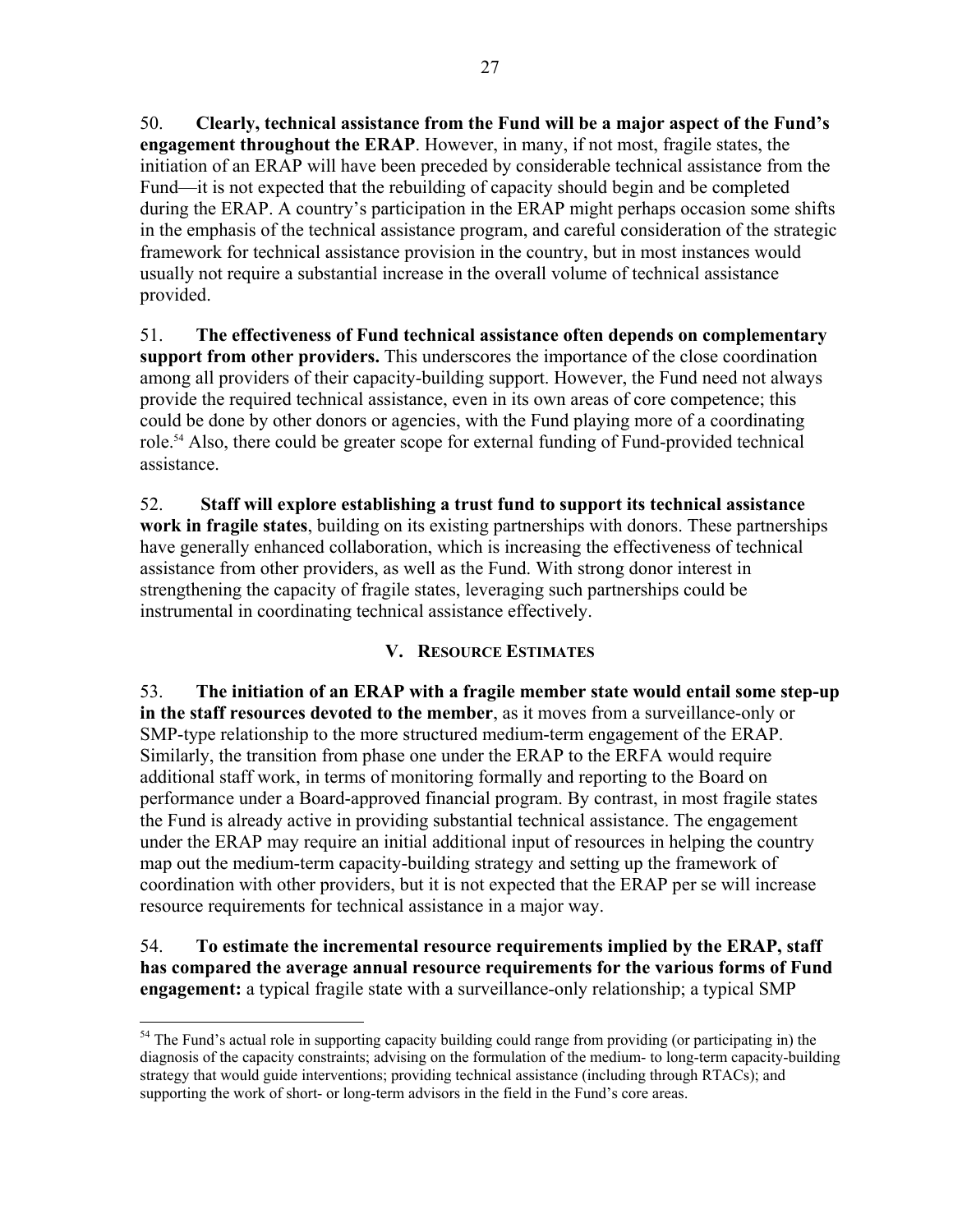country; a typical EPCA user; and a typical PRGF country.<sup>55</sup> While acknowledging the shortcomings of the approach, staff used the difference between the resource levels needed for the typical surveillance-only fragile state and those needed for a member implementing a SMP as a proxy of the incremental requirements for introducing an ERAP. Similarly, the transition to the ERFA implies additional resources similar to the difference between the member with an SMP and the typical EPCA user; while the transition to the PRGF arrangement would imply additional resource needs roughly equivalent to the difference between the EPCA user and the member implementing a PRGF arrangement. In addition, the increased staff cost is based on a preliminary estimate that there would be about one new request for the ERAP on average each year, and that each member entering the ERAP proceeds through its two stages to reach a PRGF arrangement within 5 years.

55. **Using this methodology, the transition from a surveillance-only type relationship to an ERAP would incur, on average, an additional staff cost of about 1 staff year (Annex Box 4).** Moving from the first to the second phase of the ERAP would entail virtually no incremental cost. The shift from the ERFA to a PRGF arrangement would require 0.5 additional staff years, primarily owing to HIPC-related work. The total incremental cost of introducing the ERAP would be 4-4.5 staff years spread out over a five year period.<sup>56</sup> It is expected that these incremental costs can be absorbed within the existing complement of staff.

### **VI. ISSUES FOR DISCUSSION**

56. In discussing the scope for enhancing the effectiveness of the Fund's engagement with states characterized by fragility, Executive Directors may wish to consider the following questions:

- Do Directors agree that for the Fund to play a more effective role in a concerted international effort to support fragile member states, its engagement should take a longer-term view of the process of recovery and institution-building?
- Do Directors consider that a flexible medium-term programmatic approach, such as the proposed ERAP, would enhance the overall effectiveness of the Fund's role in these countries?
- Do Directors agree that eligibility for Fund financial assistance under the proposed ERAP should be decided case-by-case, drawing on a limited set of criteria based on the specific characteristics of fragility that affect members' economic performance, similar to the present approach under EPCA?

1

<sup>&</sup>lt;sup>55</sup> These estimates concern only the time spent by area department staff on the regular work on each type of country and by other departments in reviewing related documents.

<sup>&</sup>lt;sup>56</sup> Note that these estimates do not include the costs of supporting member countries under the PRGF, as these are accounted for separately.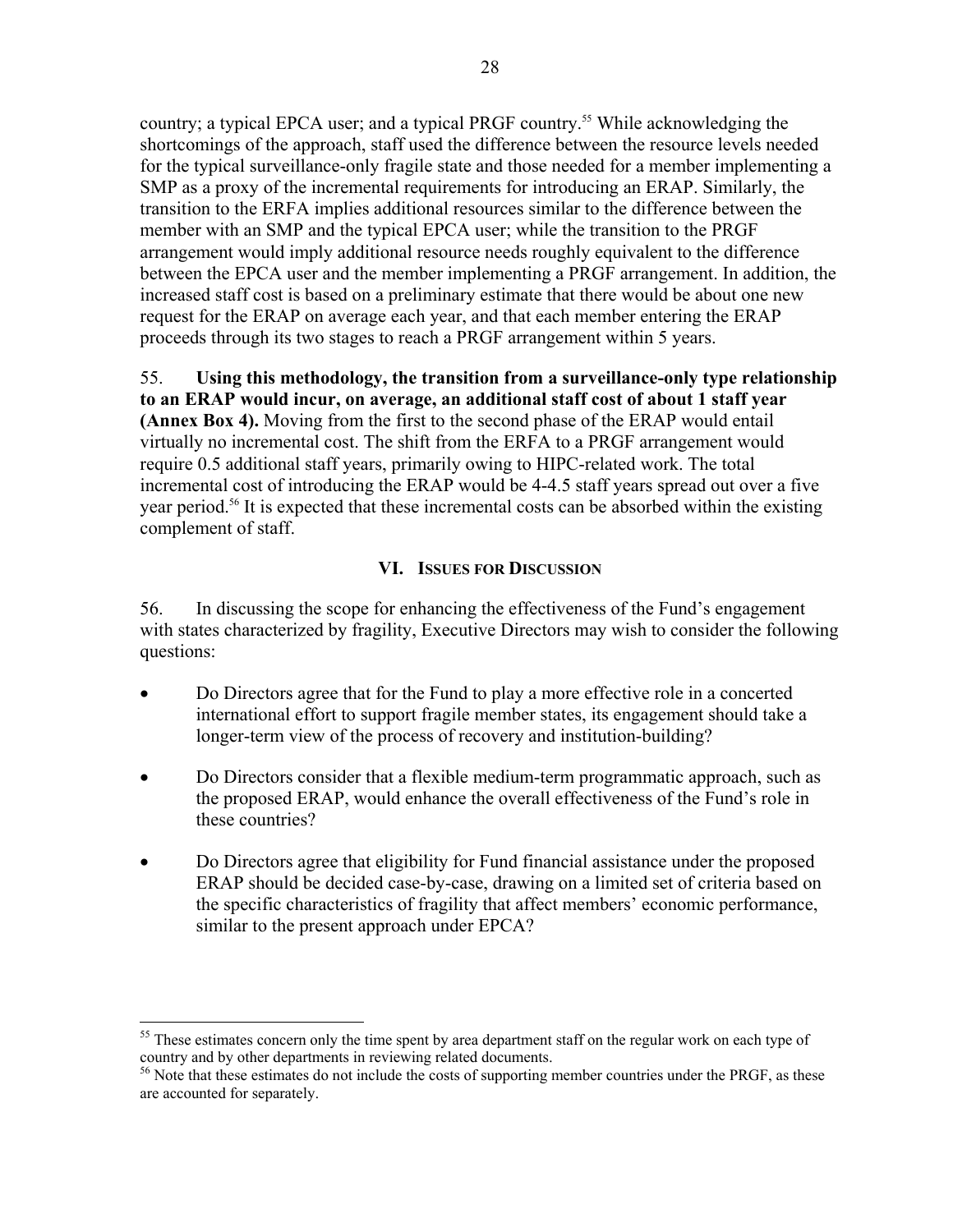- Do Directors agree that technical assistance, closely coordinated with other providers, should remain a central element of the Fund's engagement with fragile states, particularly under the proposed ERAP?
- What are Directors' views on the appropriate terms and modalities of Fund financial support to fragile states prior to their reaching a UCT-standard program? Which of the proposed options for concessional financing do Directors consider most appropriate?
- Do Directors see scope for extending the present treatment of the HIPC initiative track record requirement under EPCA to phase two (ERFA) of the ERAP?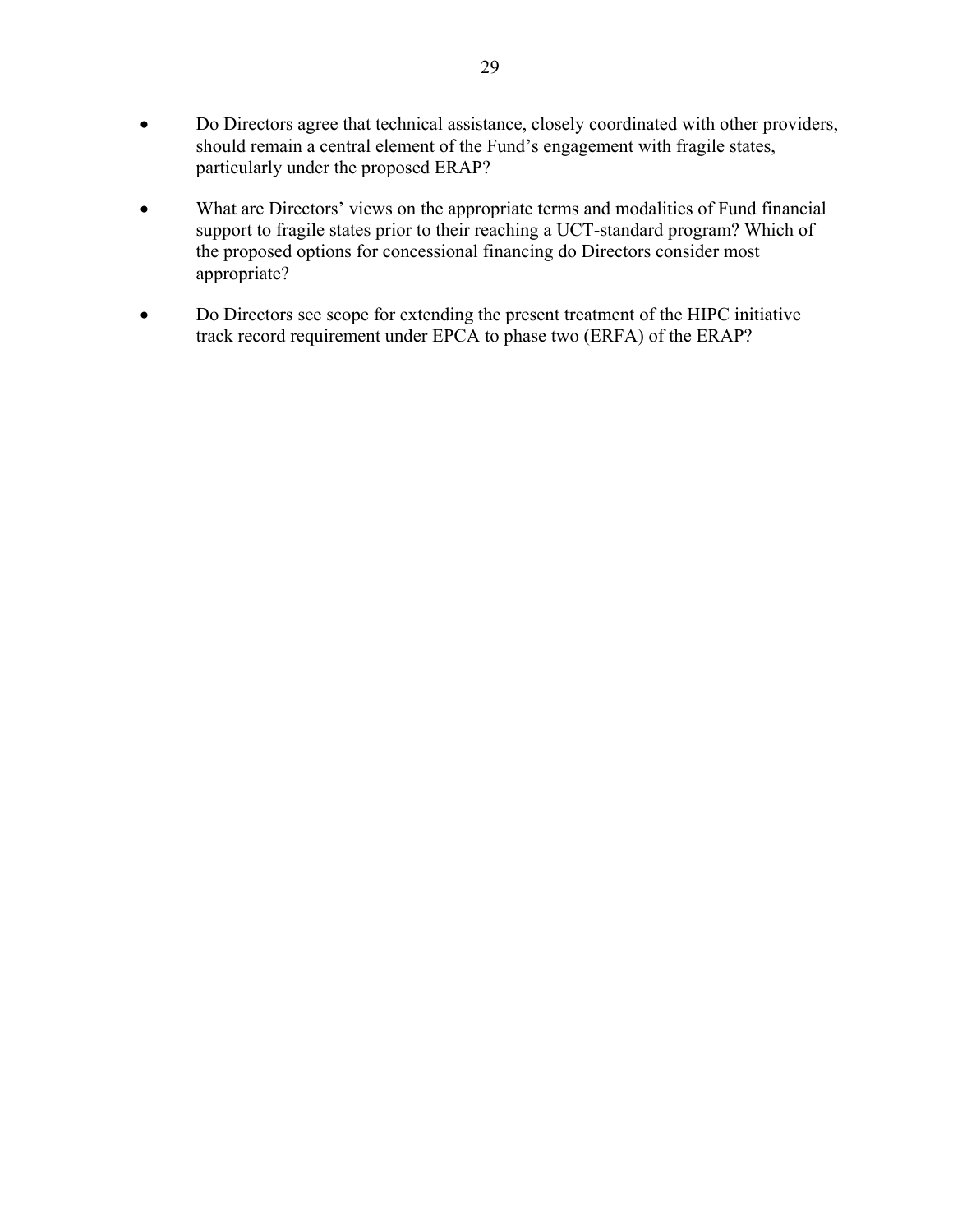## **Appendix: Review of Fund Engagement with Fragile States and Post-Conflict Countries**

### **A. Scope and Methodology of the Review**

57. **This appendix reviews the effectiveness of Fund engagement with fragile states during 2000-05 and under EPCA** along several key dimensions: improving macroeconomic policy and performance; strengthening policy implementation capacity; providing balance of payments support and effective signals to catalyze external aid; and facilitating access to debt relief and the clearance of external arrears.

58. **To examine and compare the experience of the Fund's engagement with fragile states, the review distinguishes between four groups:** (i) countries that used EPCA during 1995-2005; (ii) countries with a UCT-standard Fund arrangement during 2000-05; (iii) countries that had an SMP and no other form of program engagement during 2000-05; and (iv) countries where Fund engagement was limited to Article IV surveillance. The analysis draws on a number of sources—an extensive document review; other recent relevant evaluations, such as Ex Post Assessments (EPAs); and reviews of Fund technical assistance.

59. **The review examines overall macroeconomic performance in the countries sampled**. It also assesses how well the programs supported by EPCA, Fund arrangements, and SMPs in fragile states have been implemented, including by constructing a summary performance index that compares outcomes and program targets (Appendix Box 1).<sup>57</sup> In addition, the review considers how long the eventual transition from EPCA-supported programs or SMPs to UCT-standard arrangements took, and how successful it was. Furthermore, fragile state performance is compared with that of the broader set of countries with UCT-standard arrangements during 2000-05, which serves as a benchmark. The review distinguishes between performance relative to quantitative and structural targets, as this may yield insights into capacity weaknesses. The review further examines capacity building through technical assistance and training, how net repayments to the Fund and inflows of external resources evolved during and after the engagement, and the progress of eligible states toward debt relief under the HIPC Initiative.<sup>58</sup>

 $\overline{a}$ 

 $57$  Program implementation is measured by a performance index similar to the one used in the 2005 Review of the Conditionality Guidelines (see IMF 2005a and 2005b).

<sup>58</sup> Some of these aspects—notably signaling, financing, and technical assistance—have been considered more broadly on previous occasions by the Board, and the conclusions of those discussions as they pertain to fragile states and post-conflict countries are taken into account here.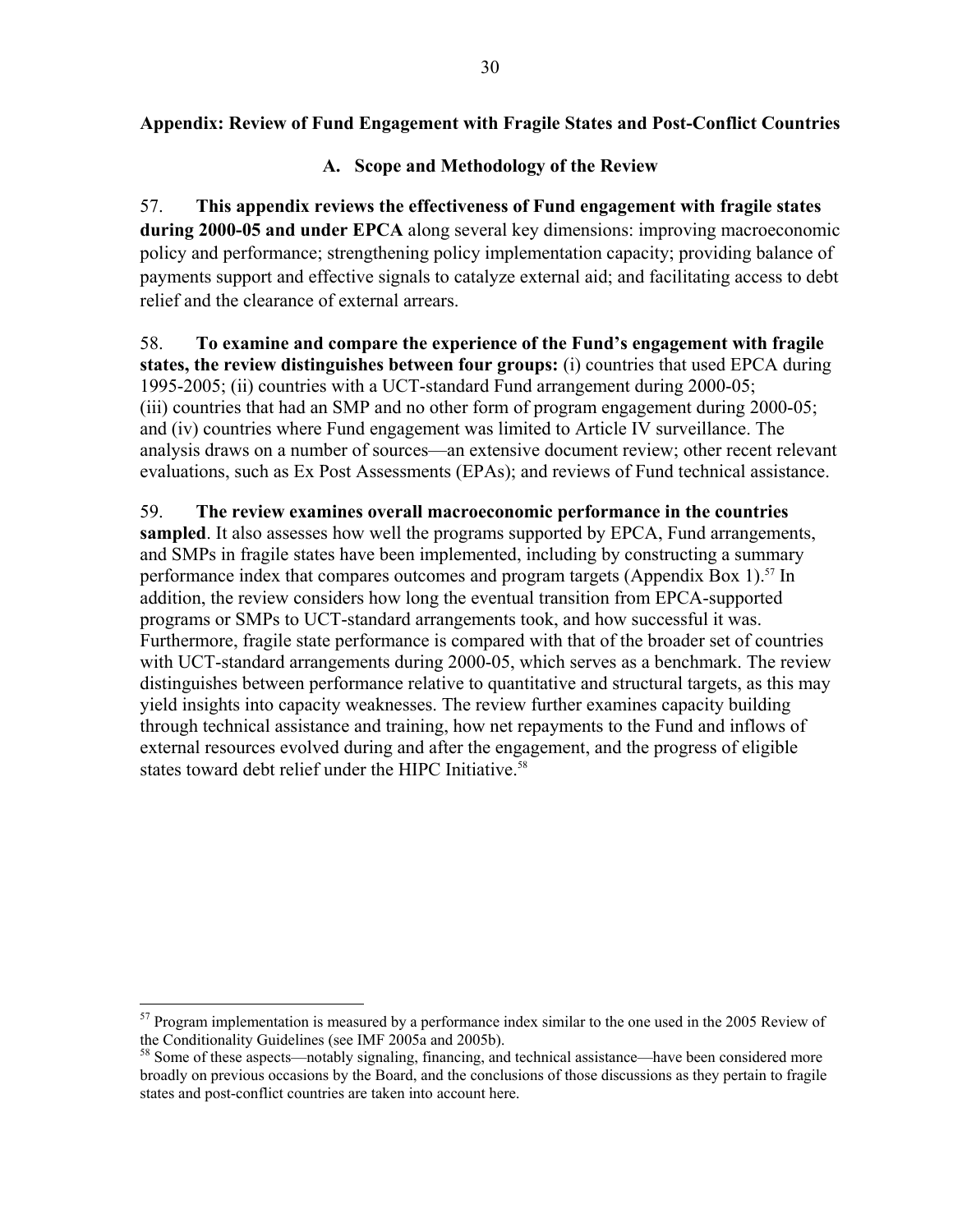#### **Appendix Box 1: Methodology for the Program Performance (Implementation) Indices**

The methodology follows the 2005 Review of the 2002 Conditionality Guidelines (IMF 2005a and IMF 2005b).

*Performance (implementation) index.* **Structural performance criteria** (SPCs) met on time were given the value 2; and all SPCs waived, met with delay, or not met, zero.<sup>1</sup> Structural benchmarks (SBMs) met on time were scored a 2; and SBMs met with delay, or partially met, 1; and SBMs that were missed were given a value of zero. Those SBMs pending, but not reported as final, are not included in the calculations. **Quantitative performance criteria** (QPCs) met were given a value 2, or zero when missed.<sup>2</sup> Prior actions were excluded for calculating the performance indices, as they have, by design, a much higher average implementation rate, and changes in the number of prior actions relative to other program targets would have a large effect on the index and limit its usefulness as a measure of in-program performance. For programs supported by Emergency Post-Conflict Assistance (EPCA) and staff-monitored programs (SMPs), quantitative and structural targets/measures that were identified for monitoring purposes in staff reports were scored in a similar fashion to QPCs and SBMs.<sup>3</sup> Scores for each individual PC, BM or monitored target were averaged to give a performance score for each upper credit tranche (UCT) arrangement, EPCA program or SMP. Group averages give equal weight to each country's UCT arrangement, EPCA program or SMP.<sup>4</sup> Contiguous and overlapping EPCA programs or SMPs that were six to nine months in length were treated as one program (for greater comparability to other programs).<sup>5</sup> Successive and contiguous 12-month programs were considered as distinct programs, as successor programs were not necessarily anticipated ex ante. $6$ 

*Comparability of UCT-standard programs, EPCA programs and SMPs.* Performance indices for UCT and for other programs are not strictly comparable due to: (1) different program standards; (2) under non-UCT programs monitored targets/measures may not have the same degree of priority as PCs and BMs under UCT arrangements, as evidenced by a tendency to have a larger number of monitored structural measures; and (3) differences in the length and frequency of periods of permanently off-track performance.

*Calculation of the incidence of "permanently off-track" PRGF programs, and of PRGF program performance indicators adjusted for off-track periods.* A *"permanently off-track" program* is defined as one in which no program reviews took place for more than six months prior to the scheduled end of the program. Only arrangements that had expired as of September 1, 2007 are included. For *adjusted performance indices,* performance scores were discounted by an off-track adjustor factor—the ratio of actual reviews to expected reviews during the elapsed period of the program (through December 2006).

*Sample Size*: UCT programs, 1995-2005, 231; UCT programs, 2000-05, 113, of which fragile states, 18 (16 PRGF/ESAF, 1 SBA, 1 PSI), non-fragile states 85 (37 PRGF, 48 SBA/EFF); includes arrangements approved 4Q1999 to 4Q2005. EPCA programs, 1995-2005, 12. SMPs, 2000-2005, 14, of which Sudan, 6.

<sup>1</sup> The scoring for SPCs differs from that used for the 2005 Review of the Conditionality Guidelines (IMF 2005a) where SPCs met with delay, or partially met were scored as 1.

 $2 A$  quantitative index was not reported in the 2005 review of conditionality.

**\_\_\_\_\_\_\_\_\_\_\_\_\_\_\_\_\_\_\_\_\_\_\_\_\_\_** 

<sup>3</sup> EPCA programs and SMPs do not distinguish differences in the importance of structural measures that are strictly comparable to differences between SPCs and SBMs.

<sup>4</sup> Averages across all targets/measures would over-represent programs with a large number of conditions.

 $<sup>5</sup>$  This applied to EPCA programs for Burundi, Guinea-Bissau, and Haiti.</sup>

6 Comoros and Sudan had 2 and 6 successive and contiguous annual SMPs, respectively.

Data Sources: For UCT programs, MONA database; for EPCA programs and SMPs, staff reports.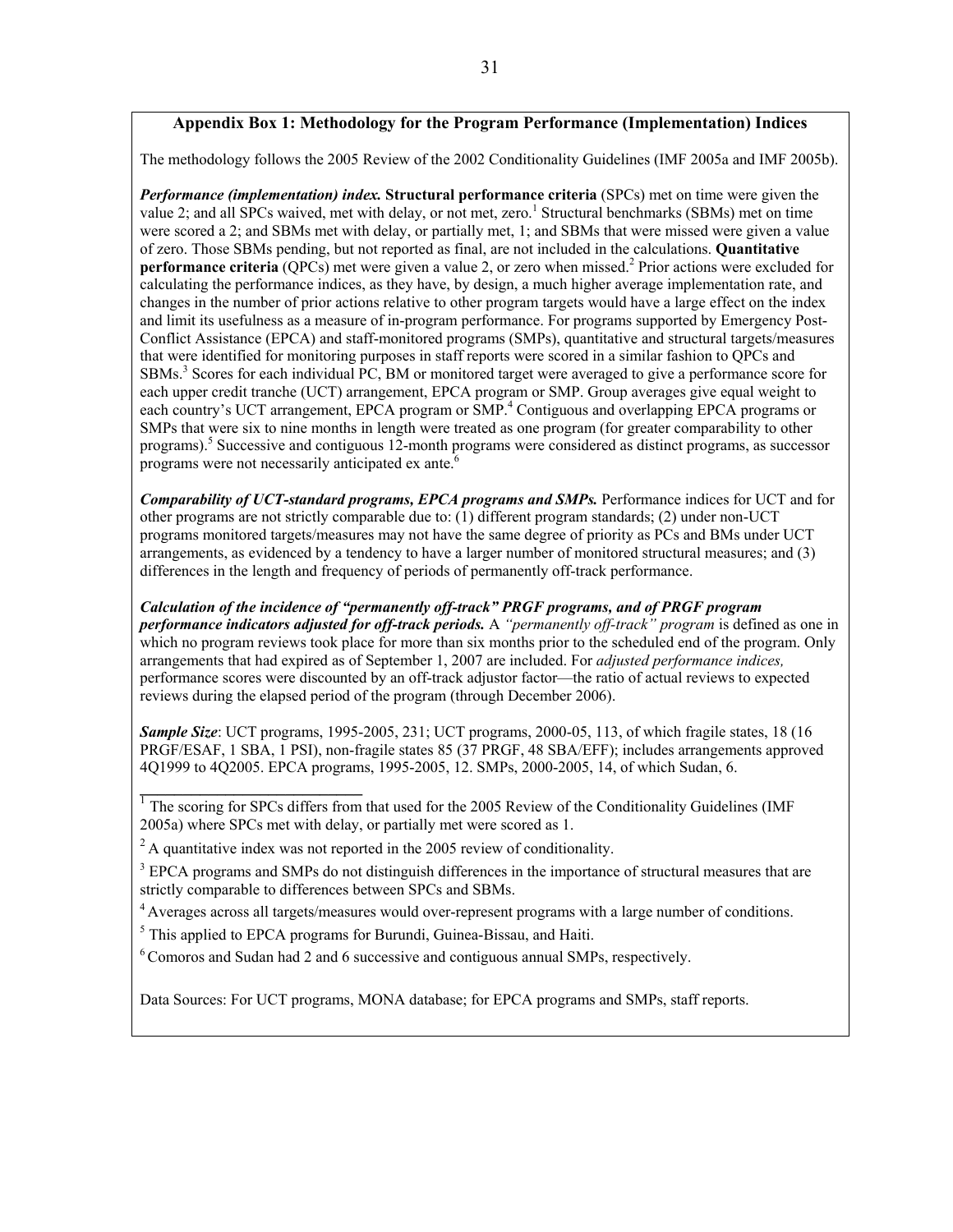60. **The review undertakes a more limited assessment of the Fund's Article IV surveillance role in fragile states** where this has been the only form of engagement, in part, because surveillance effectiveness is handled in other Board papers. Instead, the review looks only at the extent to which members implemented policy advice delivered in the context of Article IV consultations.

61. **The results of the review confirm the negative effect of weak institutional, administrative, and human resource capacities on the implementation of economic and structural reforms in fragile states.** Fragile states with Fund-supported programs achieved broadly positive macroeconomic outcomes, but program implementation was weaker than in non-fragile states, particularly relative to the macroeconomic quantitative program targets. Moreover, performance relative to structural objectives was weaker than on quantitative targets.

## **B. Macroeconomic Objectives and Performance**

62. **The primary macroeconomic objectives of the Fund's engagement in fragile states and post-conflict countries were to strengthen growth and macroeconomic stability.** External assistance was critical to the achievement of the inflation goals and increases in spending. Policies were mostly centered on fiscal consolidation supported by tighter monetary policy and structural reforms to enhance growth, and generally sought only modest changes in the import coverage of international reserves while accommodating increased (donor-financed) imports for higher government capital reconstruction spending. The focus and the degree of expected adjustment reflected the initial conditions in each country. *In post-conflict countries*, growth recovery and disinflation were prominent early concerns, with domestic revenues and expenditure (particularly donor-financed capital spending) targeted to rise relative to GDP, so as to increase spending on urgent post-conflict needs. In *non-post conflict fragile states,* which generally had less severe initial macroeconomic conditions, policies often emphasized consolidating macroeconomic stability, and reforms to promote sustained higher growth and poverty reduction over the medium term.

63. **Most fragile states that had Fund-supported programs and SMPs generally achieved improved macroeconomic outcomes in the three years following the start of the program** (Appendix Figures 1 and 2, Table 1, and Box 2).Moreover, during the period under review, economic growth strengthened compared with earlier years, with post-conflict countries registering a sharp turnaround. Inflationary pressures were also reined in, with inflation rates falling to, or maintained at, single-digit levels. External and fiscal imbalances were reduced, with declines in both the external current account and overall fiscal deficits (including grants). In addition, the import coverage of official reserves increased modestly. These broad improvements in economic performance were not replicated in surveillance-only countries, as earlier trends continued during 2000-05, with stable and low inflation but a steady fall in growth.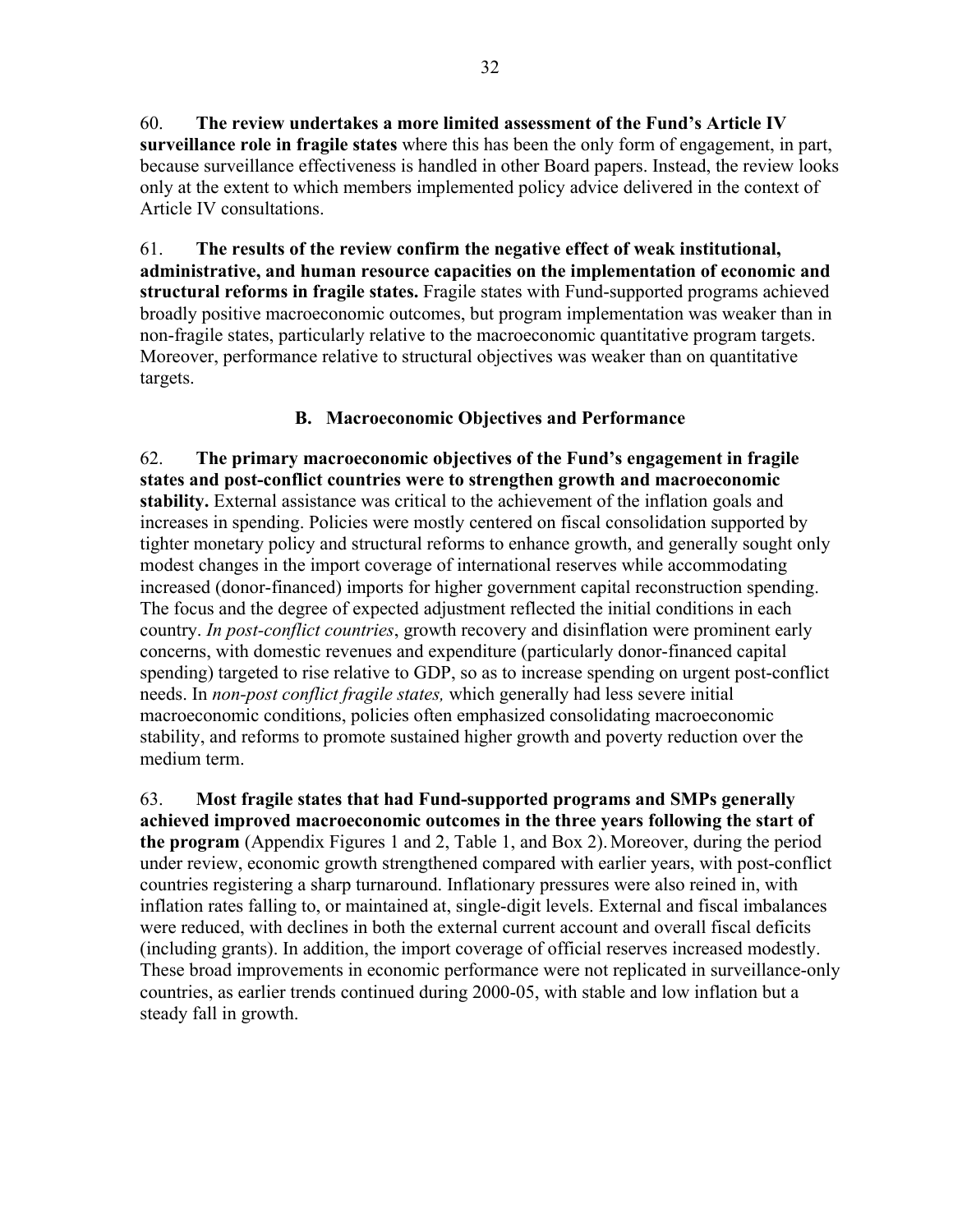

### Appendix Figure 1. Growth Recovers and Inflation Falls

Source: WEO.

 Country Groups: EPCA -- Emergency Post-conflict assistance; N-EPCA PC\_UCT -- Non-EPCA post-conflict Upper Credit Tranche programs; N-PC\_UCT -- Non post-conflict Upper Credit Tranche programs; SMP\_FS -- Fragile states with Staff Monitored Programs; SUR -- Article IV Consultation/Surveillance countries.

<sup>1</sup> The large declines reflect the impact of program measures in a few high inflation countries. See Appendix Table 1.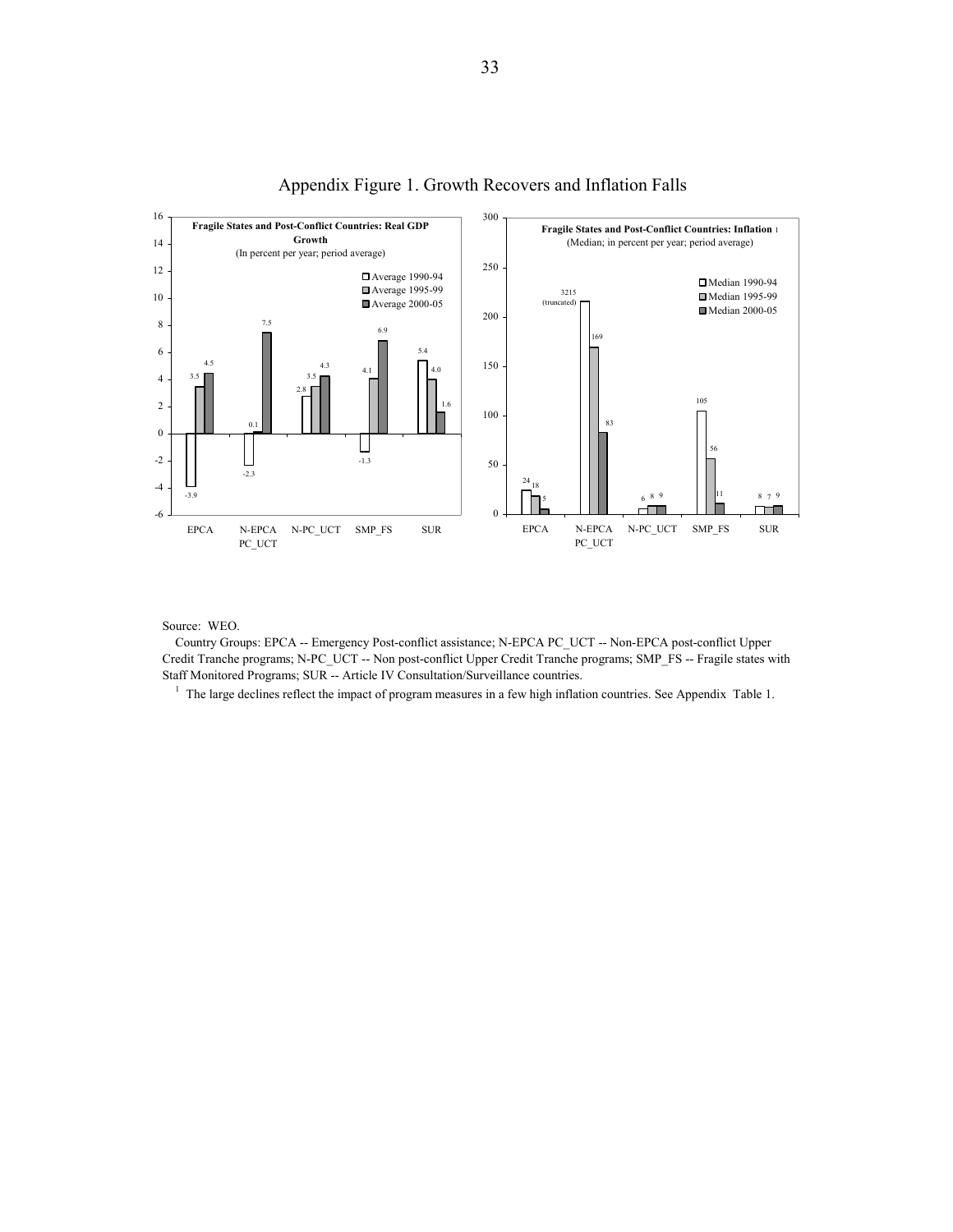Appendix Table 1. Fragile States and Post-Conflict Countries: Macroeconomic Indicators Appendix Table 1. Fragile States and Post-Conflict Countries: Macroeconomic Indicators (Units are indicated)

(Units are indicated)

|                                                                                                                                                                                                          | EPCA Countries, 1990-95 Period | Averages (12)           |                  |                                            | Non-EPCA Post-conflict Countries<br>UCT Programs, 2000-2005 (2) |                                                       |                         | States, UCT Programs, 2000-<br>Non-Post Conflict Fragile<br>2005 (10) |                  |                                          | Fragile States with Staff-Monitored<br>2000-05 (7)<br>Programs, |                                        |                   | Fragile States with Surveillance,<br>2000-05 (10) |                  |                     | Non-fragile PRGF Programs,<br>UCT, 2000-05 (30) |               |
|----------------------------------------------------------------------------------------------------------------------------------------------------------------------------------------------------------|--------------------------------|-------------------------|------------------|--------------------------------------------|-----------------------------------------------------------------|-------------------------------------------------------|-------------------------|-----------------------------------------------------------------------|------------------|------------------------------------------|-----------------------------------------------------------------|----------------------------------------|-------------------|---------------------------------------------------|------------------|---------------------|-------------------------------------------------|---------------|
|                                                                                                                                                                                                          | 1990-94                        | 1995-99                 | 2000-05          | 1990-94                                    | 1995-99                                                         | 2000-05                                               | 1990-94                 | 1995-99                                                               | 2000-05          | 1990-94                                  | 1995-99                                                         | 2000-05                                | 1990-94           | 1995-99                                           | 2000-05          | 1990-94             | 1995-99                                         | $2000 - 05$   |
| Real GDP growth, in<br>percent per year<br>Average                                                                                                                                                       | $-3.9$                         |                         |                  |                                            |                                                                 |                                                       |                         |                                                                       |                  |                                          |                                                                 |                                        |                   |                                                   |                  |                     |                                                 | 5.0           |
| Median                                                                                                                                                                                                   | $-2.3$                         | $3.\overline{5}$<br>1.8 | $4.5$<br>$4.8$   | $-2.3$                                     | $\overline{5}$ $\overline{5}$                                   | 7.5                                                   | $2.\overline{8}$<br>3.3 | $\begin{array}{c} 3.5 \\ 3.9 \end{array}$                             | $4.3$<br>3.9     | $\frac{13}{10}$                          | $\frac{4.1}{3.6}$                                               | $6.9$<br>$6.0$                         | $5.\overline{8}$  | $4.0$<br>3.8                                      | 1.6              | $-9.4$              | 4.5                                             | 4.8           |
| Inflation, in percent per<br>$\begin{array}{c} \Lambda \text{verage} \\ \text{Median} \end{array}$<br>year                                                                                               | $191.7-1$<br>24.2              | $\frac{36.8}{18.4}$     | 9.3              | $3215.6^{2}$<br>$3215.6^{3}$               | $\frac{169.0^2}{169.0^3}$                                       | $\begin{array}{c} 82.8 \\ 82.8 \end{array}$ :         | $21.2$<br>5.8           | $16.4$<br>8.4                                                         | $7.8$<br>8.6     | 342.1 <sup>4</sup><br>104.6 <sup>4</sup> | $329.14$<br>$56.24$                                             | $30.84$<br>10.9 <sup>4</sup>           | $\frac{0.9}{7.9}$ | $11.2$<br>7.0                                     | $33.4$<br>8.6    | $591.2$<br>$21.6$   | $\frac{18.3}{9.6}$                              | 7.1           |
| External current account<br>balance, in percent of<br>Average<br>Median<br>GDP                                                                                                                           | $-9.0$<br>$-8.2$               | $-7.8$<br>$-7.2$        | $-5.9$<br>$-5.3$ | $-8.9$<br>$-8.9$                           | $-6.4$<br>$-6.4$                                                | $-19.0$<br>$-19.0$                                    | $-8.0$<br>$-2.6$        | $-7.7$<br>$-5.1$                                                      | $-5.7$<br>$-3.8$ | $-6.5$<br>$-9.3$                         | $-10.9$<br>$-12.4$                                              | $-2.6$<br>$-0.3$                       | $-3.7$<br>$-5.5$  | $-2.7$<br>$-2.1$                                  | $-1.9$<br>Ę      | $-9.7$<br>$-6.7$    | $-9.0$<br>$-7.0$                                | $-6.2$<br>171 |
| Overall fiscal balance, in<br>percent of GDP<br>Average<br>Median                                                                                                                                        | $-9.2$<br>$-10.1$              | $-5.8$                  | $-3.0$           | $-11.7$<br>$-11.7$                         | $-5.2$                                                          | $-4.3$<br>$-4.3$                                      | $-7.2$<br>$-4.6$        | 6.0                                                                   | $-2.8$<br>$-2.9$ | $-10.6$<br>$-6.6$                        | $-6.6$<br>$-4.1$                                                | 0.8                                    | $-6.0$<br>$-6.1$  | $-6.8$<br>$-4.3$                                  | $-4.5$<br>$-8.7$ | $-5.6$              | 3.7                                             | 3.7           |
| External reserves, in<br>months of imports<br>Average<br>Median                                                                                                                                          | $2.8$<br>$2.0$                 | 3.7                     | 4.0<br>4.0       | $\frac{17}{17}$                            | $2.2$<br>$2.2$                                                  | $\frac{13}{13}$                                       | 2.3                     | $2.7$<br>2.6                                                          | $3.\overline{2}$ | $3.\overline{4}$<br>4.4                  | $2.6$<br>1.6                                                    | $3.\overline{3}$                       | $2.7$<br>$2.3$    | $2.5$<br>$2.0$                                    | $2.6$<br>$3.4$   | $2.4$<br>1.7        | $3.\overline{3}$<br>$3.\overline{8}$            | 4.2<br>3.9    |
| Broad money growth, in<br>percent per year<br>Average<br>Median                                                                                                                                          | $118.7-1$<br>26.2              | 31.2<br>26.4            | 21.8             | 1459.2 <sup>2</sup><br>1459.2 <sup>3</sup> | $\frac{186.1^2}{186.1^3}$                                       | $\begin{smallmatrix} 80.0 \ 80.0 \end{smallmatrix}^2$ | 23.7<br>16.3            | 18.9<br>12.7                                                          | 20.9<br>23.7     | $338.4^{4}$<br>$81.6\,{}^4$              | 232.5 <sup>4</sup><br>46.5                                      | 40.1 <sup>4</sup><br>29.0 <sup>4</sup> | 17.0<br>14.7      | 20.0<br>9.7                                       | 42.2<br>12.3     | 287.4<br>34.6       | 16.5<br>22.0                                    | 18.8<br>15.8  |
| grants, in percent of GDP<br>Fiscal revenues and<br>Average<br>Median                                                                                                                                    | 21.6<br>24.3                   | 18.6<br>16.7            | 24.2<br>25.7     | $9.9$<br>9.9                               | 5.7                                                             | 11.5<br>11.5                                          | $21.9$<br>$22.0$        | 20.9<br>17.6                                                          | 25.5<br>18.8     | 25.0<br>29.8                             | 24.5<br>20.9                                                    | 22.9<br>16.9                           | 39.9<br>35.9      | 36.7<br>29.8                                      | $33.3$<br>$28.8$ | $\frac{21.4}{19.1}$ | 19.6<br>21.3                                    | 23.2<br>21.2  |
| net lending, in percent of<br>Fiscal expenditures and<br>Average<br>Median<br>GDP                                                                                                                        | 31.7<br>26.9                   | 24.4<br>20.2            | 29.0<br>29.1     | $21.6$<br>$21.6$                           | 4.9                                                             | 15.8                                                  | 29.1<br>23.7            | 26.9<br>22.5                                                          | 28.3<br>22.6     | 35.6<br>32.6                             | 25.4<br>31.1                                                    | 23.8<br>18.4                           | $46.0$<br>40.3    | 43.5<br>34.6                                      | $42.0$<br>33.0   | 29.1<br>23.6        | <b>25.6</b><br>22.8                             | 26.9<br>25.1  |
| $^1$ Beflexe Tailbeton where exceptionally high retes of inflation and head money moving in 1002.01: (data available only for 1002.04) and disinflation under EDCA. europeration in 1007<br>Source: WEO. |                                |                         |                  |                                            |                                                                 |                                                       |                         |                                                                       |                  |                                          |                                                                 |                                        |                   |                                                   |                  |                     |                                                 |               |

1 Reflects Tajikistan where exceptionally high rates of inflation and broad money growth occurred in 1993-94; (data available only for 1993-94) and disinflation under EPCA-supported program in 1997.

' Reflects Tajikistan where exceptionally high rates of inflation and broad money growth occurred in 1993-94; (data available only for 1993-94) and disinflation under EPCA-supported program in 1997.<br><sup>2</sup> Reflects hyperinfla 2 Reflects hyperinflation and very high rates of broad money growth in the Democratic Republic of Congo and disinflation under PRGF-supported program in 2002.

<sup>3</sup> With only two observations, the median of the country averages is identical to the average of the countries.

 $\frac{1}{3}$  With only two observations, the median of the country averages is identical to the average of the countries.<br>  $\frac{1}{4}$  Memberships in that is the median of the country averages is identical to the average of th 4 Reflects high inflation and broad money growth rates 1990-2000, and disinflation under the 2000 SMP, 2000-05 SMP, and 2002 SMP in Angola, Sudan, and Uzbekistan, respectively.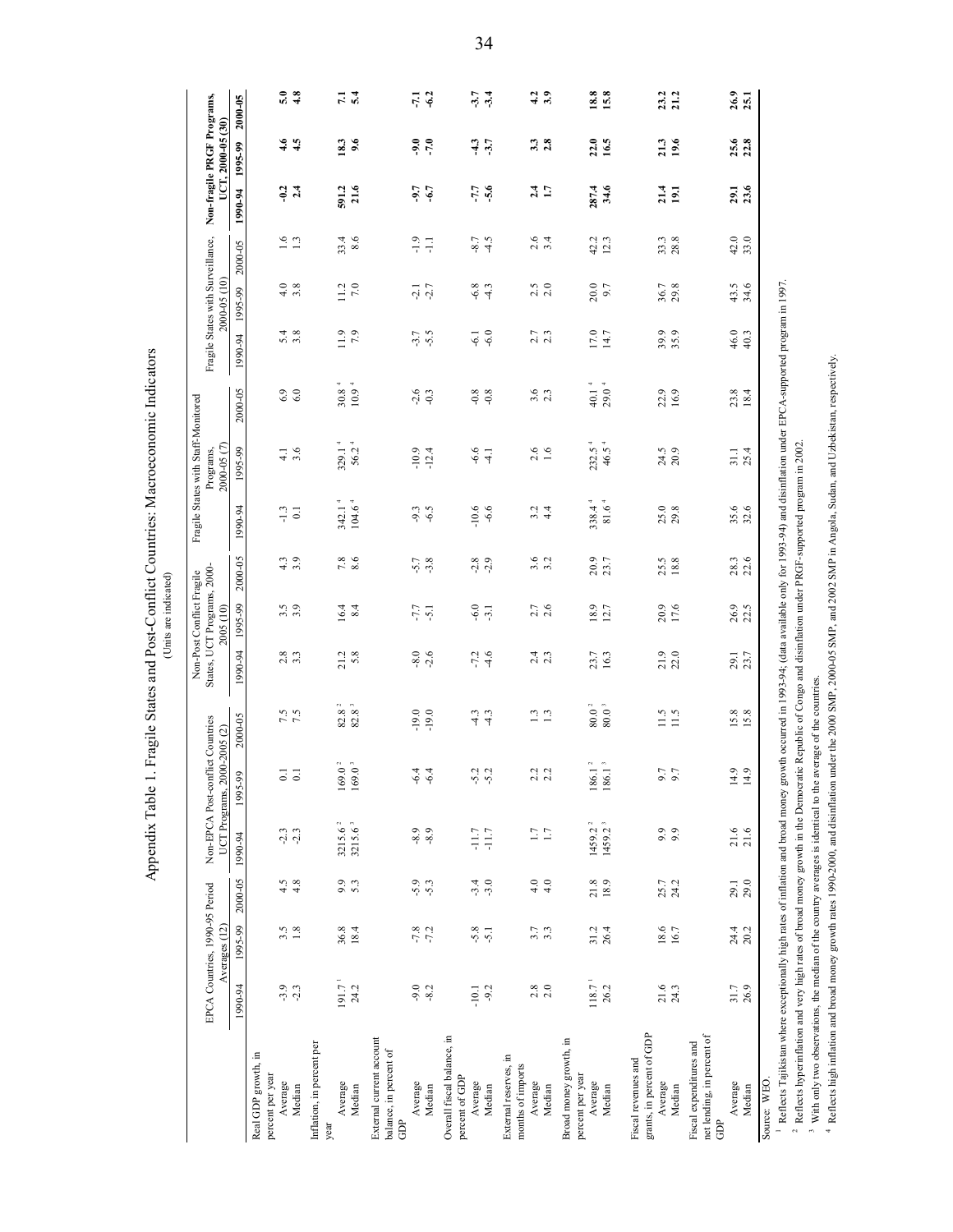| Appendix Box 2: Comparisons of Performance against Structural and Quantitative Program Targets <sup>1</sup> |                                                                                                                                                                                                                                                                                                           |                                                      |                                                    |                                             |  |  |  |  |
|-------------------------------------------------------------------------------------------------------------|-----------------------------------------------------------------------------------------------------------------------------------------------------------------------------------------------------------------------------------------------------------------------------------------------------------|------------------------------------------------------|----------------------------------------------------|---------------------------------------------|--|--|--|--|
|                                                                                                             | A. EPCA and Post-EPCA UCT-standard Programs 1995-2005                                                                                                                                                                                                                                                     |                                                      |                                                    |                                             |  |  |  |  |
| Type of Indicator                                                                                           | <b>EPCA Programs</b>                                                                                                                                                                                                                                                                                      | 1 <sup>st</sup> UCT program following<br><b>EPCA</b> |                                                    | All UCT Programs                            |  |  |  |  |
| Structural                                                                                                  | 1.29                                                                                                                                                                                                                                                                                                      | 1.24                                                 |                                                    | 1.32                                        |  |  |  |  |
| Quantitative                                                                                                | 1.33                                                                                                                                                                                                                                                                                                      | 1.68                                                 |                                                    | 1.72                                        |  |  |  |  |
|                                                                                                             |                                                                                                                                                                                                                                                                                                           | B. PRGF Programs, 2000-05                            |                                                    |                                             |  |  |  |  |
|                                                                                                             |                                                                                                                                                                                                                                                                                                           |                                                      | Adjusted for off-track program periods $2$         |                                             |  |  |  |  |
| Type of Indicator                                                                                           | <b>PRGF</b> programs<br>with non-fragile<br>states                                                                                                                                                                                                                                                        | <b>PRGF</b> programs<br>with fragile states          | <b>PRGF</b> programs<br>with non-fragile<br>states | <b>PRGF</b> programs<br>with fragile states |  |  |  |  |
| Structural                                                                                                  | 1.36<br>1.32<br>1.00<br>0.78                                                                                                                                                                                                                                                                              |                                                      |                                                    |                                             |  |  |  |  |
| 1.66<br>1.78<br>1.29<br>1.04<br>Ouantitative                                                                |                                                                                                                                                                                                                                                                                                           |                                                      |                                                    |                                             |  |  |  |  |
|                                                                                                             |                                                                                                                                                                                                                                                                                                           | C. Staff-Monitored Program, 2000-05                  |                                                    |                                             |  |  |  |  |
| Type of Indicator                                                                                           | Staff Monitored Programs with fragile<br>states                                                                                                                                                                                                                                                           |                                                      |                                                    | PRGF Programs with fragile states           |  |  |  |  |
| Structural                                                                                                  | 1.27                                                                                                                                                                                                                                                                                                      |                                                      | 1.32                                               |                                             |  |  |  |  |
| Ouantitative                                                                                                | 1.34                                                                                                                                                                                                                                                                                                      |                                                      | 1.66                                               |                                             |  |  |  |  |
|                                                                                                             |                                                                                                                                                                                                                                                                                                           |                                                      |                                                    |                                             |  |  |  |  |
| Sources: Fund staff estimates.                                                                              |                                                                                                                                                                                                                                                                                                           |                                                      |                                                    |                                             |  |  |  |  |
|                                                                                                             | See Appendix Box 1 for a description of the methodology for performance index. The index ranges from 0 (not met) to<br>2 (fully met). An increase of about 0.1 in the implementation index is equivalent to 5 percent of conditions<br>changing from not met to fully met, and vice versa for a decrease. |                                                      |                                                    |                                             |  |  |  |  |

 $2^2$  Performance is adjusted for permanently off-track periods by reducing the scores by the ratio of the number of completed reviews to expected reviews during the program. Permanently off-track periods are those where no programs took place for more than six months prior to the scheduled end of the program.

64. **Although overall macroeconomic performance was broadly positive, the performance of fragile states relative to specific program objectives and targets was mixed** (Appendix Table 1, Box 2, and Figures 2 and 3), and was generally weaker than that of non-fragile states with UCT-standard programs during the period reviewed:

• *Under EPCA*, growth objectives tended to be too optimistic; disinflation was usually greater than targeted, and was associated with broad money growth that was less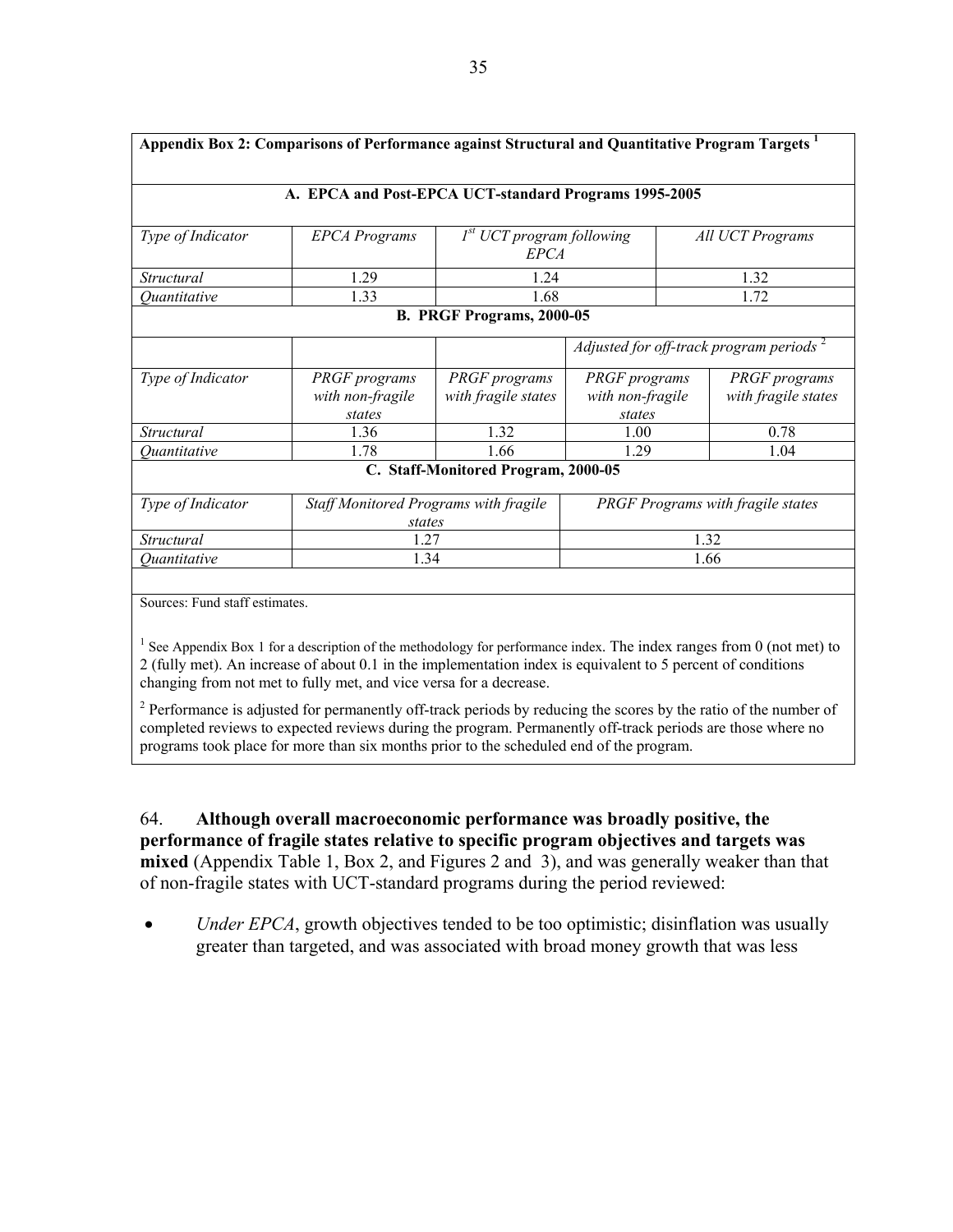

Appendix Figure 2. Fragile States and Post-Conflict Countries: Macroeconomic Developments During the Pre-Program and Program Periods<sup>1</sup>

Sources: WEO; Staff Reports.

 Country Groups: EPCA -- Emergency Post-conflict assistance; N-EPCA PC\_UCT -- Non-EPCA post-conflict Upper Credit Tranche programs; N-PC\_UCT -- Non post-conflict Upper Credit Tranche programs; SMP\_FS -- Fragile states with Staff Monitored Programs; SUR -- Article IV Consultation/Surveillance countries.

 $1$  Pre-program period is the three years prior to the program. Program period is defined as the year the program began and the subsequent two years. For surveillance-only countries, the pre/post-program periods correspond to 1995-1999 and 2000-2005, respectively.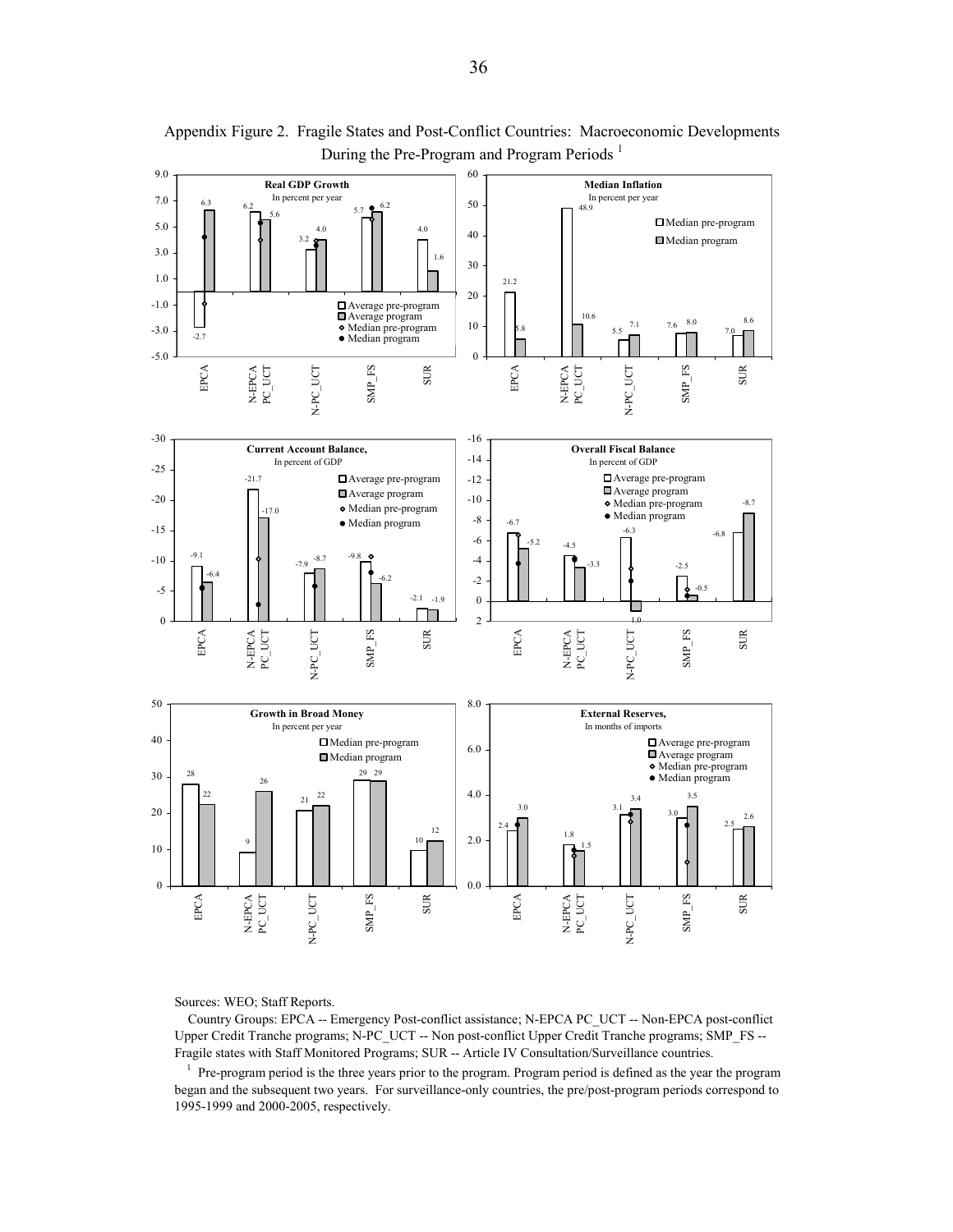pronounced than targeted.<sup>59</sup> The adjustment in the overall fiscal balance (both before and after grants) was in the majority of cases greater than programmed (though current expenditures exceeded the program targets in two-thirds of the cases for which data are available). International reserves targets were broadly met.

- *UCT-standard programs in fragile states* were more prone to interruption, and their implementation was generally weaker than in non-fragile states.<sup>60</sup> Most countries with on-track UCT-standard programs met their growth objectives, but tended to overshoot somewhat on inflation, as broad money growth exceeded targets, and fiscal adjustment was weaker than programmed, typically reflecting revenue shortfalls. Improvements in the current account deficit (after grants) and reserve cover were broadly as programmed, or somewhat stronger.
- In the countries with SMPs, three went off-track early on, while in a fourth policies were more expansionary than programmed, resulting in higher inflation and fiscal expansion. For the others, developments were broadly in line with program objectives. The growth objective was somewhat exceeded and inflation slightly above target. Fiscal consolidation was broadly in line with, or exceeded the program targets. Reserves targets were exceeded, owing to high donor inflows or oil export prices.

1

<sup>&</sup>lt;sup>59</sup> In the post-conflict countries, the decline in inflation was not matched by a contraction of the money supply, as money demand picked up with the recovery of activity. However, the less-than-programmed growth of broad money reflected in part a more pronounced fiscal adjustment than programmed, and in some cases, it may also have been the result of a resumption of financial intermediation through the formal banking sector, as confidence returned with improved economic and security pros

<sup>&</sup>lt;sup>60</sup> Forty-two percent of PRGF-supported programs in non-post-conflict fragile states went permanently off-track, compared to 24 percent for non-fragile states. By contrast, only 2 of 15 EPCA programs went off-track (owing to renewed bouts of conflict), as did 3 of the 14 SMPs.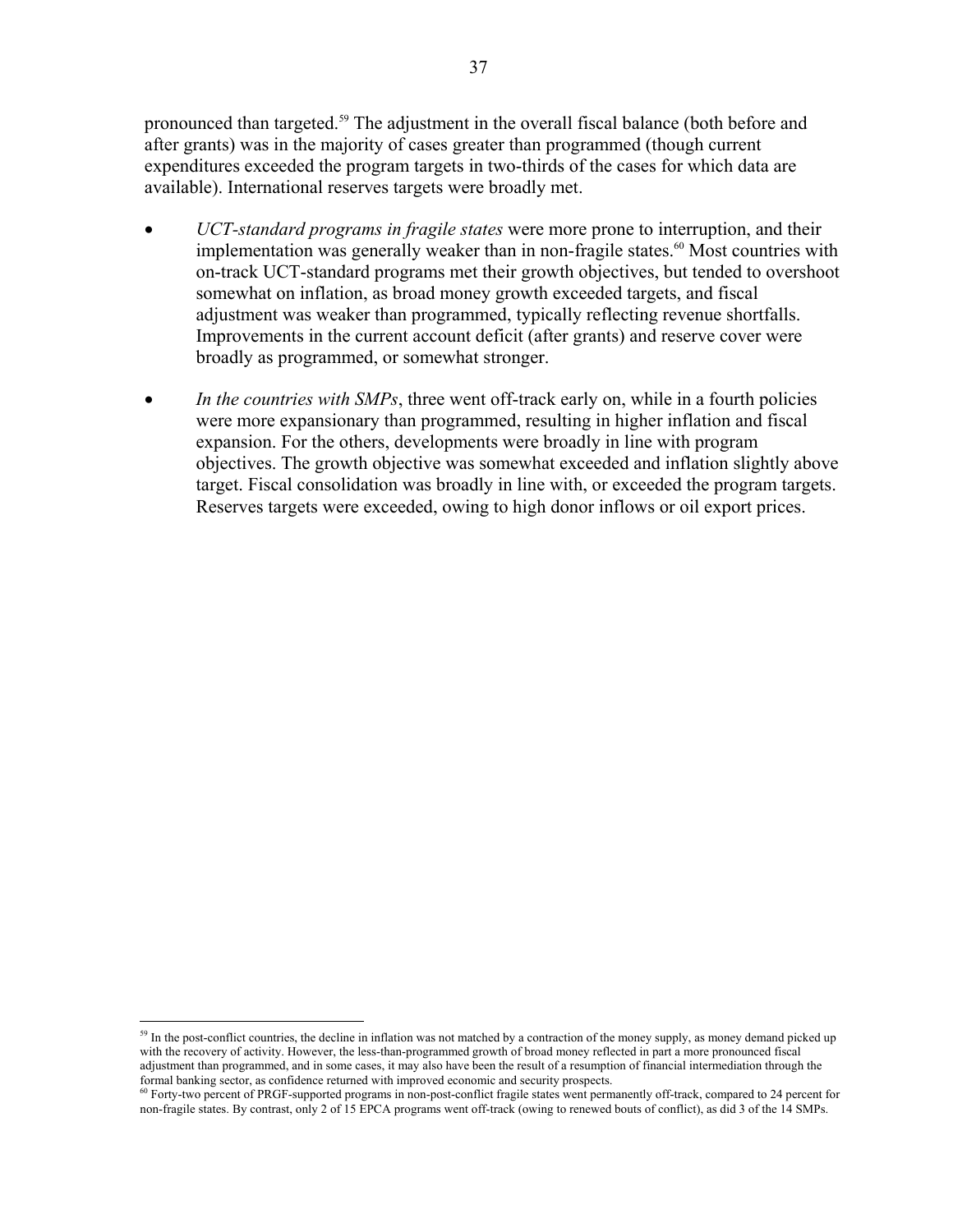



<sup>1</sup> Dashed lines in the left hand chart represent the mean score of the structural and quantitative performance indices of non-fragile PRGF programs shown 1 Dashed lines in the left hand chart represent the mean score of the structural and quantitative performance indices of non-fragile PRGF programs shown in the right hand chart. in the right hand chart.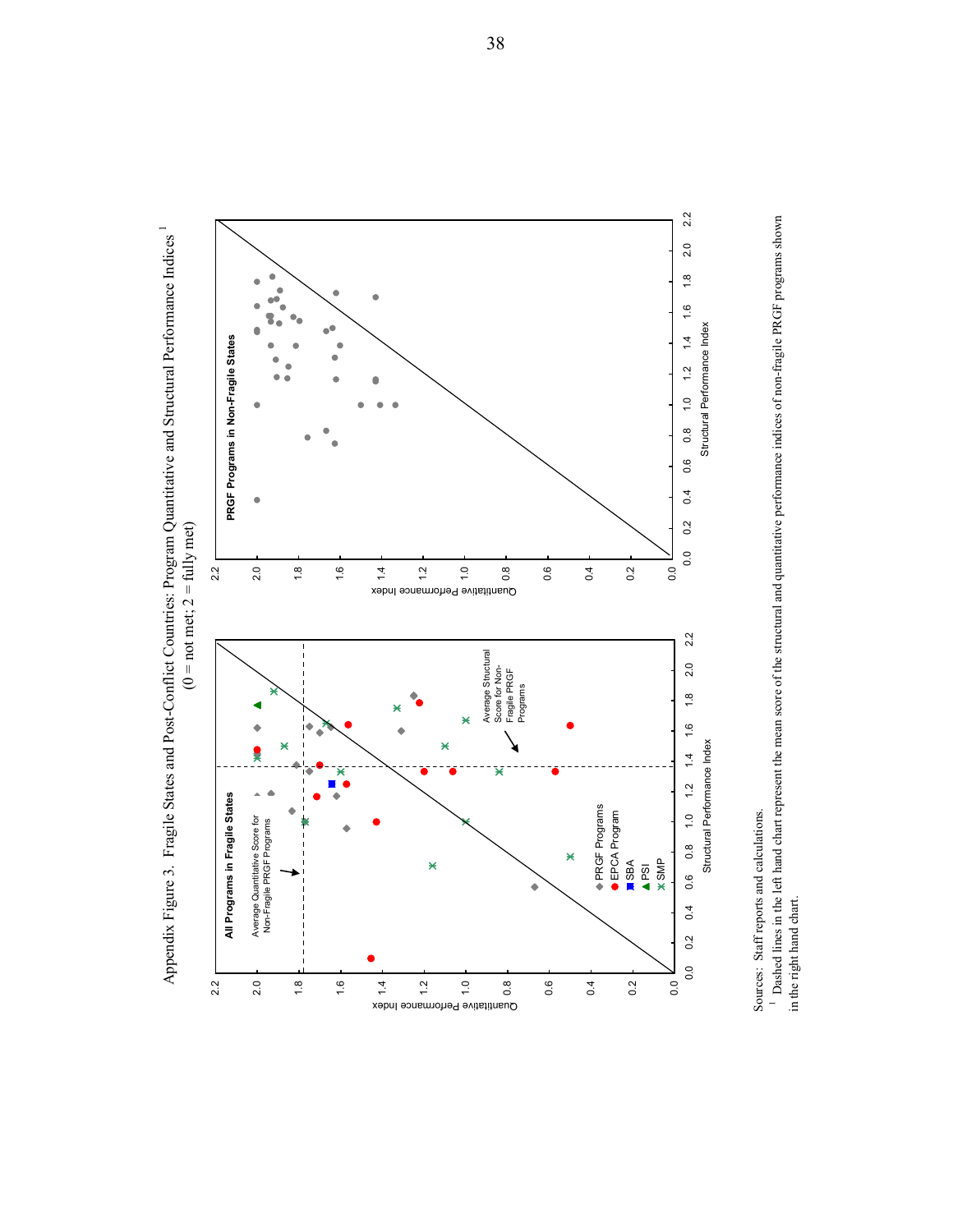65. **Among the surveillance-only countries, there was a clear distinction between countries that were receptive to Fund advice and those that were not.** Implementation of Fund advice was relatively strong in the Pacific Island economies (Kiribati, Solomon Islands, Tonga, and Vanuatu), which enjoyed considerable donor support and domestic commitment to reforms. In some cases, progress in fiscal consolidation was mixed, and in general the implementation of progress in structural reform was slower than recommended and narrower in range. In the other countries, the ability to implement Fund policy recommendations was constrained by the effects of conflicts or political factors. Only two countries displayed no willingness to implement policy recommendations, including those repeatedly highlighted as essential for restoring macroeconomic stability.

## **C. Structural Reforms**

66. **The structural reform agenda under Fund-supported programs in fragile states typically contained immediate measures in the areas of tax policy and administration; public expenditure management; and monetary and exchange rate policies**. The structural agenda also often entailed reforms aimed at improving economic flexibility, efficiency, and longer-term growth prospects (such as banking sector reform, public enterprise restructuring, and privatization). In the post-conflict cases, the recovery effort usually also included structural reforms related to the provision of social services (i.e., education and health); rebuilding public capital infrastructure (especially utilities); and the reform of the security sector (demobilization, reintegration, and police force restructuring) and the judiciary. These reforms reflected urgent social priorities essential to anchor peace and restore private sector activity. All programs stressed transparency and anticorruption.

67. **Fragile states were more successful in meeting macroeconomic objectives of programs supported by the Fund than in implementing structural reforms**. The index indicates that program performance on quantitative targets was somewhat better than on structural targets, but in both areas below that of the benchmark group of non-fragile UCTstandard arrangements (see Appendix Box 1).<sup>61</sup> Actual implementation of reforms seems not to have been directly correlated with the number of reforms included in the program—and while the scope and depth of reforms increased progressively, performance was quite consistent over time.<sup>62</sup>

68. **The ability to implement structural reforms seemed to be particularly affected by security conditions, technical capacity constraints, and political economy factors.**  The existence of an SMP prior to the financial program may have contributed to better performance in some countries. Moreover, shortfalls in external support, and delays in the delivery of technical assistance (in some cases owing to political instability) may also have contributed to targets being missed. EPAs conducted in ten of the sample countries found that in all of them, the timetable for the (structural) reforms was overambitious in view of the severe administrative capacity constraints, the extent of which was not always known ex

 $\overline{a}$ 

<sup>&</sup>lt;sup>61</sup>However, this overall statement masks some interesting differences. Performance on structural targets in PRGF and EPCA programs and SMPs was less weak relative to the benchmark group than performance relative to quantitative targets. (see also Appendix Box 2).

 $62$  In fact, the best performers among the countries examined for the review had more targets. This would indicate that in some post-conflict cases, the structural targets may have helped to ensure step-by-step policy implementation; served as a blueprint for reforms; and kept the authorities focused.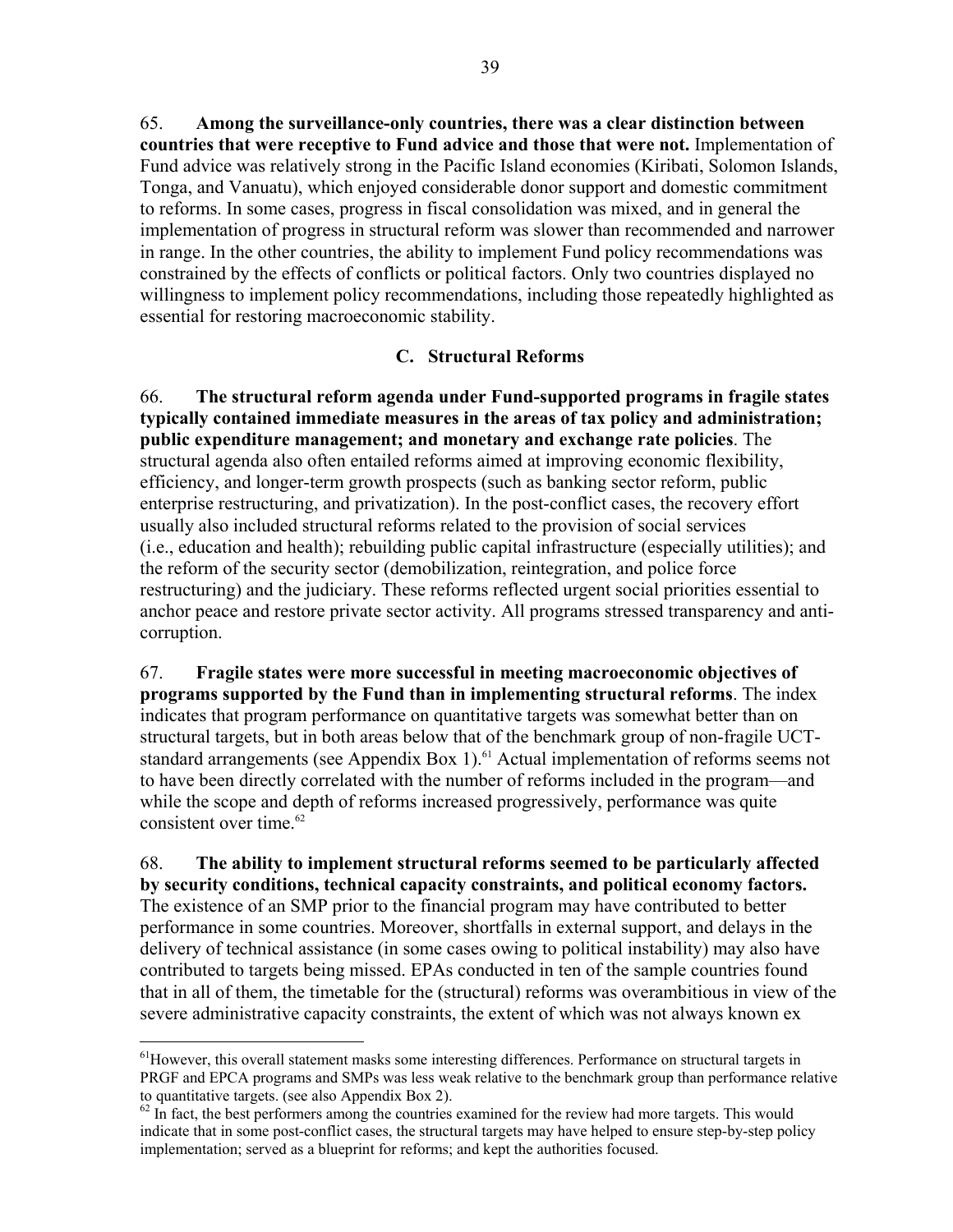ante.<sup>63</sup> The EPAs also found that, in some cases, the coverage and sequencing of reform measures was not always appropriate; and insufficient attention was paid to public financial management and governance reforms, and to generating the political consensus for reform.

# **D. Capacity Building through Technical Assistance and Training**

69. **Fund technical assistance was a critical component of the Fund's engagement in most fragile states examined under the review**, reflecting the need to buttress the weak capacity to formulate and implement economic policies. The review found that close coordination with other technical assistance providers was important, but even where this was present, there are indications that insufficient levels of technical assistance were provided.

70. **While virtually all fragile states with programs experienced a step up in Fund**provided technical assistance (measured in staff-years),<sup>64</sup> especially in post-conflict **countries, they often received less Fund technical assistance than the average amount provided to non-fragile states as a group,** possibly because of security concerns and absorption constraints (Appendix Figure 4 and Table 2).<sup>65</sup> In addition, while Fund technical assistance increased during UCT-standard programs with fragile states, it remained for the most part below levels that would have been expected, in all countries except Cambodia and the Democratic Republic of Congo.<sup>66</sup> Technical assistance was also a major aspect of the Fund's engagement in many of those fragile states where there was no program relationship, particularly in those countries that enjoyed a major donor engagement—ensuring close coordination among all technical assistance providers proved critical to success, for example, in Afghanistan prior to the SMP and in Timor Leste (see IMF 2004b and 2004d). Fundprovided training also contributed to the capacity-building effort, and some countries (e.g., Burundi and Iraq) benefited from substantially higher access to Fund training courses.

71. **The technical assistance provided to fragile states was closely tailored to their specific requirements.** Recent reviews of the Fund's technical assistance to post-conflict countries in the monetary and fiscal areas provide insights that are relevant to other fragile

<sup>1</sup> <sup>63</sup> The EPAs cover five countries that received, at some point, EPCA (Albania (IMF 2005d); Guinea-Bissau (IMF 2004g); Rwanda (IMF 2006a); Sierra Leone (IMF 2005e); Tajikistan (IMF 2006b)), and five non postconflict fragile states (Cambodia (IMF 2004h); The Gambia (IMF 2005f); Guinea (IMF 2004i); Lao P.D.R. (IMF 2006c); and Togo (IMF 2006d)).

<sup>&</sup>lt;sup>64</sup> These data refer to technical assistance delivered from headquarters and excludes that provided through the regional technical assistance centers (RTACs). Staff-years is only a partial and crude indictor of the quality and value of technical assistance. Output and results also reflect the authorities' responsiveness to technical assistance and their capacity to implement reforms. The fall in technical assistance under SMPs reflects Sudan, which had six successive SMPs during the review period, and thus assistance under a program is also counted as pre-program assistance in successor programs. Also, in Afghanistan there was a large surge in technical assistance in the three post-conflict years prior to the SMP.

 $65$  This may also reflect the fact that in some of these cases, other donors provided most of the technical assistance received.

<sup>&</sup>lt;sup>66</sup> In seven of the twelve fragile states with UCT-standard programs examined in this review (of which two were SBAs), there was a perceptible increase in Fund technical assistance during the on-track period of the program. The 2005 IEO evaluation of Fund technical assistance found that the direct effect of having a PRGF-supported program, after controlling for per capita income and population levels, is an increase in the yearly volume of technical assistance during the program period by two or three person-years, whereas there was no significant change for countries with SBAs (see IEO 2005, Vol. 1, pg. 37). Only two of ten fragile states with PRGF– supported programs covered in this review received such an increase.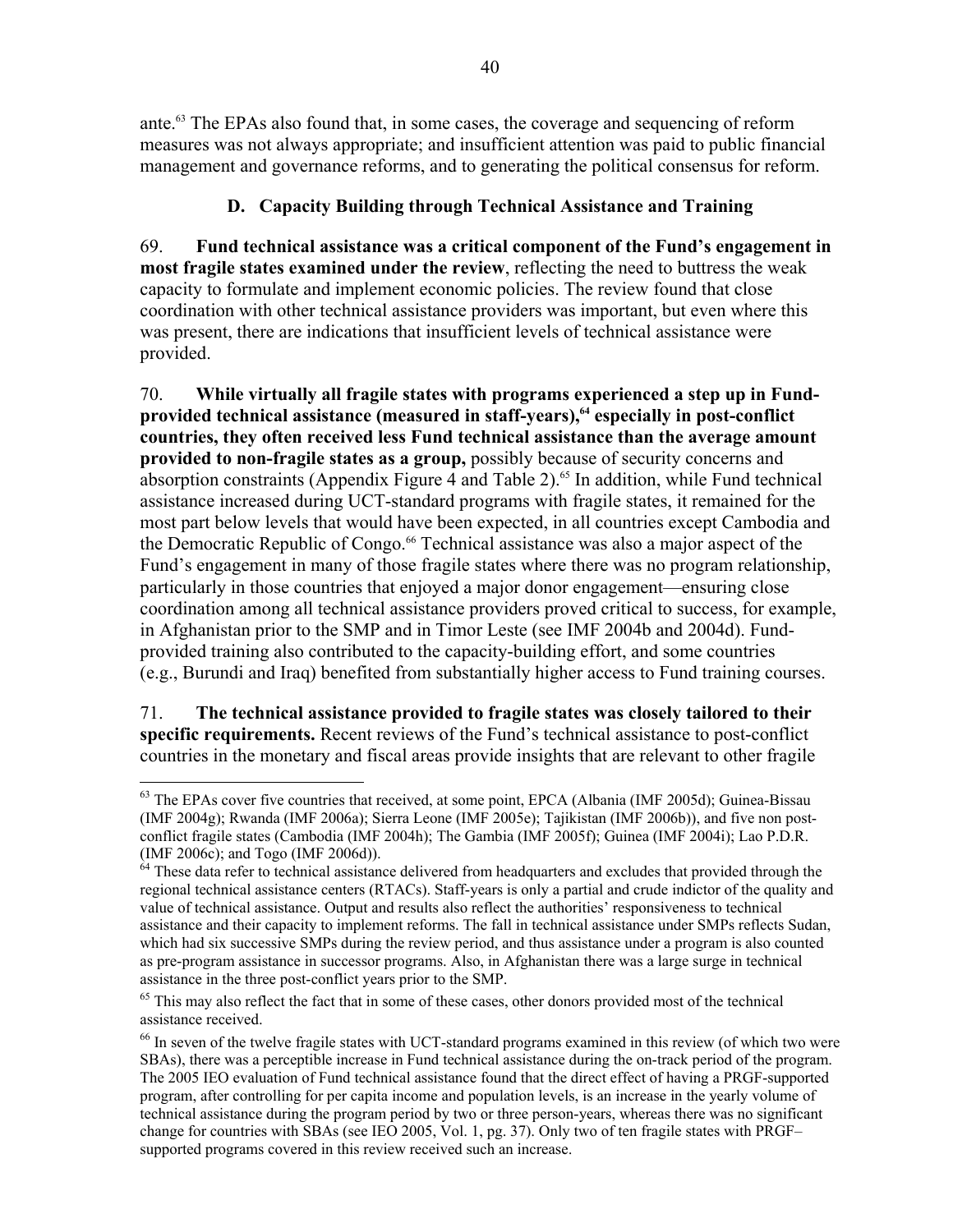states.<sup>67</sup> The success of technical assistance in such countries depended on it being provided in a manner that was responsive to their political, institutional, and capacity constraints, with careful sequencing that matched the degree of country ownership, overall capacity, and institutional strength. These reviews also found that capacity constraints often initially require the pursuit of policies that are not first-best—these should gradually be replaced by preferable policies.<sup>68</sup>

 $\overline{a}$ 

<sup>67</sup> See IMF 2004b and 2004d.

<sup>&</sup>lt;sup>68</sup> For example, to raise domestic revenues, early emphasis and reliance on easily monitorable border taxes often preceded broader income tax reforms, a reduction in customs tariffs, and the eventual introduction of a VAT.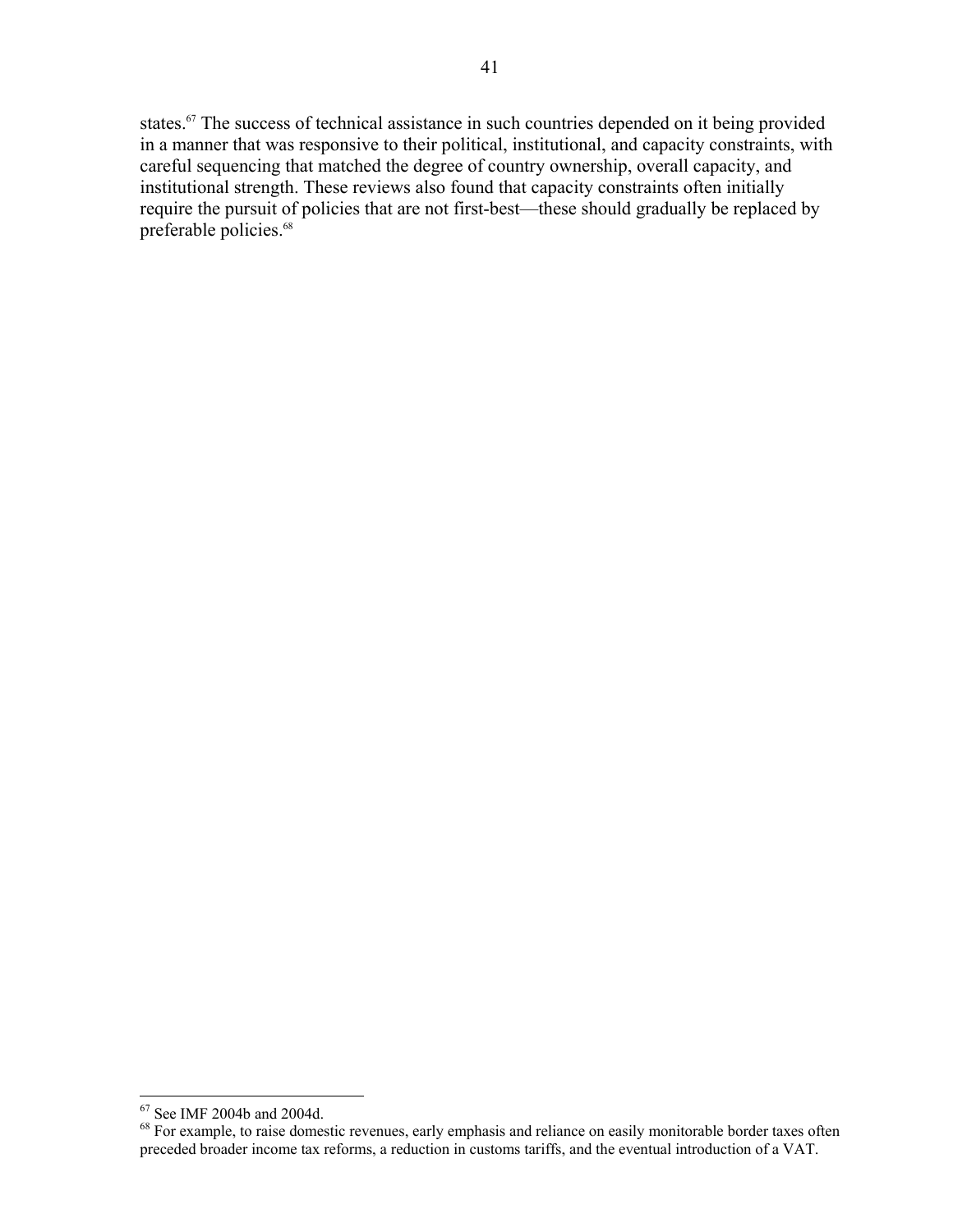

#### Appendix Figure 4. Fragile States and Post-Conflict Countries: IMF Technical Assistance and IMF Institute Training During the Pre-Program and Program Periods <sup>1</sup> (In staff-years and participant-weeks)

Sources: OTM; IMF Institute.

<sup>1</sup> Data on technical assistance covers only that delivered from IMF headquarters and excludes resources deployed from the Fund's regional technical assistance centres (RTACs). Data on training covers IMF Headquarter and regional training centers (RTC), and excludes training delivered at RTACs, and by other departments, e.g., STA.

 **Country Groups**: EPCA -- Emergency Post-conflict assistance; N-EPCA PC\_UCT -- Non-EPCA postconflict Upper Credit Tranche programs; N-PC\_UCT -- Non post-conflict UCT programs; SMP\_FS -- Fragile states with Staff Monitored Programs; SUR -- Art. IV Consultation/Surveillance countries.

 **Period Covered**: Pre-program period is the three years prior to the program. Program period is defined as the year the program began and the subsequent two years.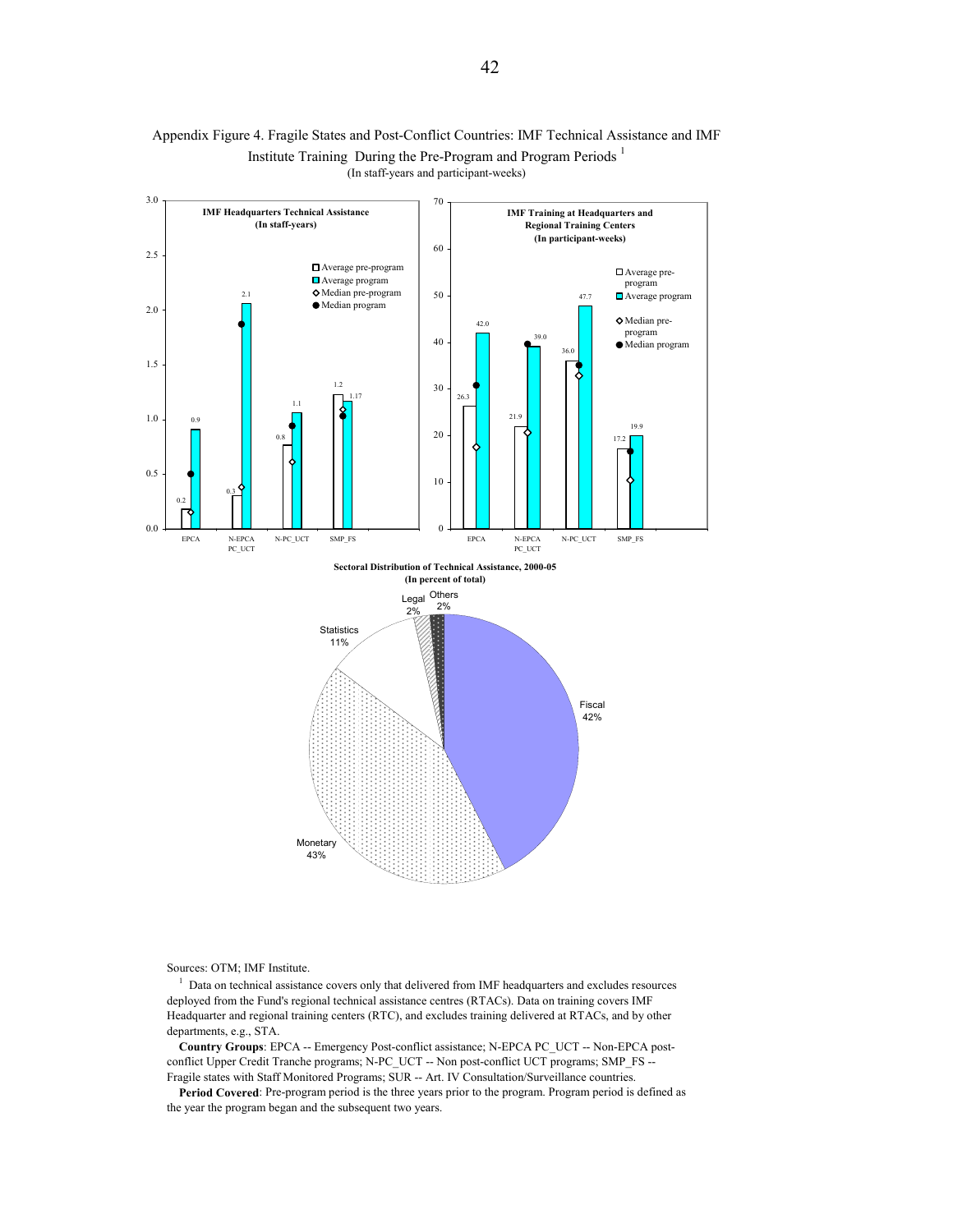|                                                                                       |                                          | Averages                         |            | Period Averages |
|---------------------------------------------------------------------------------------|------------------------------------------|----------------------------------|------------|-----------------|
|                                                                                       | 3-Year Pre-<br>program<br>$t-3$ to $t-1$ | 3-Year<br>Program t0 to<br>$t+2$ | FY 1998-99 | FY 2000-05      |
| <b>IMF HQ Technical Assistance (staff-years)</b>                                      |                                          |                                  |            |                 |
| EPCA Programs in Post-conflict Countries, 1995-<br>2005(12)                           | 0.18                                     | 0.91                             | 1.46       | 1.41            |
| Upper Credit Tranche Programs in Non-EPCA<br>Post-conflict Countries, 2000-05 (2)     | 0.30                                     | 2.06                             | 0.88       | 2.27            |
| Upper Credit Tranche Programs in Non-Post-<br>conflict Fragile States, 2000-2005 (10) | 0.76                                     | 1.06                             | 0.88       | 1.40            |
| Staff Monitored Programs, 2000-05 (7)                                                 | 1.23                                     | 1.17                             | 1.48       | 0.93            |
| Cases of Surveillance, 2000-2005 (10)                                                 |                                          |                                  | 0.64       | 1.19            |
| Upper Credit Tranche Programs in Non-Fragile<br>States, 2000-05 (30)                  | 1.50                                     | 1.34                             | 1.52       | 1.21            |
| IMF Institute HQ and RTC Training (participant-weeks)                                 |                                          |                                  |            |                 |
| EPCA Programs in Post-conflict Countries, 1995-<br>2005 (12)                          | 26.3                                     | 42.0                             | 28.0       | 49.9            |
| Upper Credit Tranche Programs in Non-EPCA<br>Post-conflict Countries, 2000-05 (2)     | 21.9                                     | 39.0                             | 14.3       | 33.2            |
| Upper Credit Tranche Programs in Non-Post-<br>conflict Fragile States, 2000-2005 (10) | 36.0                                     | 47.7                             | 32.5       | 54.5            |
| Staff Monitored Programs, 2000-05 (7)                                                 | 17.2                                     | 19.9                             | 23.1       | 27.4            |
| Cases of Surveillance, 2000-2005 (10)                                                 | $\ddotsc$                                |                                  | 21.4       | 26.5            |
| Upper Credit Tranche Programs in Non-Fragile<br>States, 2000-05 (30)                  |                                          |                                  |            |                 |

#### Appendix Table 2. IMF Technical Assistance and IMF Institute Training <sup>1</sup> (In staff-years; and participant-weeks )

Sources: Office of Technical Assistance Management; and IMF Institute.

 $1$  The data on technical assistance covers only that from IMF headquarters and excludes resources deployed from the Fund's regional technical assistance centers (RTACs). Data on training covers IMF headquarters and regional training centers and excludes training delivered at RTACs and by other departments, e.g., STA. Numbers in parenthesis indicate number of countries in the group.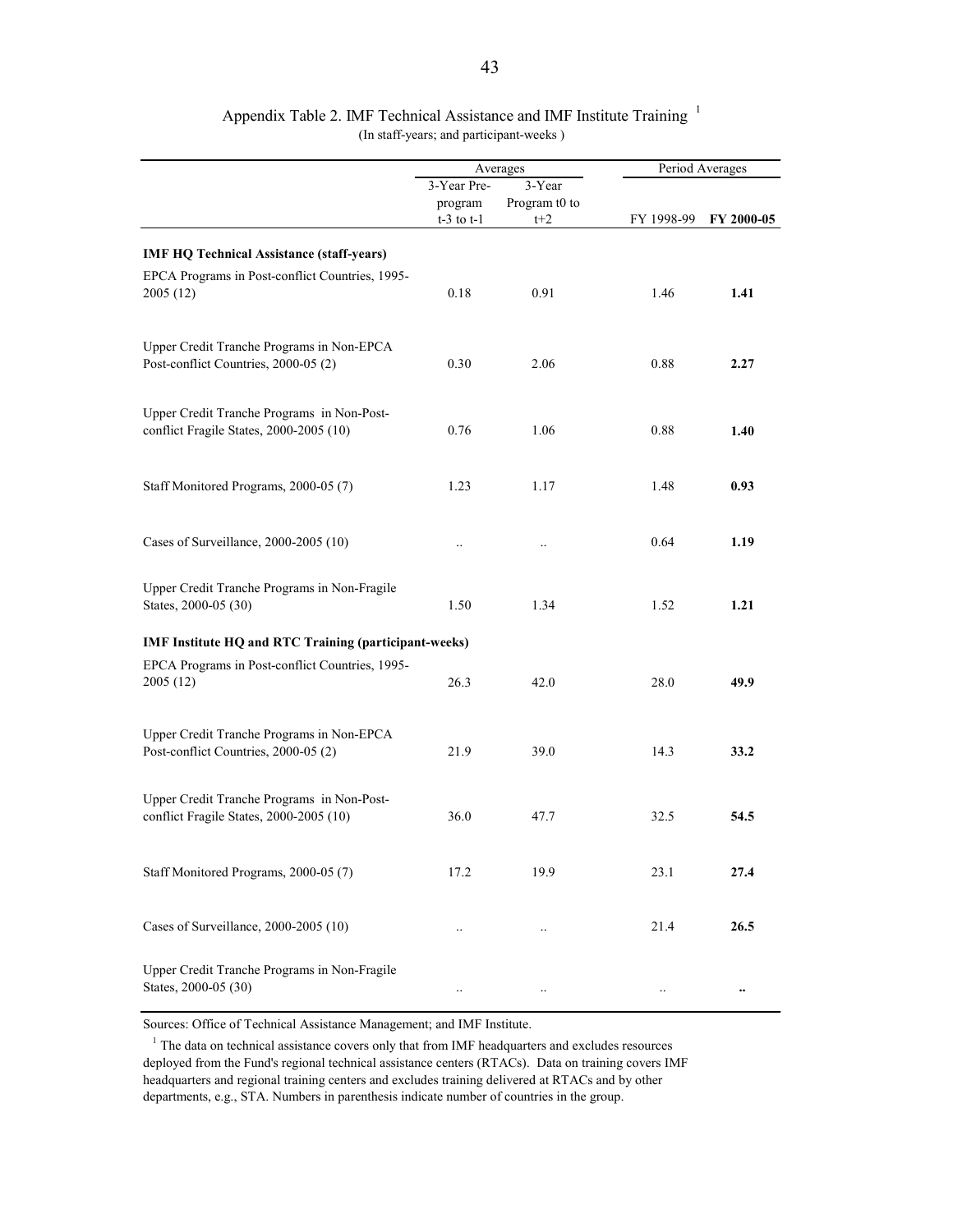72. **However, there was evidence of delays in delivering necessary technical assistance that may have contributed to difficulties in meeting program objectives** in some countries, particularly in the areas of structural reforms. Support from other providers for core reforms in public financial management and governance may not have been sufficiently timely, impeding successful implementation of programmed structural reforms.<sup>69</sup> In some cases, this may have reflected political instability or the security situation.

73. **Fund training has also contributed to improving policy formulation and implementation in fragile states.** For member countries seeking closer engagement with the Fund, the role of area departments and resident representatives has been critical in identifying and prioritizing technical assistance needs as well as suitable candidates for Fund-provided training courses in the context of large excess demand. Indeed, virtually all fragile states experienced an increase in Fund provided training (measured in participant weeks), in particular under UCT-standard and EPCA-supported programs (Appendix Figure 4 and Table  $2)$ .<sup>70</sup>

## **E. Transition from EPCA to UCT**

74. **While EPCA is intended to be a relatively short ramp to a UCT-standard arrangement, the time taken to move to a successor Fund arrangement has varied considerably** (see Appendix Table 3). Of the 12 EPCA users, seven moved to a UCTstandard arrangement within 15 months or less of the start of their EPCA-supported programs, while the remaining users achieved this within three years.<sup>71</sup> Longer transitions generally reflected unsettled security and bouts of conflict, or continued deep underlying institutional and policy weaknesses that needed more time to be sufficiently strengthened to move to a UCT-standard arrangement.<sup>72</sup>

75. **Prolonged capacity weakness affected performance in the first successor programs to EPCA in many cases** (Appendix Box 2). The program performance index of EPCA users under a first successor UCT-standard program fell short of the average for all UCT-standard programs during 1995-2005. For those EPCA users that had a second successor program in place by 2005 (roughly half the original group), program performance improved and was, on average, in line with that of all UCT-standard programs.<sup>73</sup>

1

 $69$  For example, the Ex Post Assessment for Guinea-Bissau (IMF 2004g, paragraph 13) identified delays in donor technical assistance as contributing to delays in the reconstruction of the administrative infrastructure, an area of focus under the EPCA-supported programs. Initial delays were related to security conditions. <sup>70</sup> These data refer to training delivered by the INS at headquarters and regional training centers.

 $71$  An exception was the Republic of Congo—almost six and a half years.

<sup>&</sup>lt;sup>72</sup> Indeed, partly in response to the extended transition times, the EPCA policy was modified in 1999 and 2004 to allow for EPCA engagement for up to three years.

 $^{73}$  However, the robustness of these conclusions is limited by the small sample size.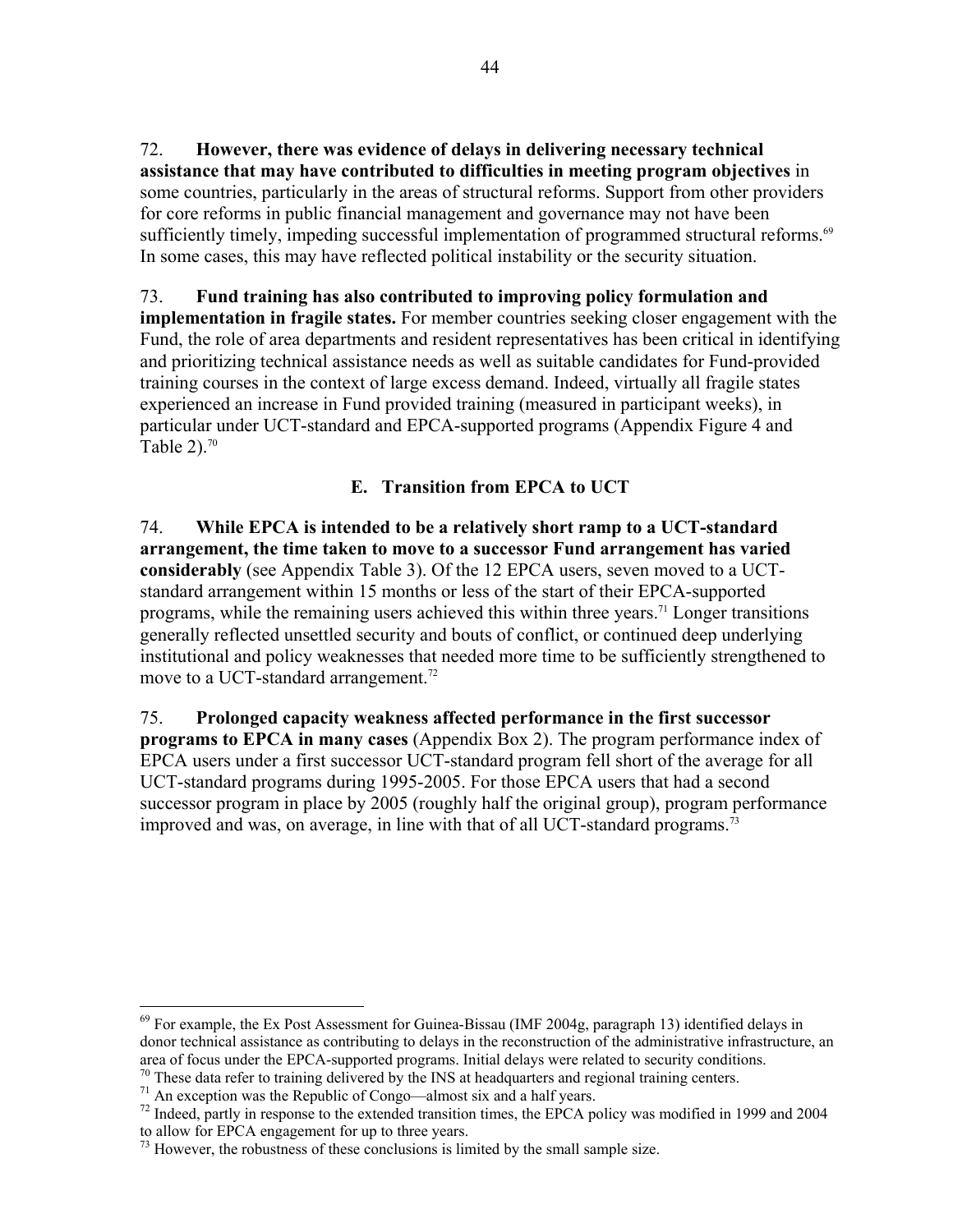| Country                                                                                | <b>EPCA</b><br>Approved on | <b>EPCA</b> in<br>millions<br>of SDRs | EPCA in %<br>of Quota       | <b>EPCA</b><br>Duration in<br>months | Subsequent<br>Programs       | Program<br>Approved on | Program<br><b>Expiry Date</b> | Time<br>between first<br><b>EPCA</b><br>purchase and<br>subsequent<br><b>IMF</b><br>arrangement<br>(months) |
|----------------------------------------------------------------------------------------|----------------------------|---------------------------------------|-----------------------------|--------------------------------------|------------------------------|------------------------|-------------------------------|-------------------------------------------------------------------------------------------------------------|
| Albania                                                                                | 11/7/1997                  | 8.8                                   | 25.0                        | 6.0                                  | PRGF                         | 5/31/1998              | 7/31/2001                     | 7                                                                                                           |
| Albania                                                                                | $\ddotsc$                  | $\ddotsc$                             | $\ddotsc$                   |                                      | <b>PRGF</b>                  | 6/21/2002              | 11/20/2005                    |                                                                                                             |
| Albania                                                                                | $\ldots$                   | $\ldots$                              | $\mathcal{L}_{\mathcal{F}}$ |                                      | <b>PRGF</b>                  | 1/27/2006              | 1/26/2009                     |                                                                                                             |
| Bosnia and Herzegovina                                                                 | 12/20/1995                 | 30.3                                  | 25.0                        | 12                                   | <b>SBA</b>                   | 5/29/1998              | 5/29/2001                     | 29                                                                                                          |
| Bosnia and Herzegovina                                                                 | $\ldots$                   | $\mathcal{L}_{\mathcal{F}}$           | $\mathbb{Z}^2$              |                                      | <b>SBA</b>                   | 8/2/2002               | 2/29/2004                     |                                                                                                             |
| Burundi                                                                                | 10/9/2002                  | 9.6                                   | 12.5                        | 9.0                                  | $\ddotsc$                    | $\ldots$               | $\ldots$                      |                                                                                                             |
| Burundi                                                                                | 5/5/2003                   | 9.6                                   | 12.5                        | 9.0                                  | <b>PRGF</b>                  | 1/23/2004              | 1/22/2007                     | 15                                                                                                          |
| Central African Republic                                                               | 7/23/2004                  | 5.6                                   | 10.0                        | 6.0                                  | $\ldots$                     | $\ldots$               | $\ldots$                      |                                                                                                             |
| Central African Republic                                                               | 1/27/2006                  | 7.0                                   | 12.5                        | 12.0                                 | <b>PRGF</b>                  | 12/22/2006             | 12/21/2009                    | 29                                                                                                          |
| Congo, Republic of                                                                     | 7/15/1998                  | 7.2                                   | 12.5                        | 6.0                                  | $\ldots$                     | $\ldots$               | $\ldots$                      |                                                                                                             |
| Congo, Republic of                                                                     | 11/17/2000                 | 10.6                                  | 12.5                        | 12.0                                 | <b>SMP</b>                   | 7/1/2001               | 6/31/2002                     |                                                                                                             |
| Congo, Republic of                                                                     | $\ldots$                   | $\ddotsc$                             | $\ddotsc$                   |                                      | <b>SMP</b>                   | 1/1/2003               | 9/30/2003                     |                                                                                                             |
| Congo, Republic of                                                                     | $\ldots$                   | $\ddotsc$                             | $\ddotsc$                   |                                      | <b>SMP</b>                   | 1/1/2004               | 6/30/2004                     |                                                                                                             |
| Congo, Republic of                                                                     | $\ldots$                   | $\ddotsc$                             | $\mathbb{Z}^2$              |                                      | <b>PRGF</b>                  | 12/6/2004              | 12/5/2007                     | 77                                                                                                          |
| Guinea-Bissau                                                                          | 9/14/1999                  | 2.1                                   | 15.0                        | 6.0                                  | $\ddotsc$                    | $\ldots$               | $\ldots$                      |                                                                                                             |
| Guinea-Bissau <sup>1</sup>                                                             | 1/7/2000                   | 1.4                                   | 10.0                        | $\Box$                               | <b>PRGF</b>                  | 12/15/2000             | 12/14/2003                    | 15                                                                                                          |
| Guinea-Bissau                                                                          | $\ldots$                   | $\ddot{\phantom{1}}$                  | $\mathbb{Z}^2$              | $\mathbb{Z}^2$                       | <b>SMP</b>                   | 4/1/2005               | 12/31/2005                    |                                                                                                             |
| Haiti                                                                                  | 1/10/2005                  | 10.2                                  | 12.5                        | 12.0                                 | $\ldots$                     | $\ldots$               | $\ldots$                      |                                                                                                             |
| Haiti                                                                                  | 10/19/2005                 | 10.2                                  | 12.5                        | $\mathbb{Z}^2$                       | <b>PRGF</b><br>Precautionary | 11/20/2006             | 11/19/2009                    | 22                                                                                                          |
| Iraq                                                                                   | 9/29/2004                  | 297.1                                 | 25.0                        | $\mathbb{Z}^2$                       | <b>SBA</b>                   | 12/23/2005             | $3/23/2007$ <sup>2</sup>      | 15                                                                                                          |
| Rwanda                                                                                 | 4/22/1997                  | 8.9                                   | 15.0                        | 12.0                                 | $\ldots$                     | $\ldots$               | $\ldots$                      |                                                                                                             |
| Rwanda                                                                                 | 12/12/1997                 | 6.0                                   | 10.0                        | $\ddotsc$                            | <b>PRGF</b>                  | 6/24/1998              | 1/31/2002                     | 14                                                                                                          |
| Rwanda                                                                                 | $\ldots$                   | $\mathbb{Z}_2$                        | $\mathbb{Z}^2$              | $\mathcal{L}_{\mathcal{F}}$          | <b>PRGF</b>                  | 8/12/2002              | 6/11/2006                     |                                                                                                             |
| Frmr. Serbia and Montenegro                                                            | 12/20/2000                 | 116.9                                 | 25.0                        | 6.0                                  | <b>SBA</b>                   | 6/11/2001              | 3/10/2002                     | 6                                                                                                           |
| Frmr. Serbia and Montenegro                                                            | $\cdot\cdot$               | $\ddotsc$                             | $\ddotsc$                   | $\ddotsc$                            | <b>EFF</b>                   | 5/14/2002              | 5/13/2005                     |                                                                                                             |
| Sierra Leone                                                                           | 11/9/1998                  | 11.6                                  | 15.0                        | 12.0                                 | $\ldots$                     | $\ddots$               | $\cdots$                      |                                                                                                             |
| Sierra Leone                                                                           | 12/17/1999                 | 15.6                                  | 15.0                        | 12.0                                 | $\ldots$                     | $\ldots$               | $\ldots$                      |                                                                                                             |
| Sierra Leone                                                                           | 9/8/2000                   | 10.4                                  | 10.0                        | $\Box$                               | PRGF                         | 9/25/2001              | 6/25/2005                     | 35                                                                                                          |
| Sierra Leone                                                                           | $\ldots$                   | $\ddotsc$                             | $\ddot{\phantom{1}}$        |                                      | PRGF                         | 5/10/2006              | 5/9/2009                      |                                                                                                             |
| Tajikistan                                                                             | 12/19/1997                 | 7.5                                   | 12.5                        | 9.0                                  | $\ldots$                     | $\cdots$               | $\cdots$                      |                                                                                                             |
| Tajikistan                                                                             | 4/1/1998                   | 7.5                                   | 12.5                        | u,                                   | PRGF                         | 6/24/1998              | 12/24/2001                    | 6                                                                                                           |
| Tajikistan                                                                             | $\ldots$                   | $\ddotsc$                             | $\mathbb{Z}^2$              | $\ddotsc$                            | <b>SMP</b>                   | 1/1/2002               | 6/30/2002                     |                                                                                                             |
| Tajikistan                                                                             | $\ddotsc$                  | $\ddotsc$                             | $\ddotsc$                   | $\ddotsc$                            | PRGF                         | 12/11/2002             | 2/10/2006                     |                                                                                                             |
| Average for all 12 countries                                                           |                            |                                       |                             |                                      |                              |                        |                               | 22                                                                                                          |
| Middle-Income Countries (Fmr. Serbia and Montenegro, Bosnia and Herzegovina, and Iraq) |                            |                                       |                             |                                      |                              |                        |                               | 17                                                                                                          |
| Low-Income Countries (all others)                                                      |                            |                                       |                             |                                      |                              |                        |                               | 24                                                                                                          |

Appendix Table 3. Sample Countries With Emergency Post-Conflict Assistance (EPCA) and Subsequent Fund-supported Programs

 $\frac{1}{T}$ <sup>1</sup> This item refers to the second purchase under EPCA approved for Guinea-Bissau in September 1999.<br><sup>2</sup> The SBA with Iraq was extended until December 28, 2007.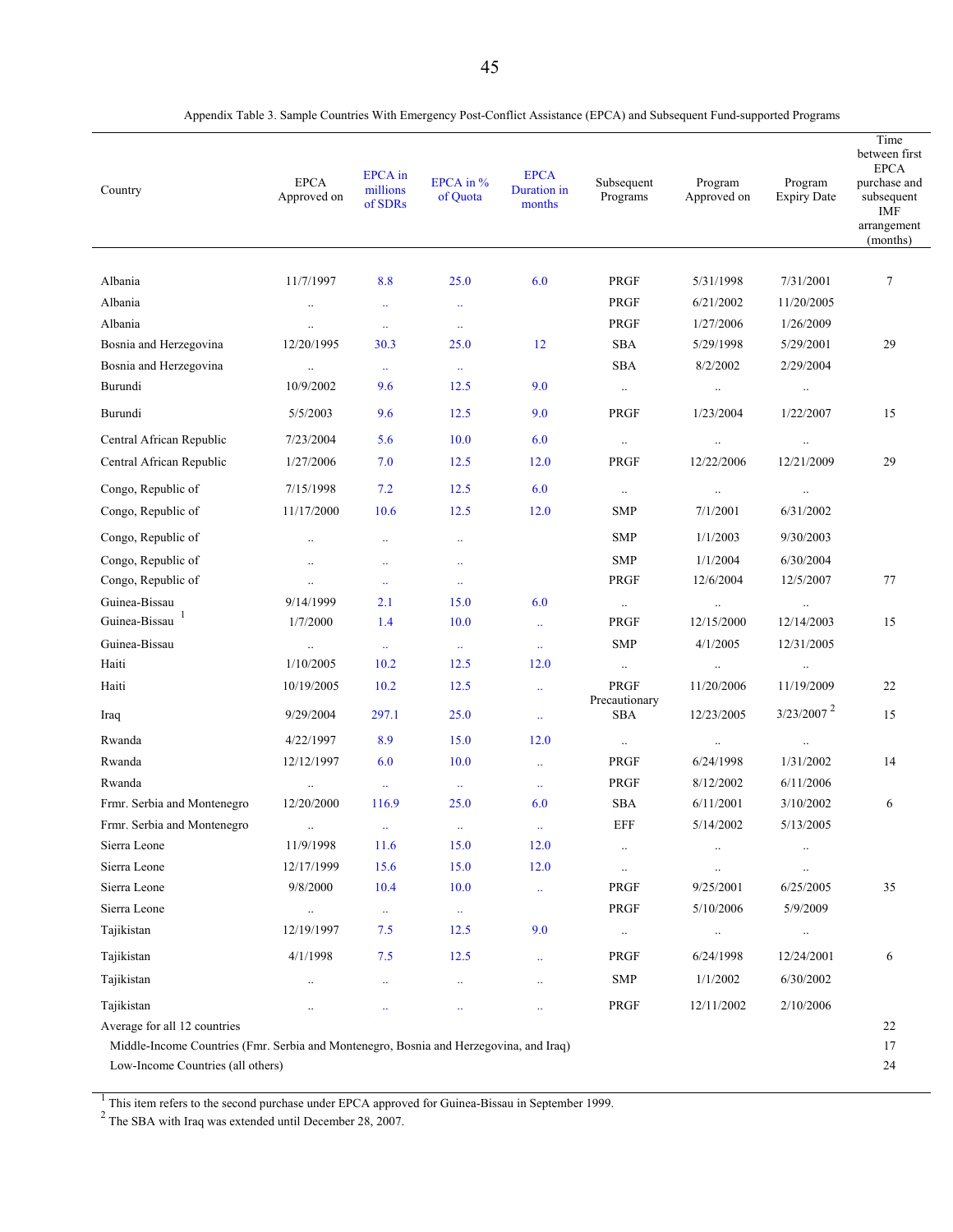## **F. Fund Financing and Catalytic Role**

76. **Net Fund disbursements increased for most of the countries with programs examined in the review** (Appendix Figure 5 and Table 4).<sup>74</sup> New disbursements reversed net repayments in almost half of these cases, though net repayments to the Fund resumed when programs went off-track. In three-quarters of UCT-standard programs with non-post-conflict countries, net disbursements from the Fund were positive but their average level declined, reflecting primarily the reduction in access in countries that had previously had a PRGF arrangement.<sup>75</sup>

77. **The IMF has played an important role in catalyzing support from donors in the majority of countries reviewed** (Appendix Figure 6). External financing (net ODA) was a critical element of the macroeconomic program in the countries reviewed, ranging from about 2 percent of GDP to almost 50 percent of GDP. In several countries, debt relief and humanitarian assistance were important, and account for much of the variation in assistance across countries and time periods. More generally, about half of the fragile states examined received less ODA in 2005 than in 2001, although states recovering from violent conflict typically received more than other fragile states.<sup>76</sup>

78. **The nature and centrality of the Fund's financing role varied across countries, depending on country needs, the role of bilateral donors, and other factors**. Net aid flows were sensitive to performance under Fund-supported programs. Likewise, in the majority of surveillance cases, periods of good (bad) macroeconomic performance were associated with rising (falling) aid flows:

- *In EPCA countries*, total (net) external financing flows generally rose during the EPCA period and the following two years, though often by less than programmed. Most of the increase was in the form of grants. Humanitarian assistance was often more important than other forms of ODA in the immediate post-conflict period (and usually preceded the Fund's program involvement).
- *In countries with UCT-standard programs*, net external financing (net ODA as a percent of GDP) generally increased while the programs were on-track, but fell when the program went off-track or expired.
- *Countries with SMP-only relationships* with the Fund had mixed success in attracting aid flows, broadly reflecting program performance. Where there was strong political support from bilateral donors, the successful implementation of an SMP was often a sufficient signal to mobilize considerable flows. Elsewhere, although the SMPs were seen as part of a concerted international effort, donor support remained modest in the face of poor implementation.

<sup>&</sup>lt;u>.</u>  $74$  For countries with SMPs the zero net disbursements shown for 1990-94 and 1995-99 are a result of averaging. During both these periods there were countries with zero, negative and positive net disbursements. During 2000-05, no countries had positive net disbursements.

<sup>&</sup>lt;sup>75</sup> Excluding Cameroon's large repayment to the Fund in 2006, the average pre-program level of net disbursements was SDR3.7 million and the post-program level was SDR3.0 million.

<sup>&</sup>lt;sup>76</sup> See IMF and World Bank 2007, Chapter 4.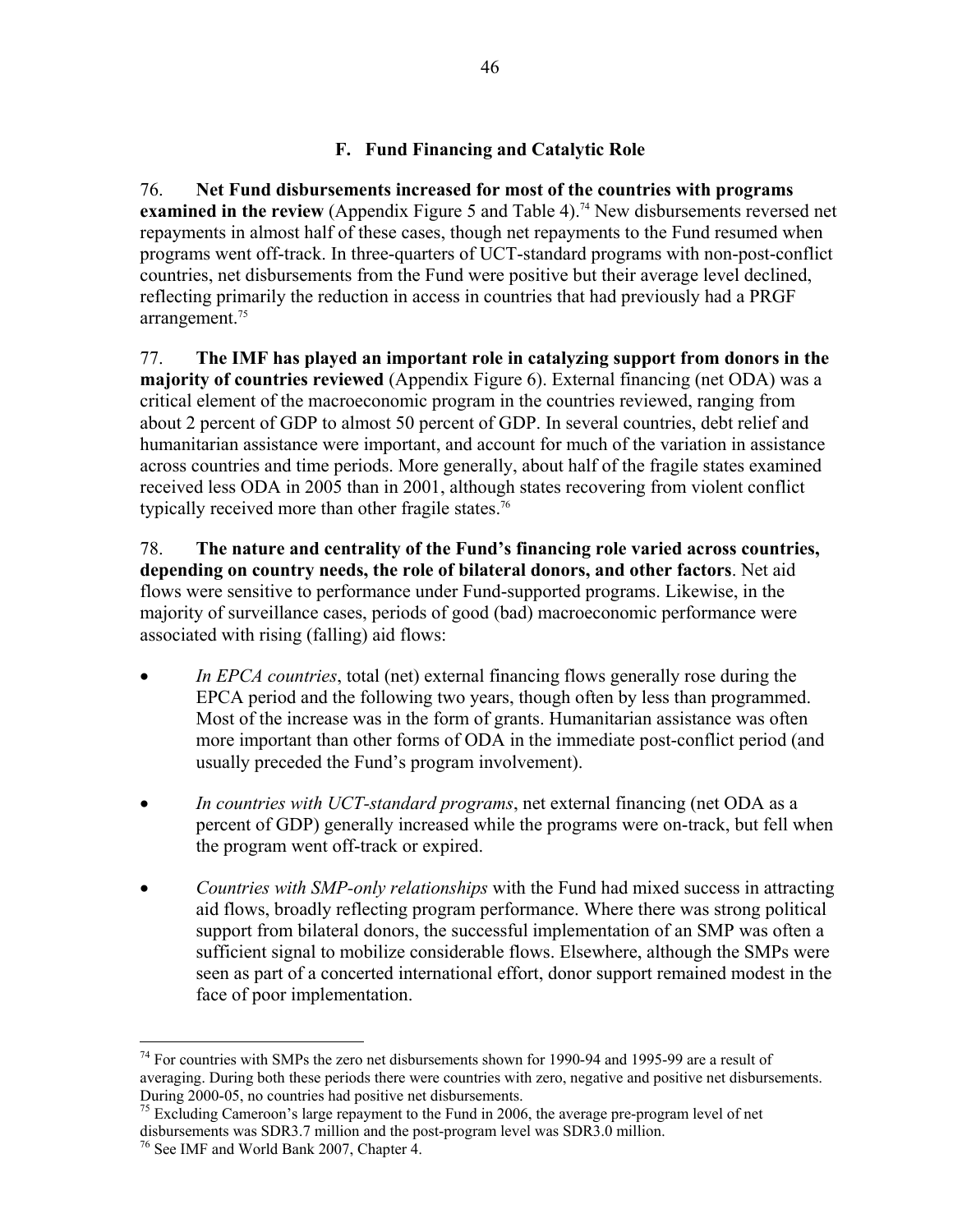• *A surveillance-only relationship with the Fund* was sufficient for generating donor support only where strong lead donors stepped in. This was the case in the Pacific region, where Australia and New Zealand had a strong presence in Timor-Leste after independence. In the remaining surveillance-only countries, external aid remained low, and was often conditioned on closer engagement with the Fund.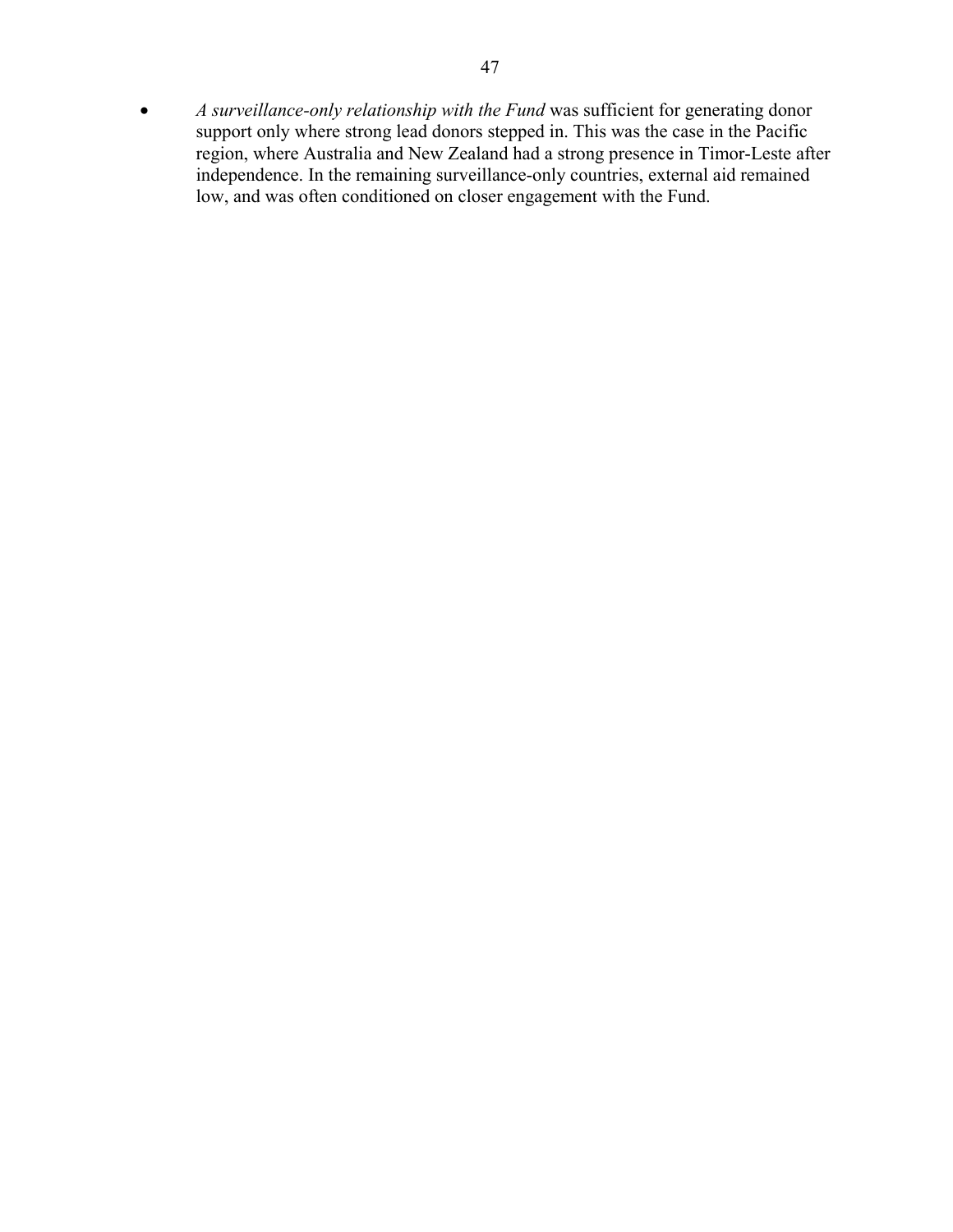



Sources: Fund Accounts.

 **Country Groups**: EPCA -- Emergency Post-conflict assistance; N-EPCA PC\_UCT -- Non-EPCA postconflict Upper Credit Tranche programs; N-PC\_UCT -- Non post-conflict, UCT programs; SMP\_FS --Fragile states with Staff Monitored Programs.

 **Period Covered**: Pre-program period is the three years prior to the program. Program period is defined as the year the program began and the subsequent two years.

<sup>1</sup> Net disbursements for surveillance countries are not shown. In this group two countries had significant net payments and disbursements. Côte d'Ivoire made, on average, net payments during 1990-94 and 2000-05, and received net disbursements during 1995-99. Zimbabwe received net disbursements during 1990-94 and 1995-99, and made net payments during 2000-05.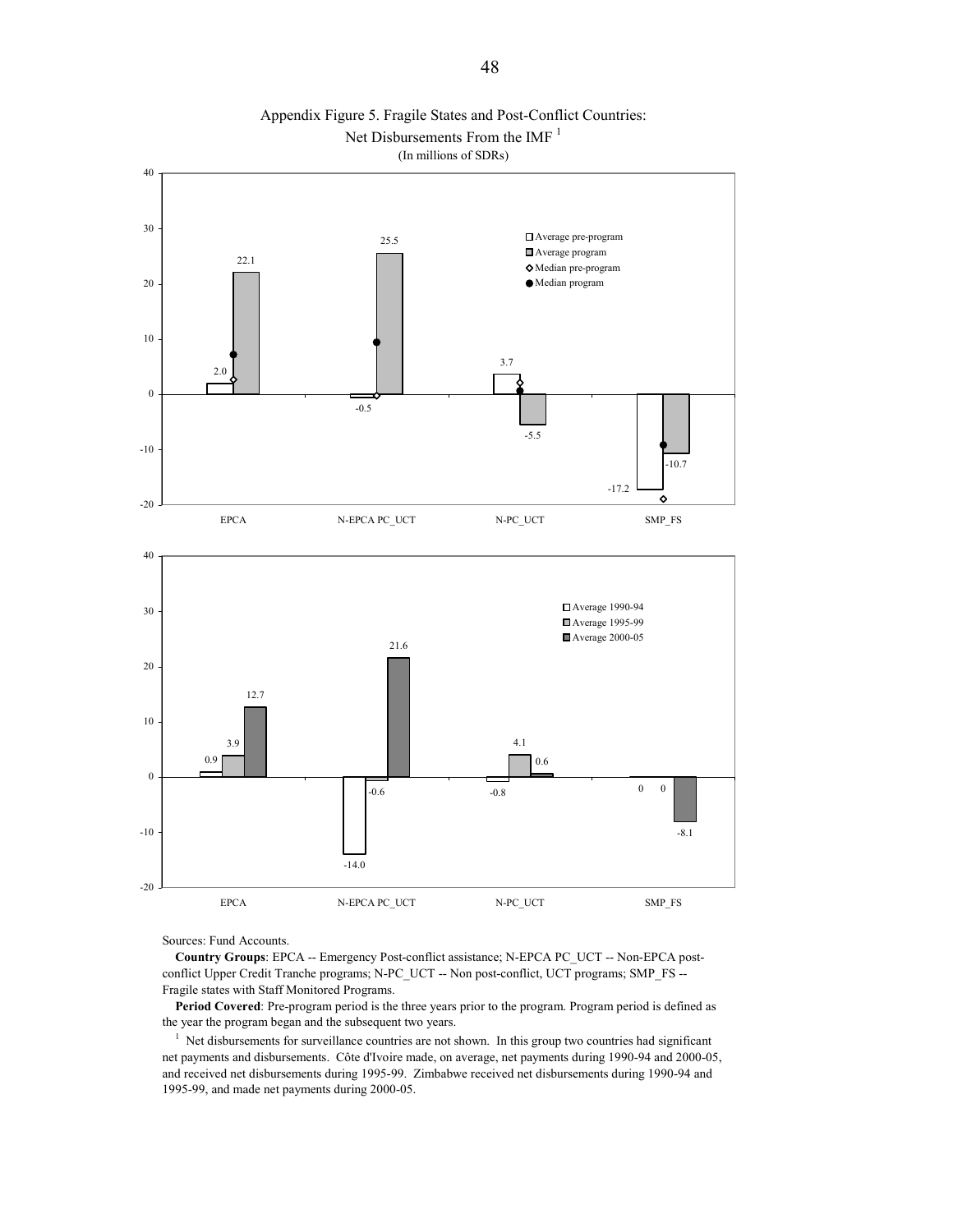#### Appendix Table 4: Net Disbursements from the IMF

(In millions of SDRs) $<sup>1</sup>$ </sup>

|                                                                                      |                                          | Average                       |         | Period Averages |         |
|--------------------------------------------------------------------------------------|------------------------------------------|-------------------------------|---------|-----------------|---------|
|                                                                                      | 3-Year Pre-<br>program<br>$t-3$ to $t-1$ | 3-Year Program<br>t0 to $t+2$ | 1990-94 | 1995-99         | 2000-05 |
| EPCA Programs in Post-conflict Countries, 1995-2005<br>(12)                          | 2.0                                      | 22.1                          | 0.9     | 3.9             | 12.7    |
| Upper Credit Tranche Programs in Non-EPCA Post-<br>conflict Countries, 2000-05 (2)   | $-0.5$                                   | 25.5                          | $-14.0$ | $-0.6$          | 21.6    |
| Upper Credit Tranche Programs in Non-Post-conflict<br>Fragile States, 2000-2005 (10) | 3.7                                      | $-5.5$                        | $-0.8$  | 4.1             | 0.6     |
| Staff Monitored Programs, 2000-05 (7)                                                | $-17.2$                                  | $-10.7$                       | 0.0     | 0.0             | $-8.1$  |
| Cases of Surveillance, 2000-2005 (10) $2$                                            | $-5.1$                                   | $-11.7$                       | 3.4     | 4.8             | $-8.4$  |
| Upper Credit Tranche Programs in Non-Fragile States,<br>$2000 - 05(30)$              | $-3.3$                                   | $-8.2$                        | 5.7     | 4.7             | $-6.8$  |

Source: Fund Accounts.

<sup>1</sup> Numbers in parenthesis indicate number of countries in the group. Sample includes 41 EPCAs and fragile states, and 34 non-fragile program countries

 $2$  Includes significant net disbursements/payments to/from Côte d'Ivoire and Zimbabwe.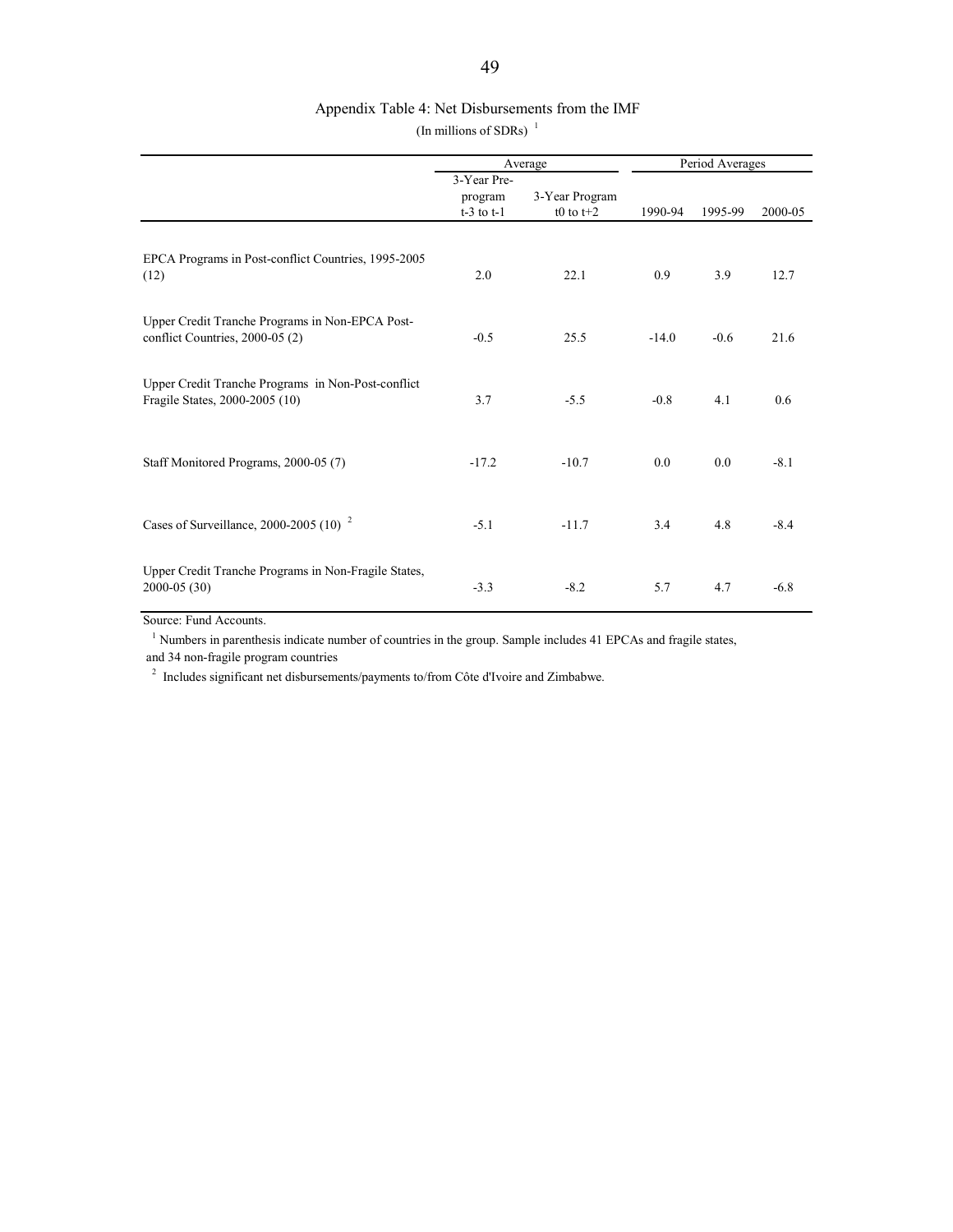

Appendix Figure 6. Fragile States and Post-Conflict Countries: Net Official Development Assistance (In percent of GDP)

Source: OECD Stat.

 **Country Groups:** EPCA -- Emergency Post-conflict assistance; N-EPCA PC\_UCT -- Non-EPCA post-conflict Upper Credit Tranche programs; N-PC\_UCT -- Non post-conflict, UCT programs; SMP\_FS -- Fragile states with Staff Monitored Programs; SUR -- Article IV Consultation/Surveillance countries..

Period Covered: Pre-program period is the three years prior to the program. Program period is defined as the year the program began and the subsequent two years.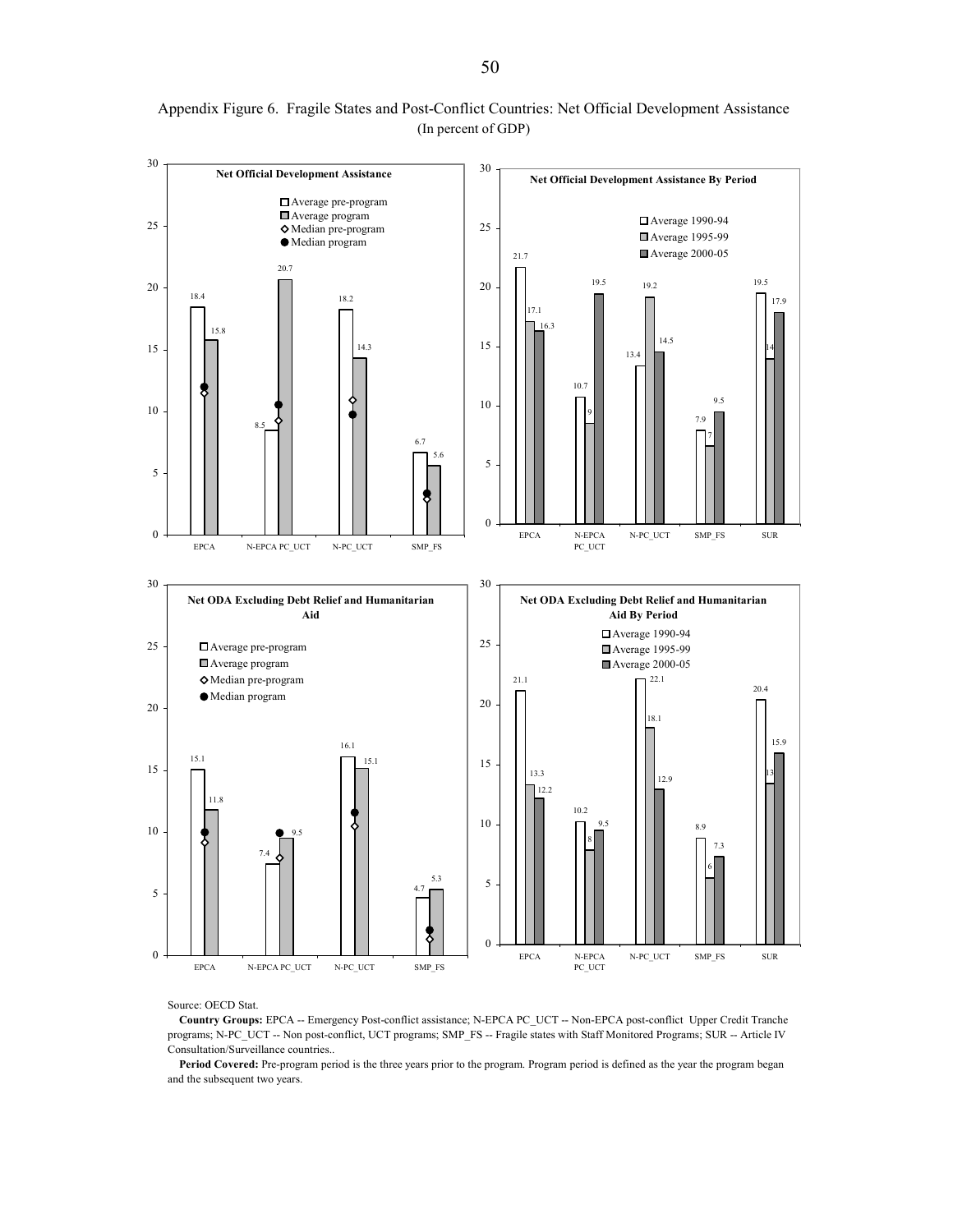### **G. Debt Relief and Arrears Clearance**

79. **Seven of the 12 EPCA users were eligible for assistance under the HIPC Initiative and performance under their EPCA-supported programs has counted towards the decision point track record requirement**. 77 The time taken by the EPCA users to reach the HIPC Initiative decision point varied considerably, reflecting gaps or off-track periods in EPCA and successor programs. However, recent EPCA users have taken advantage of the EPCA program to meet the HIPC Initiative track record requirements, and reached the decision point at the time of the transition to a PRGF arrangement, or soon thereafter (Central African Republic, Haiti). Broadly speaking, therefore, the use of EPCA has facilitated countries' access to debt relief.

80. **Eleven of the non-EPCA countries with UCT-standard programs in the sample received some form of debt relief during 2000-05** (Appendix Table 5). The programs of the three countries that received non-HIPC Paris Club treatments went off-track shortly afterwards. Of the eight countries that received HIPC assistance, three remained on-track with their programs in the ensuing period and have reached the completion point. Four of the six eligible countries in this group have benefited from debt cancellation under the MDRI (Cameroon, Niger, São Tomé and Principé, and Cambodia, only from the IMF).

81. **The existence of significant arrears to multilateral creditors has impeded the flow of financial assistance to some countries.** The requirement of at least the existence of an agreed framework between the country and the World Bank for the clearance of arrears to the Bank, and of coordinated arrears clearance plans for other MDBs (including under EPCA),<sup>78</sup> has delayed the onset of EPCA and UCT-standard programs, and hindered the mobilization of international support in some cases. The delay reflected the presence of substantial arrears to other IFIs, in particular when their financial support was a significant and needed part of the concerted international support. In addition, the availability of World Bank pre-arrears clearance grants requires that other creditors not make net financial withdrawals from the country.

 $\overline{a}$ 

 $77$  Of these seven, four had an EPCA program in place and were able to begin fulfilling this requirement within 12 months after the conflict. Of the remaining three, continuing security and political issues delayed engagement through EPCA in Burundi and the Central African Republic, while the EPCA policy was not established until after the immediate post-conflict period in Rwanda.

 $78$  In 1999, the Board "endorsed a continuation of the case-by-case approach, which allows for sequential clearance of arrears to the international financial institutions in appropriate circumstances and the development of arrears clearance plans in individual cases, in coordination with other creditors." (IMF 1999).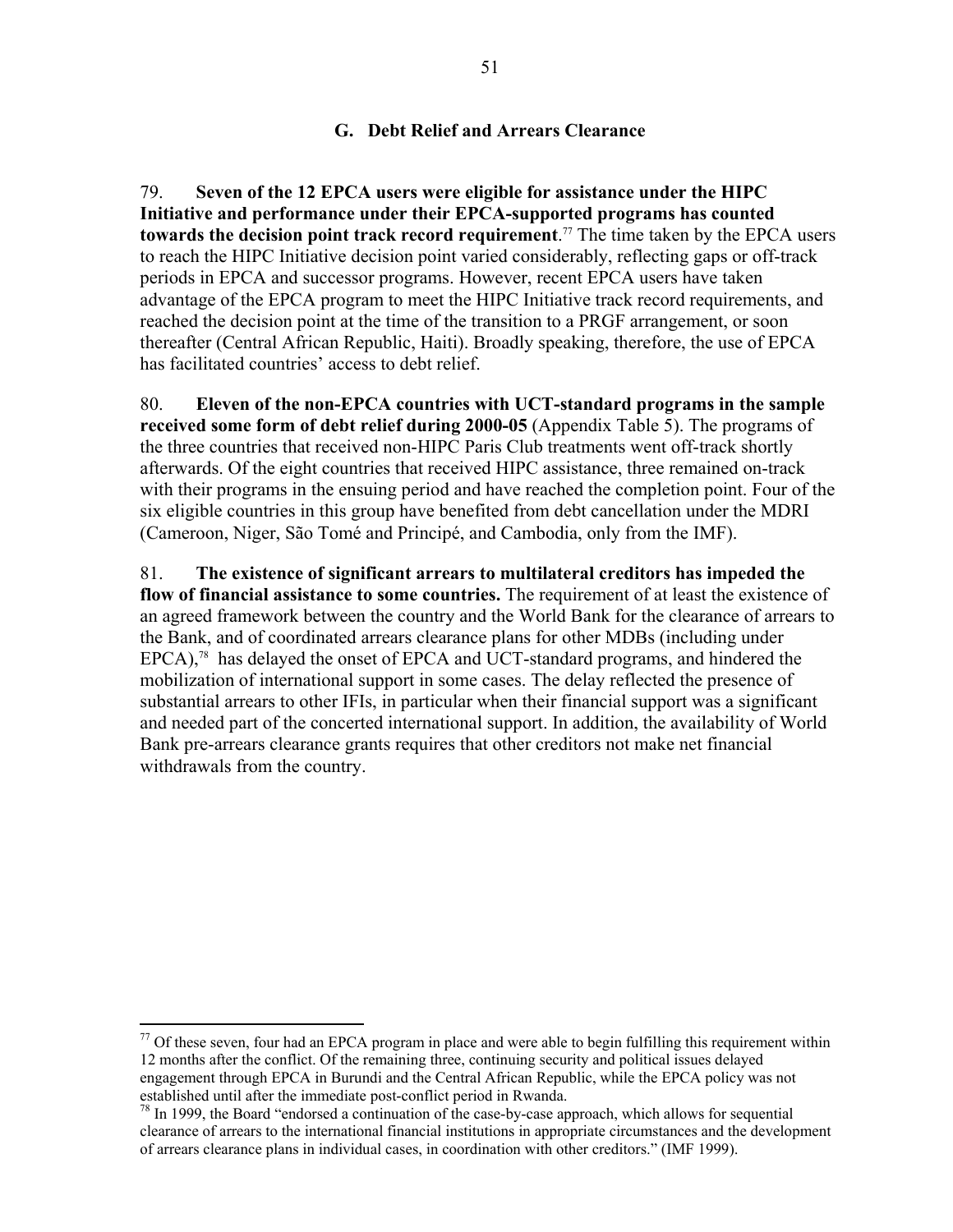|                                                  |                                                                | <b>HIPC</b> Eligible                       |                      |                              |  |  |  |
|--------------------------------------------------|----------------------------------------------------------------|--------------------------------------------|----------------------|------------------------------|--|--|--|
|                                                  |                                                                | Non-EPCA                                   | Staff-               |                              |  |  |  |
|                                                  |                                                                | <b>Financial Programs</b>                  | Monitored            | Surveillance                 |  |  |  |
|                                                  | <b>EPCA</b>                                                    | (PRGF)                                     | Programs             | Only                         |  |  |  |
| Completion point                                 | Rwanda<br>Sierra Leone                                         | Cameroon <sup>*</sup><br>Gambia, The       |                      |                              |  |  |  |
|                                                  |                                                                | Niger**                                    |                      |                              |  |  |  |
|                                                  |                                                                | Sao Tome and<br>Principe**                 |                      |                              |  |  |  |
| Decision point                                   | Burundi<br>Central African<br>Republic                         | Afghanistan                                |                      |                              |  |  |  |
|                                                  | Congo,<br>Republic of                                          | Chad                                       |                      |                              |  |  |  |
|                                                  | Guinea-Bissau<br>Haiti                                         | Congo, Democratic<br>Republic of<br>Guinea |                      |                              |  |  |  |
| Pre-decision point                               |                                                                |                                            | Comoros              | Côte d'Ivoire                |  |  |  |
|                                                  |                                                                |                                            |                      |                              |  |  |  |
|                                                  |                                                                |                                            | Liberia              | Eritrea                      |  |  |  |
|                                                  |                                                                |                                            | Sudan                | Somalia <sup>2</sup>         |  |  |  |
|                                                  |                                                                |                                            | Togo                 |                              |  |  |  |
| Non-HIPC Eligible                                |                                                                |                                            |                      |                              |  |  |  |
|                                                  |                                                                | Non-EPCA                                   | Staff-               |                              |  |  |  |
|                                                  |                                                                | Financial                                  | Monitored            | Surveillance                 |  |  |  |
|                                                  | <b>EPCA</b>                                                    | Programs                                   | Programs             | only                         |  |  |  |
| Paris Club debt                                  | Albania                                                        | Cambodia <sup>**</sup>                     |                      |                              |  |  |  |
| relief received<br>outside the HIPC<br>framework | Bosnia &<br>Herzegovina                                        | Djibouti                                   |                      |                              |  |  |  |
|                                                  | Iraq<br>Fmr Serbia &<br>Montenegro<br>$\ast\ast$<br>Tajikistan | Nigeria                                    |                      |                              |  |  |  |
| No Paris Club debt<br>relief received            |                                                                | Lao, PDR<br>Papua New<br>Guinea            | Angola<br>Uzbekistan | Timor-Leste<br>Kiribati      |  |  |  |
|                                                  |                                                                |                                            |                      | Myanmar<br>Solomon Islands   |  |  |  |
|                                                  |                                                                |                                            |                      | Tonga<br>Vanuatu<br>Zimbabwe |  |  |  |

Appendix Table 5: Debt Relief for Fragile States and Post-Conflict Countries

Notes:<br>\*\* Received relief under MDRI.<br><sup>1</sup> Received EDCA in 2007, efter the

<sup>1</sup> Received EPCA in 2007, after the sample period.<br><sup>2</sup> In the absence of an internationally-recognized government, Somalia has been unable to exercise its membership rights, including Article IV consultations and requests for financial and technical assistance.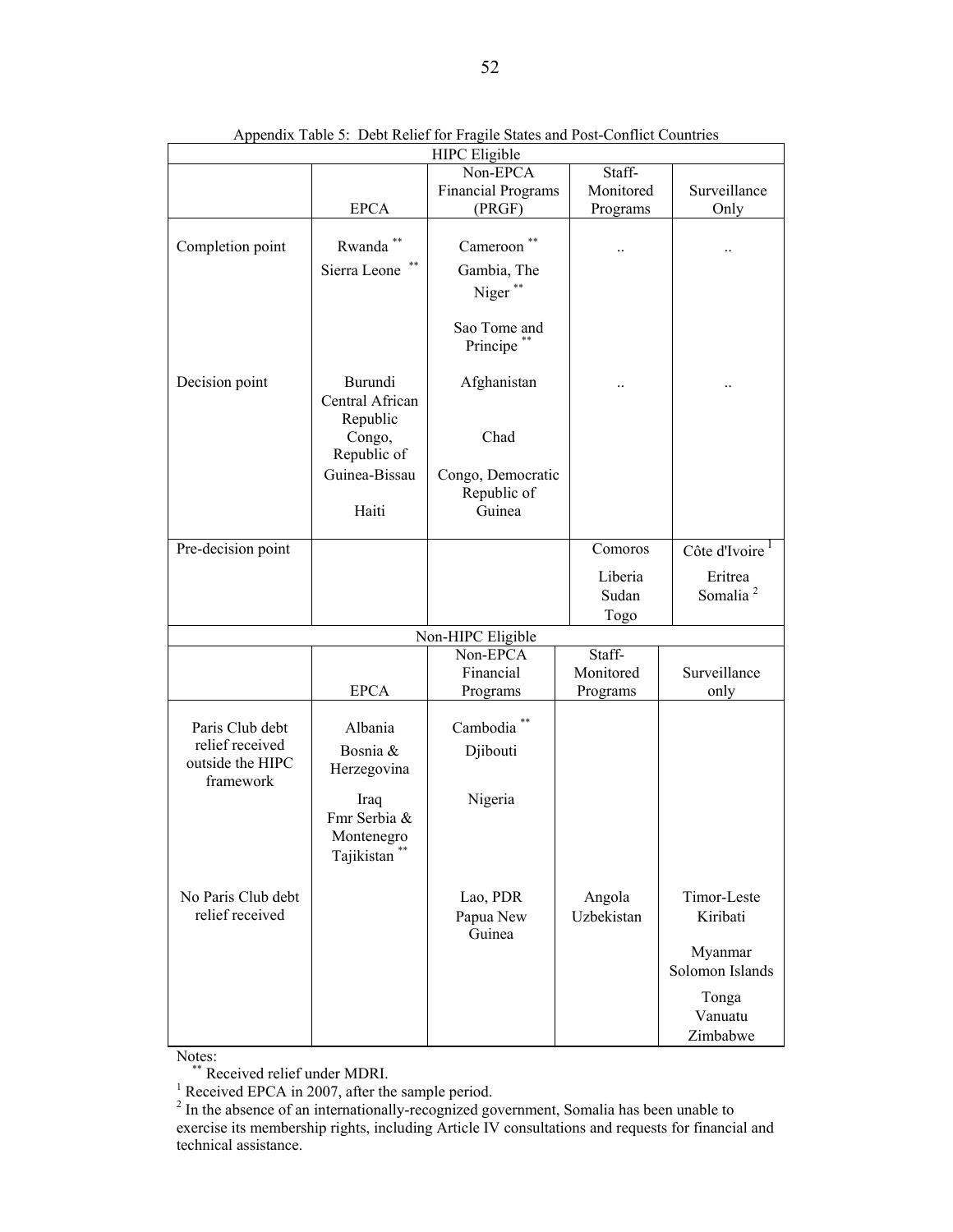#### **Annex Box 1: OECD Principles for good international engagement in fragile states**

- 1. **Take context as the starting point**. Sound political analysis is needed to adapt international responses to country and regional context.
- 2. **Do no harm**. International decisions to suspend aid-financed activities must be carefully judged for their impact. Increased transparency in transactions between partner governments and companies needs to be a priority.
- 3. **Focus on state-building**, by supporting the *legitimacy and accountability* of states, and strengthening the *capacity* of state structures to fulfil their core functions.
- 4. **Prioritise prevention.**
- 5. **Recognise the links between political, security, and development objectives.** A "whole of government" approach is needed, involving those responsible for security, political, and economic affairs, as well as those responsible for development aid and humanitarian assistance.
- 6. **Promote non-discrimination as a basis for inclusive and stable societies.** International interventions in fragile states should consistently promote gender equity, social inclusion, and human rights.
- 7. **Align with local priorities** where governments demonstrate political will to foster development. Where it is not possible, consult with a range of national stakeholders and seek opportunities for partial alignment at the sectoral or regional level.
- 8. **Agree on practical coordination mechanisms between international actors.** Initiatives can take the form of joint donor offices, an agreed division of labor among donors, delegated co-operation arrangements, multi-donor trust funds, and common reporting and financial requirements.
- 9. **Act fast … but stay engaged long enough**; and improve aid predictability.
- 10. **Avoid pockets of exclusion** (aid orphans) through coordination of field presence, determination of aid flows in relation to absorptive capacity, and mechanisms to respond to positive developments in these countries.

Source: OECD-DAC.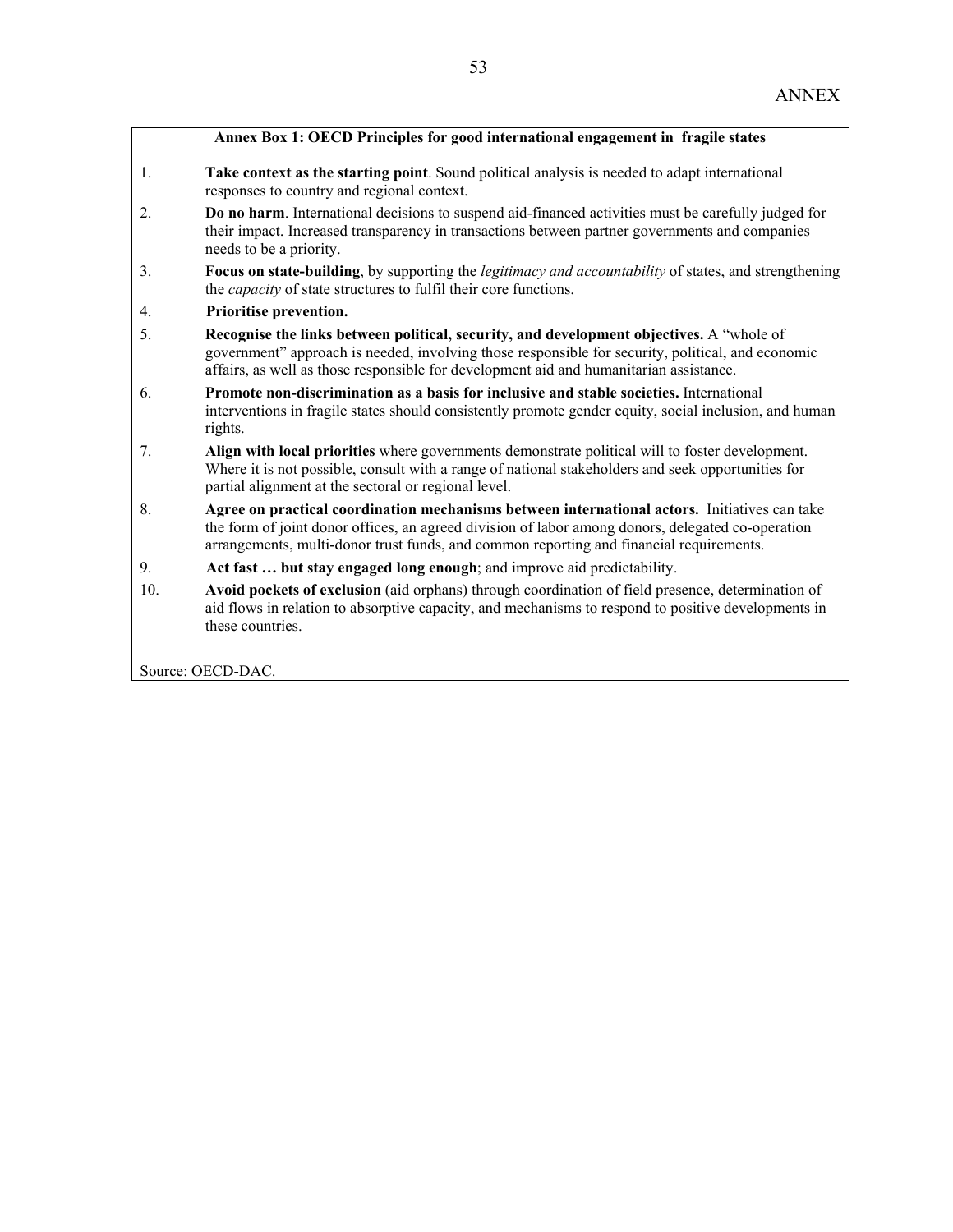#### **Annex Box 2: Harmonizing the Engagement with Fragile States—the Multilateral Development Banks Approach**

In October 2007, the Heads of the Multilateral Development Banks (MDBs—(World Bank, Asian Development Bank, African Development Bank, Inter American Development Bank, and European Bank for Reconstruction and Development) joined by the Islamic Development Bank agreed on a set of common goals, guiding principles, and operational approaches and working arrangements designed to deepen their collaboration and strengthen their engagement in fragile situations.

**The goals** are to strengthen national ownership of recovery and reform, build capacity and accountability in national institutions, and contribute to peace-building through economic and social programs that minimize the risk of conflict and help consolidate stability. These elements could support scaling up by the international community of assistance to fragile situations and are critical for longer-term growth and poverty reduction.

**The guiding principles** are that engagement needs to: (1) be characterized by increased speed, stronger sensitivity to political economy and conflict dynamics, greater sharing of cross-country experiences, a hands-on approach to supporting counterpart institutions, and a willingness to stay closely engaged in difficult situations over the long term; (2) be adapted to each country context, taking into account the different requirements of situations of deteriorating governance, prolonged crisis, post-conflict and political transition, and gradual reform; (3**)** support and reinforce the OECD-DAC principles of good international engagement in fragile situations; and (4**)** be coordinated with the United Nations and other regional, bilateral, and international partners, supporting integrated programs that address key linkages between peace-building, governance, and development.

**The operational approaches and implementation arrangements** are to: (1) adopt a shared approach to identifying fragility, including through regular exchanges of information on institutional performance, and consultations on priority country situations; (2) undertake, where appropriate, joint conflict, governance, and risk and vulnerability analyses and, to the extent possible, program resources through joint assistance strategies; (3) adopt, with the UN and other partners, a shared platform for post-conflict and post-disaster recovery planning and joint monitoring and results frameworks for post-crisis transitions; (4) improve the effectiveness of capacity-building work by agreeing on country-level division of labor for technical assistance, including sector-specific lead roles; sharing information on rosters of expertise; and consulting on local hiring approaches; (5) improve the speed of response to natural and/or man-made crises and emergencies by delegating higher levels of authority to staff in the field, institutionalizing successful models of rapid response, simplifying project processing, adopting a shared communications protocol for emergencies, and establishing common targets for response times; and (6) working together to improve field-based staffing presence, including, where appropriate, the use of shared premises or facilities.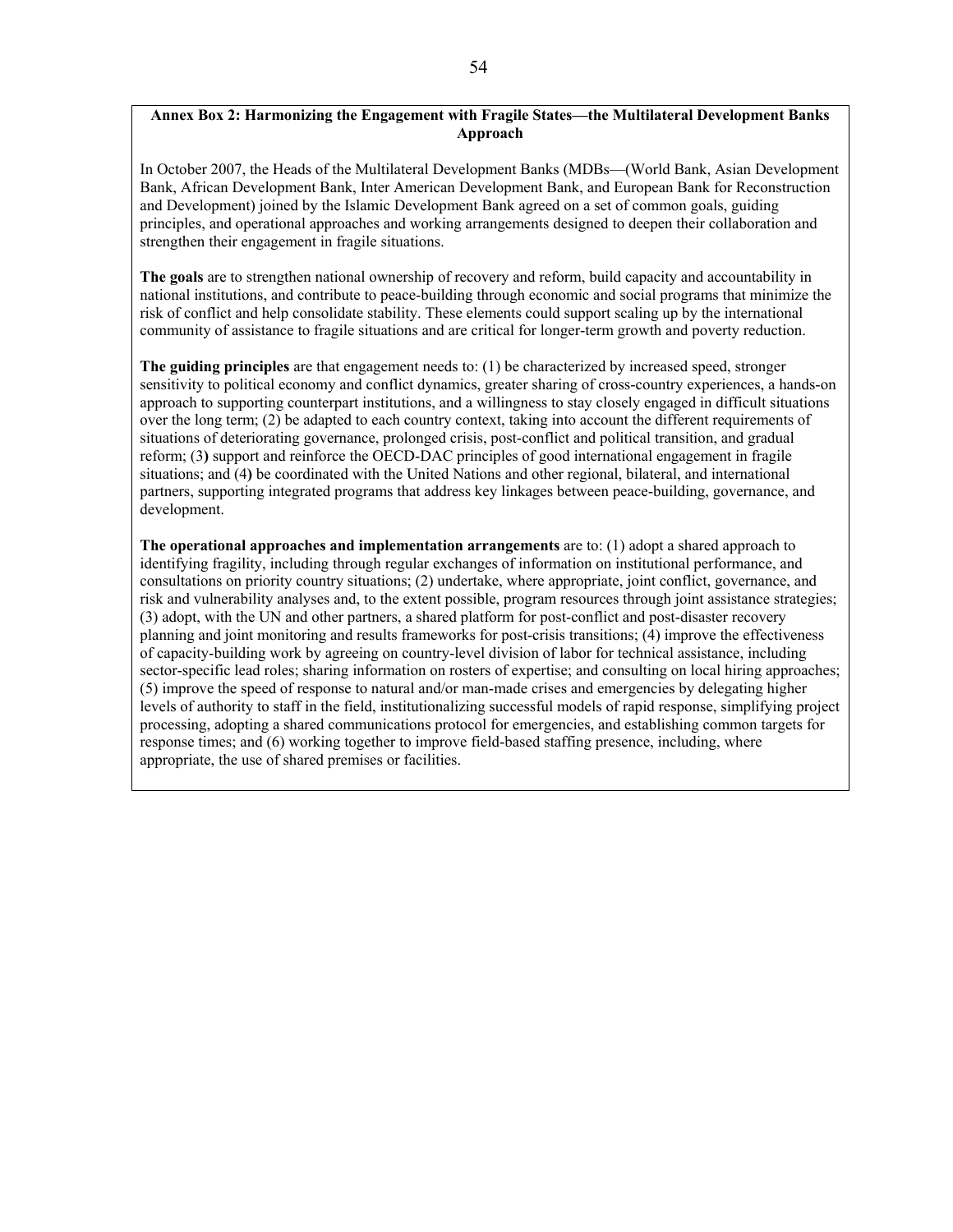#### **Annex Box 3: The Sample Group of Fragile States and Post-Conflict Countries for the Historical Review of Fund Engagement**

#### **Fragile States, 2000-05**

The World Bank's LICUS/Fragile States Initiative identifies a year-by-year "dynamic" list of IDA-eligible countries that are fragile, if the country received a score of 3.2 or below on the Bank's Country Policy and Institutional Assessment (CPIA) index and the CPIA governance sub-index. The CPIA measures the quality of economic and sectoral policies and the quality of institutions in IDA-eligible countries. Member countries that appear on the dynamic list in at least two of the six years during 2000-2005 are included in the review.<sup>1</sup> Under this approach, 36 countries are identified as fragile (seven of which received Emergency Post-Conflict Assistance (EPCA) during 1995-2005), with just under 50 percent of these typically affected by armed conflicts in recent years.

#### **Post-Conflict Countries, 2000-05**

Post-conflict countries include (i) all countries supported by EPCA in 2000-05; (ii) countries in conflict any year during 2000-05; and (iii) countries in conflict any year during 1995-99 which were also considered fragile in 2000-05. A country was defined to be in conflict where conflict was intermediate or major according to the Uppsala University's classification,<sup>2</sup> excluding countries in which the conflict was localized. Uppsala University classifies "intermediate conflict" as those that resulted in at least 25 battle-related deaths per year and an accumulated total of at least 1,000 deaths but fewer than 1,000 in any given year; and "major conflict" as those with at least 1,000 battle-related deaths per year.

#### **Countries Receiving EPCA, 1995-2005**

The 12 countries receiving EPCA during 1995-2005 were included in the review. All seven EPCA-users during 2000-05 were fragile (see above). For the five countries receiving EPCA during 1995-99, the World Bank's LICUS classification is not available.

 $\overline{1}$ This list differs from that appearing in the 2007 Global Monitoring Report (GMR) (p. 63, footnote 2) because the GMR only includes those countries falling below the aggregate CPIA and sub-governance threshold in 2005. The list does not include the West Bank and Gaza and Kosovo because they are not member countries, and Mauritania, which was newly classified as fragile in 2005.

<sup>2</sup> Uppsala University, Uppsala Conflict Database. Available via the Internet: http://www.pcr.uu.se/database**.**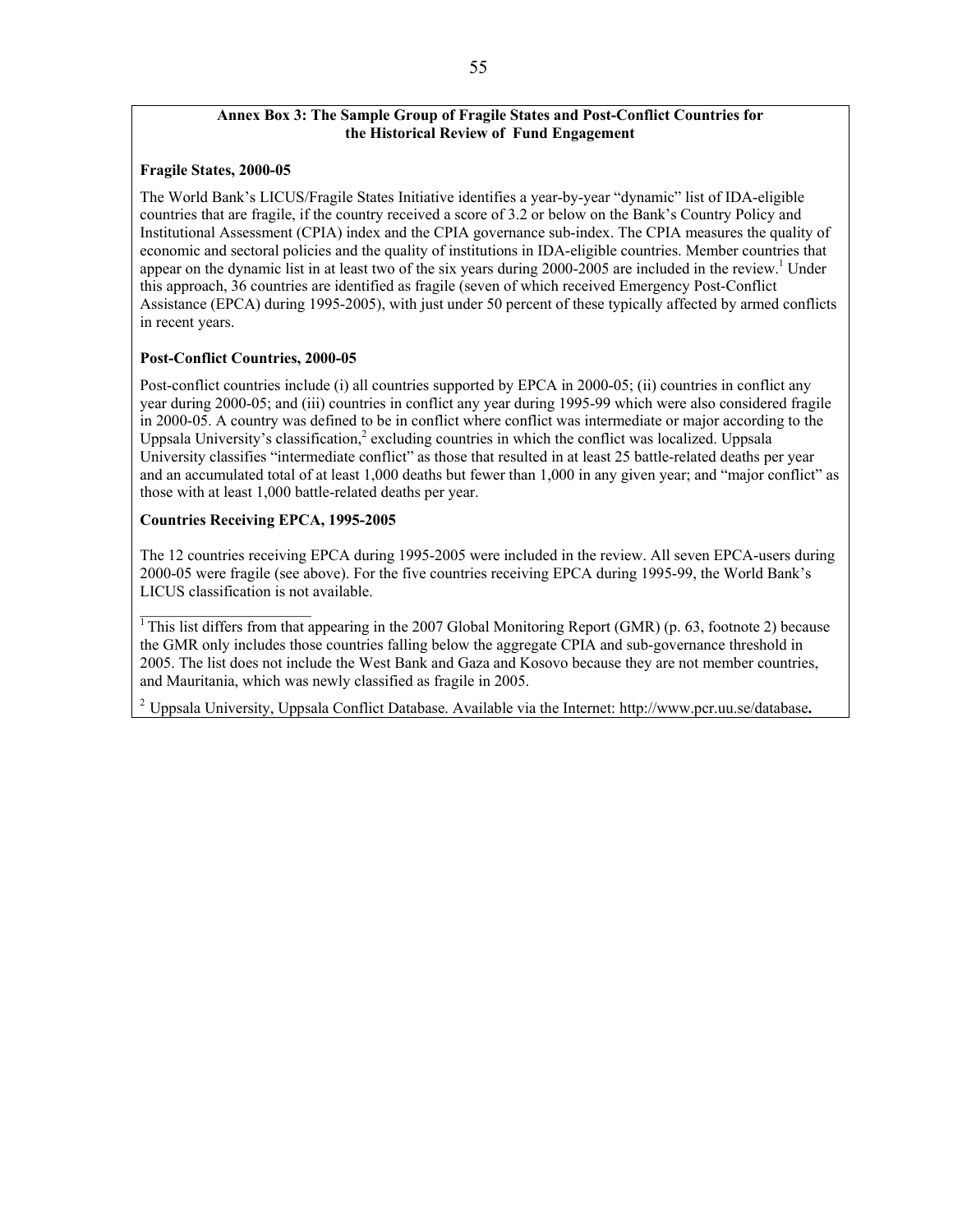#### **Annex Box 4. Indicative Estimates of Incremental Resource Requirements Associated with the ERAP**

*The introduction of the ERAP is estimated to result in an additional staff annual resource requirement per country of about 0.5-1.5 staff–years.* 

To make an approximate estimate of the possible impact on resource requirements of introducing the ERAP, staff compared the staff resources allocated over the last two-three years to a typical surveillance-only country; to a country undertaking an SMP; to an EPCA user; and to a PRGF user. As the introduction of an ERAP should not of itself generate a substantial and immediate new demand for Fund technical assistance in most cases, the estimates exclude technical assistance and consider only the allocation of staff resources to bilateral surveillance activities and program/near-program work (and the associated review work) in each of the representative countries.<sup>1</sup> The incremental resource requirements of shifting from one level of Fund engagement to the next are proxied by the difference between the requirements for each level.

In the representative case, the shift from a surveillance-only relationship to the first phase of the ERAP would entail an increase in near-program (SMP-type) work, while surveillance-only activity would remain largely unchanged, resulting in an increase of roughly 1.5 staff years (see table). However, there would be virtually no incremental resource requirement in moving from an existing SMP or near program-type relationship to an ERAP. There would be relatively little impact on overall resource requirements as countries move into the ERFA, as the intensity of work required to monitor the economic program and report to the Executive Board is similar under both phases of the ERAP. Finally, in progressing to a PRGF arrangement, the qualitative change in the intensity of work is relatively minor (with more intensive program work largely compensated by reduced surveillance-specific activities), and total resource requirements could increase by around 0.5 staff years due to the work related to debt relief under the HIPC Initiative and MDRI.

|                                                    |              | <b>Incremental Staff Resource Requirements</b> |         |       |
|----------------------------------------------------|--------------|------------------------------------------------|---------|-------|
|                                                    |              | (Per representative country, in staff-years)   |         |       |
|                                                    | Article IV-  | Program/Near-                                  | HIPC-   | Total |
|                                                    | bilateral    | Program                                        | related |       |
|                                                    | surveillance | Relationship                                   | work    |       |
| Surveillance-Only                                  | 1.9          | 0.1                                            | 0.0     | 2.0   |
| SMP (proxy for ERAP-I)                             | 2.0          | 1.5                                            | 0.0     | 3.5   |
| EPCA (proxy for ERFA)                              | 0.8          | 2.5                                            | 0.1     | 3.4   |
| PRGF (in a fragile state)                          | 0.4          | 3.0                                            | 0.5     | 3.9   |
| Incremental Resource Requirement for a shift from: |              |                                                |         |       |
| Surveillance-only to ERAP I                        |              | 1.5                                            |         |       |
| ERAP I to ERFA                                     |              | $-0.1$                                         |         |       |
| <b>ERFA</b> to PRGF                                |              | 0.5                                            |         |       |

Source: IMF, based on Time Reporting System, (TRS) data for FY 2006-2008.

<sup>&</sup>lt;sup>1</sup> The conduct of "other" work (such as regional surveillance, GDDS work, etc.) does not necessarily depend directly on the status of the member's relations with the Fund, although the timing of some activities, such as an FSAP, may be coordinated with the surveillance- or program-related work program.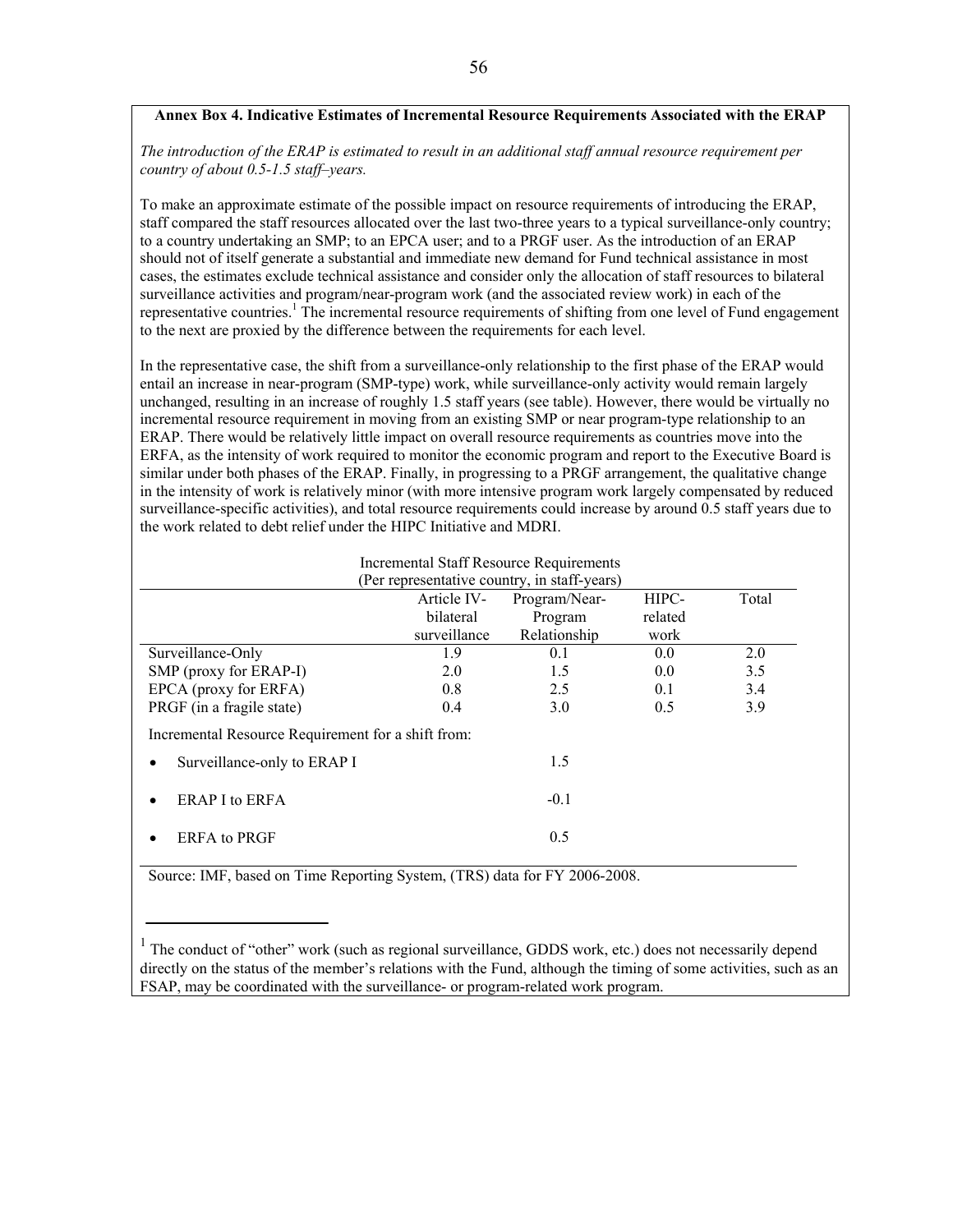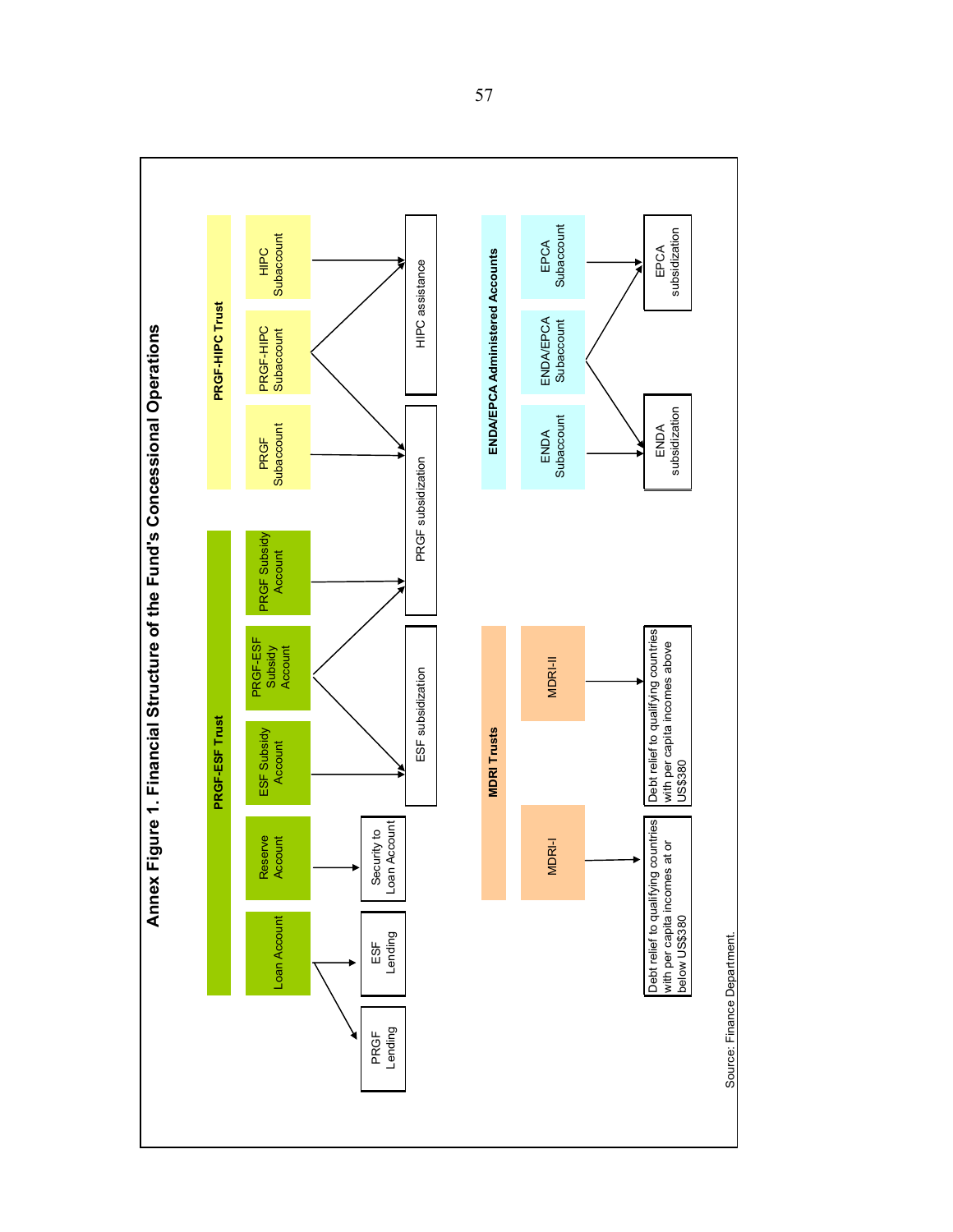#### **References**

Asian Development Bank (2006), *Achieving Development Effectiveness in Weakly Performing Countries (The Asian Development Bank's Approach to Engaging With Weakly Performing Countries)*, November 2006.

Chauvet, Lisa and Paul Collier, 2005, *Policy Turnarounds in Failing States,* mimeo

Collier, Paul, 1999, *On the Economic Consequences of Civil War,* Oxford Economic Papers, 1999; Vol. 51, pp. 168-183.

Collier, Paul, 2007, *Post-Conflict Recovery: How Should Policies be Distinctive?,* mimeo

Collier, Paul, and Anke Hoeffler, 2004, *Conflict in Global Problems: Global Solutions,*  B. Lomberg, (ed), Cambridge University Press.

Dollar, David and Victoria Levin (2005), *The Forgotten States: Aid Volumes and Volatility in Difficult Partnership Countries (1992-2002)*, Summary Paper for the OECD-DAC Learning and Advisory Process on Difficult Partnerships, January 6, 2005. Available at http://www.oecd.org/dataoecd/32/44/34687926.pdf

Fayolle, Ambroise, 2006, *Out of the Trap: Financing Fragile States*, in *Finance and Development*, Vol. 43, No. 4, Washington, D.C., December 2006.

Independent Evaluation Office, 2005, *Evaluation of the Effectiveness of Technical Assistance Provided by the IMF*, Washington. Available at http://www.imf.org/external/ieo/2005/ta/eng/013105.htm.

International Development Association, 2007a, May, *Further Elaboration of a Systematic Approach to Arrears Clearance*, Washington, D.C.

\_\_\_\_\_\_, 2007b, June, *Operational Approaches and Financing in Fragile States*, Washington,  $D.C$ 

\_\_\_\_\_\_, 2007c, *Chairman's Summary*, IDA 15 Deputies Meeting, Maputo, Mozambique, June 29-30, 2007.

International Monetary Fund, 1995, *Fund Involvement in Post-Conflict Countries,* , Washington, D.C. Available at http://www.imf.org/external/pubs/ft/sd/index.asp?decision=EBM/95/82

\_\_\_\_\_\_, 1998, *The Initiative for Heavily Indebted Poor Countries—Review and Outlook,* , Washington, D.C. Available from the IMF Archives.

\_\_\_\_\_\_, 1999, *Fund Assistance to Post-Conflict Countries*, Washington, D.C. Available at http://www.imf.org/external/pubs/ft/sd/index.asp?decision=EBM/99/38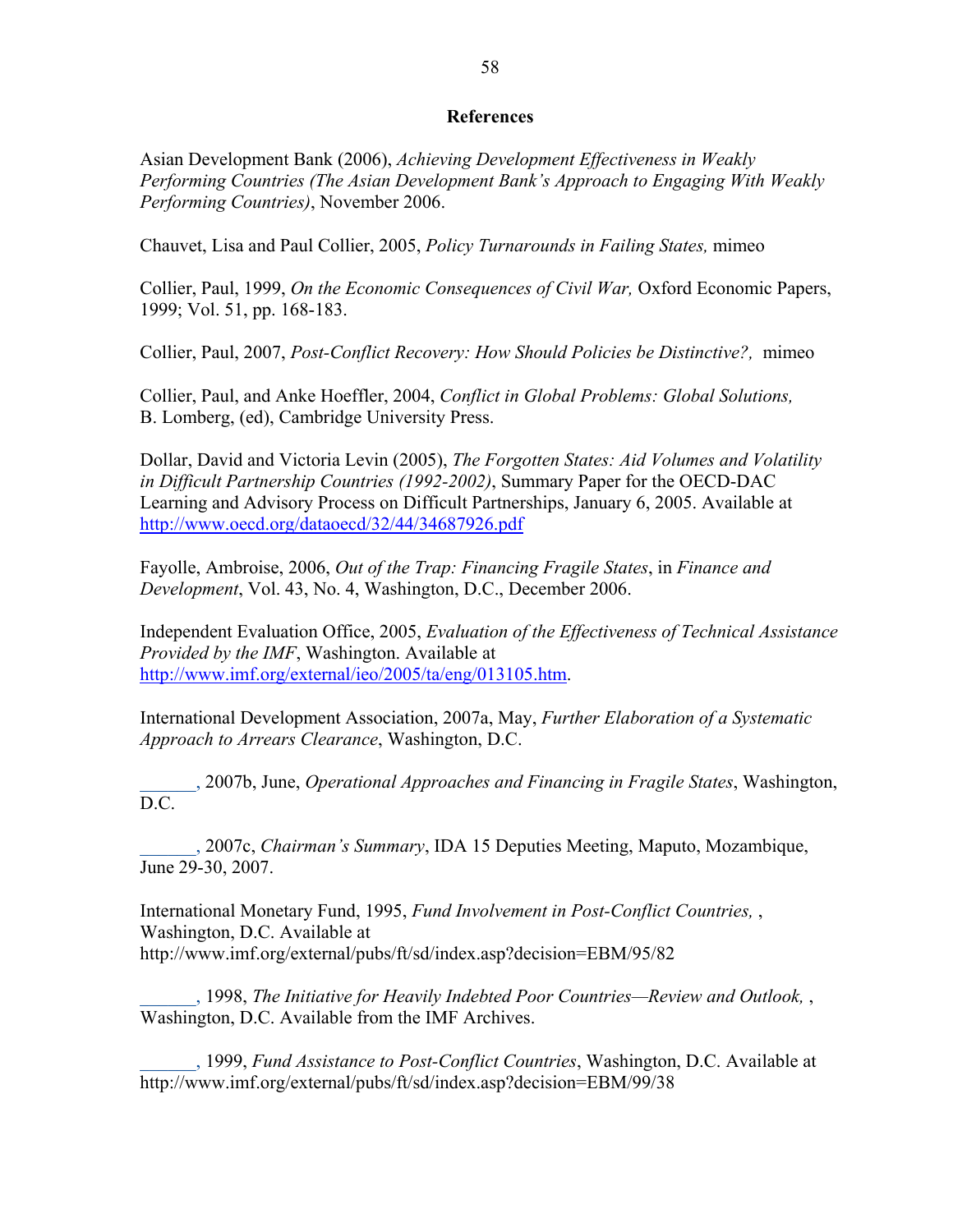\_\_\_\_\_\_, 2001, *Assistance to Post-Conflict Countries and the HIPC Framework*. Washington, D.C. Available at http://www.imf.org/external/np/hipc/2001/pc/042001.pdf

\_\_\_\_\_\_, 2004a, *The Fund's Role in Low-Income Member Countries—Considerations on Instruments and Financing,* Washington, D.C. 9/19/95). Available at http://www.imf.org/external/np/pdr/lic/2004/eng/022404.htm

\_\_\_\_\_\_, 2004b, *MFD Technical Assistance to Recent Post-Conflict Countries*, Washington, D.C. Available at http://www.imf.org/external/np/ta/2005/eng/022805.htm

\_\_\_\_\_\_, 2004c, *MFD Technical Assistance to Recent Post-Conflict Countries*, Background Paper, Washington, D.C. Available at http://www.imf.org/external/np/ta/2005/eng/022805a.htm

\_\_\_\_\_\_, 2004d, *Rebuilding Fiscal Institutions in Post-Conflict Countries*, Washington, D.C. Available at http://www.imf.org/external/np/fad/2005/022505.htm

\_\_\_\_\_\_, 2004e, *Rebuilding Fiscal Institutions in Post-Conflict Countries, Background Paper*, Washington, D.C. Available at http://www.imf.org/external/np/fad/2005/022505a.htm.

\_\_\_\_\_\_, 2004f, *Review of Technical Assistance*, Washington, D.C. Available at http://www.imf.org/external/np/ta/2004/eng/021704.htm.

\_\_\_\_\_\_, 2004g, *Guinea-Bissau—Ex Post Assessment of Performance Under IMF-Supported Programs, 1993-2003,* Washington, D.C. Available at http://www.imf.org/external/pubs/ft/scr/2005/cr0594.pdf.

\_\_\_\_\_\_, 2004h, *Cambodia—Ex Post Assessment of Longer-Term Program Engagement,*  Washington, D.C. Available at http://www.imf.org/external/pubs/ft/scr/2004/cr04324.pdf.

\_\_\_\_\_\_, 2004i, *Guinea—Ex Post Assessment of Longer-Term Program Engagement,*  Washington, D.C.Available at http://www.imf.org/external/pubs/ft/scr/2004/cr04377.pdf.

\_\_\_\_\_\_, 2005a, *Review of the 2002 Conditionality Guidelines*, Washington, D.C. Available at http://www.imf.org/external/np/pp/eng/2005/030305.htm.

\_\_\_\_\_\_, 2005b, *Review of the 2002 Conditionality Guidelines—Selected Issues*, Washington, D.C. Available at http://www.imf.org/external/np/pp/eng/2005/030405.htm.

\_\_\_\_\_\_, 2005c, *Conclusions of the Task Force on IMF Technical Assistance*, Washington, D.C. Available at http://www.imf.org/external/np/pp/eng/2005/071205.htm.

**\_\_\_\_\_\_\_**, 2005d, *Albania—Ex Post Assessment of Longer-Term Program Engagement,*  Available at http://www.imf.org/external/pubs/ft/scr/2005/cr0588.pdf, Washington, D.C.

\_\_\_\_\_\_, 2005e, *Sierra Leone—Ex Post Assessment of Longer-Term Program Engagement,*  Washington, D.C. Available at http://www.imf.org/external/pubs/ft/scr/2005/cr05192.pdf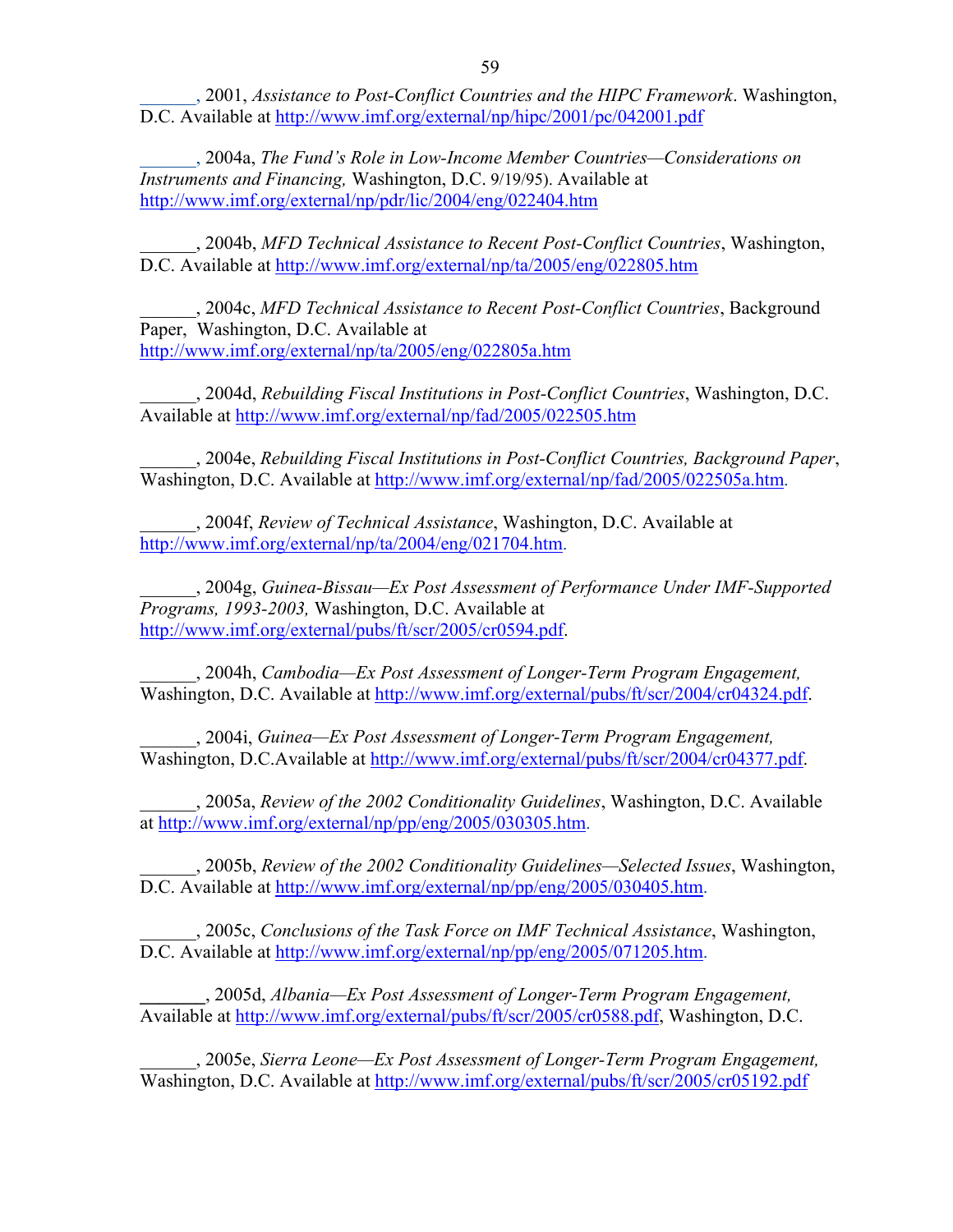\_\_\_\_\_\_, 2005f, *The Gambia—Ex Post Assessment of Longer-Term Program Engagement,*  Washington, D.C. Available at http://www.imf.org/external/pubs/ft/scr/2006/cr0611.pdf

\_\_\_\_\_\_, 2006a, *Rwanda—Ex Post Assessment of Longer-Term Program Engagement,* Washington, D.C. Available from the IMF Archives.

\_\_\_\_\_\_, 2006b, *Republic of Tajikistan—Ex Post Assessment of Longer-Term Program Engagement,* Washington, D.C. Available at http://www.imf.org/external/pubs/cat/longres.cfm?sk=18929.0

\_\_\_\_\_\_, 2006c, *Lao People's Democratic Republic—Ex Post Assessment of Longer-Term Program Engagement,* Washington, D.C. Available from the IMF Archives.

\_\_\_\_\_\_, 2006d, *Togo—Ex Post Assessment of Longer-Term Program Engagement,*  Washington, D.C. Available from the IMF Archives

\_\_\_\_\_\_, 2006e, *Togo—Selected Issues and Statistical Appendix,* Washington, D.C. Available from the IMF Archives

\_\_\_\_\_\_, 2006f, *The Managing Director's Report on Implementing the Fund's Medium-Term Strategy*, Washington, D.C., April 2006. Available at http://www.imf.org/external/np/pp/eng/2006/040506.pdf

\_\_\_\_\_\_, 2007a, *Update on the Financing of the Fund's Concessional Assistance and Debt Relief to Low-Income Member Countries*, Washington, D.C., September 2007. Available at http://www.imf.org/external/np/pp/2007/eng/091207.pdf

\_\_\_\_\_\_, 2007b, *Proposals to Modify the PRGF-HIPC Trust Instrument—Further Considerations and Proposed Decision*, Washington, D.C., December 2007. Available at http://www.imf.org/external/np/pp/2007/eng/121907.pdf

\_\_\_\_\_\_, 2008, *Proposals to Modify the PRGF-HIPC Trust Instrument—Further Considerations and Proposed Decision*, Washington, D.C. Available at http://www.imf.org/external/np/pp/2007/eng/121907.pdf

International Monetary Fund and World Bank (2007), *Global Monitoring Report 2007— MDGs: Confronting the Challenges of Gender Equality and Fragile States,* Washington, D.C., 2007. Available at http://www.imf.org/external/pubs/ft/gmr/2007/eng/gmr.pdf.

Murdoch, James C. and Todd Sandler, 2002, *Economic Growth, Civil Wars, and Spatial Spillovers,* Journal of Conflict Resolution, 46, pp. 91-110.

Organization for Economic Cooperation and Development (OECD), 2007, *Good International Engagement in Fragile States and Situations, Principles,* OECD, Paris, April 2007. Available at http://www.oecd.org/dataoecd/61/45/38368714.pdf.